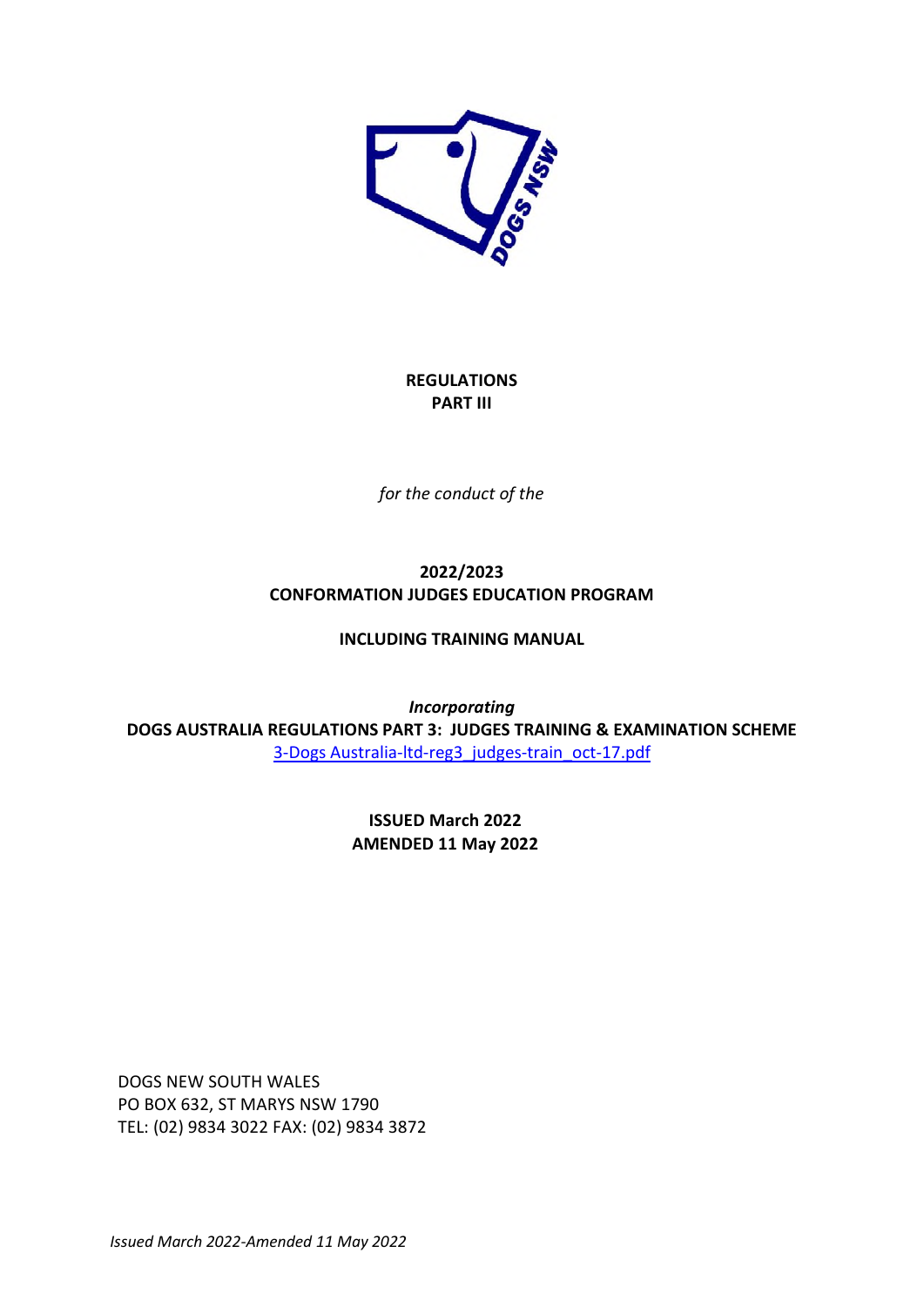# **Table of Contents**

| <b>PART A:</b> | <b>GENERAL INTRODUCTION</b>                                       | <b>PAGE</b> |
|----------------|-------------------------------------------------------------------|-------------|
|                | Introduction to Judging                                           | 3           |
|                | Responsibilities of Conformation Judges                           | 4           |
| <b>PART B:</b> | THE RULES AND MANAGEMENT OF CONFORMATION DOG JUDGING IN NSW       |             |
|                | Rules and Regulations of the Conformation Judges Training Program | 5           |
|                | <b>Conformation Judges Training Committee</b>                     | 27          |
|                | <b>CJEP Examination Committee</b>                                 | 30          |
|                | Links to Trainee Information and Forms                            | 31          |
| <b>PART C:</b> | THE CONFORMATION JUDGES TRAINING PROGRAM in NSW                   |             |
|                | The Organisation of DOGS NSW Conformation Judges Training Program | 32          |
|                | Aspiring Judges Lecture Program and Syllabus                      | 34          |
|                | Group 1 TOYS Lecture Program                                      | 38          |
|                | Group 2 TERRIERS Lecture Program                                  | 40          |
|                | Group 3 GUNDOGS Lecture Program                                   | 42          |
|                | Group 4 HOUNDS Lecture Program                                    | 44          |
|                | <b>Group 5 WORKING Lecture Program</b>                            | 46          |
|                | Group 6 UTILITY Lecture Program                                   | 48          |
|                | Group 7 NON-SPORTING Lecture Program                              | 50          |
|                | Application and Program Dates 2022                                | 52          |
|                | Application and Program Dates 2023                                | 53          |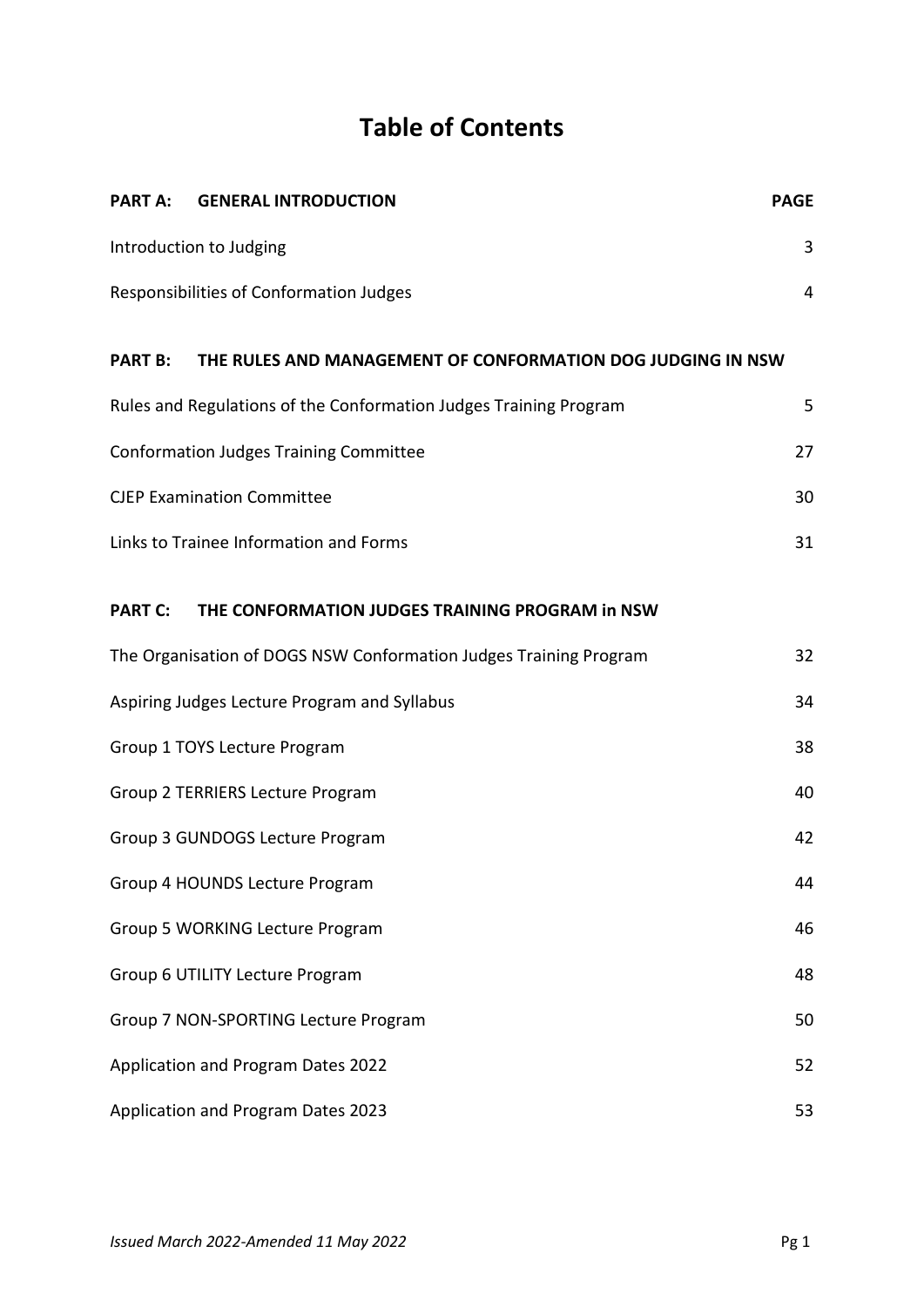| <b>PART D:</b><br><b>RESOURCES TO HELP</b> | <b>PAGE</b> |
|--------------------------------------------|-------------|
| <b>Frequently Asked Questions</b>          | 54          |
| Extending Your Knowledge as a Judge        | 56          |
| <b>Great Books to Read</b>                 | 56          |
| <b>Online Resources</b>                    | 57          |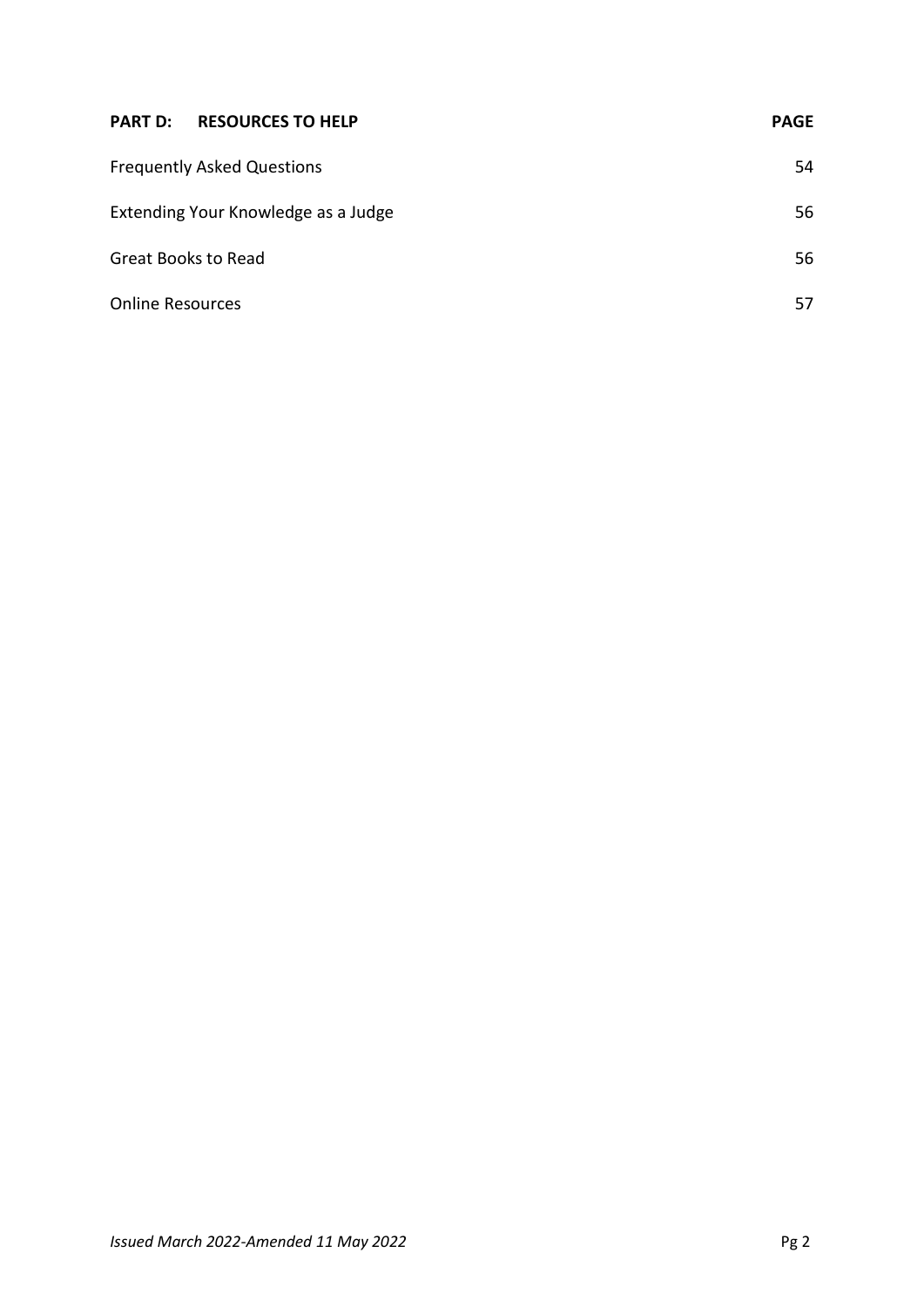# **DOGS NSW CONFORMATION JUDGES EDUCATION PROGRAM**

# **1. INTRODUCTION TO JUDGING**

**"***When judging dogs you must not be swayed by any consideration, except by the relative merit of the dogs in front of you. You have but one duty: to judge the dogs. Forget the handlers and forget what the dogs have won previously. Place the dogs as you think they should stand, never mind if the winner belongs to your best friend or your worst enemy. Disregard the fact that you won under one of the exhibitors last week and that another is judging at the next show. Be completely selfish – please yourself and simply judge the dogs and safeguard your reputation. That is the only way to gain respect from your peers***". He went on……"***If you are going to judge dogs, a full understanding of the breed standard is a bottom line essential. The Judge must not only know what the standard actually says but understand its implications as well***." (Tom Horner UK)** 

# **Can anyone be a Conformation Dog Judge?**

Becoming a dog Judge requires more than just membership of Dogs Australia. People need experience with dogs. They need to breed and show; they need to understand the form and function of dog breeds; and they need to understand the structure of dogs and their mechanics.

# **What dogs do you want to judge?**

People interested in dog conformation judging need to consider what is suitable for them. Are they interested in judging only their breed, or the many breeds in each Group or each of the Groups? Each of the various 7 Groups of dogs, as classified in Australia, are sets of dogs with many similar functions and are often clearly differentiated in form and function. Moving beyond a person's own breed or Group often requires a different mindset and new knowledge. Judging a Terrier is not the same as judging a Gundog. This needs to be understood.

# **What skills do you need to be a Dog Judge?**

Dog judging requires clear, consistent and efficient decision-making skills. Without knowledge and expertise this becomes very difficult. Dog judging requires those involved to listen to others, take constructive feedback, accept weaknesses and differences as well as recognising strengths. Successful Judges and Trainees are required to constantly attend to learning new knowledge, not running with the 'obvious', participating in shows and showing and constantly revising.

# **The Conformation Judges Education Program (CJEP)**

The CJEP is a voluntary, self-learning program for training Dogs Australia members**,** assisted by provision of breed lectures, seminars, general lectures, field events and practical judging. This requires attendance and participation to be effective. The Program means more than just attendance. It also requires reading books and articles on each breed, talking, watching other Judges and watching many examples of each breed, watching videos of conformation shows both in Australia and overseas and observation, discussion, accessing online locations where there is discussion of dogs and various breeds and visits to kennels. The CJEP requires you then to apply that knowledge to understanding each of the Breed Standards.

The DOGS NSW CJEP lecture program is conducted over a two-year period with Theory Exams held over those two years. (These 2 years do not have to be consecutive).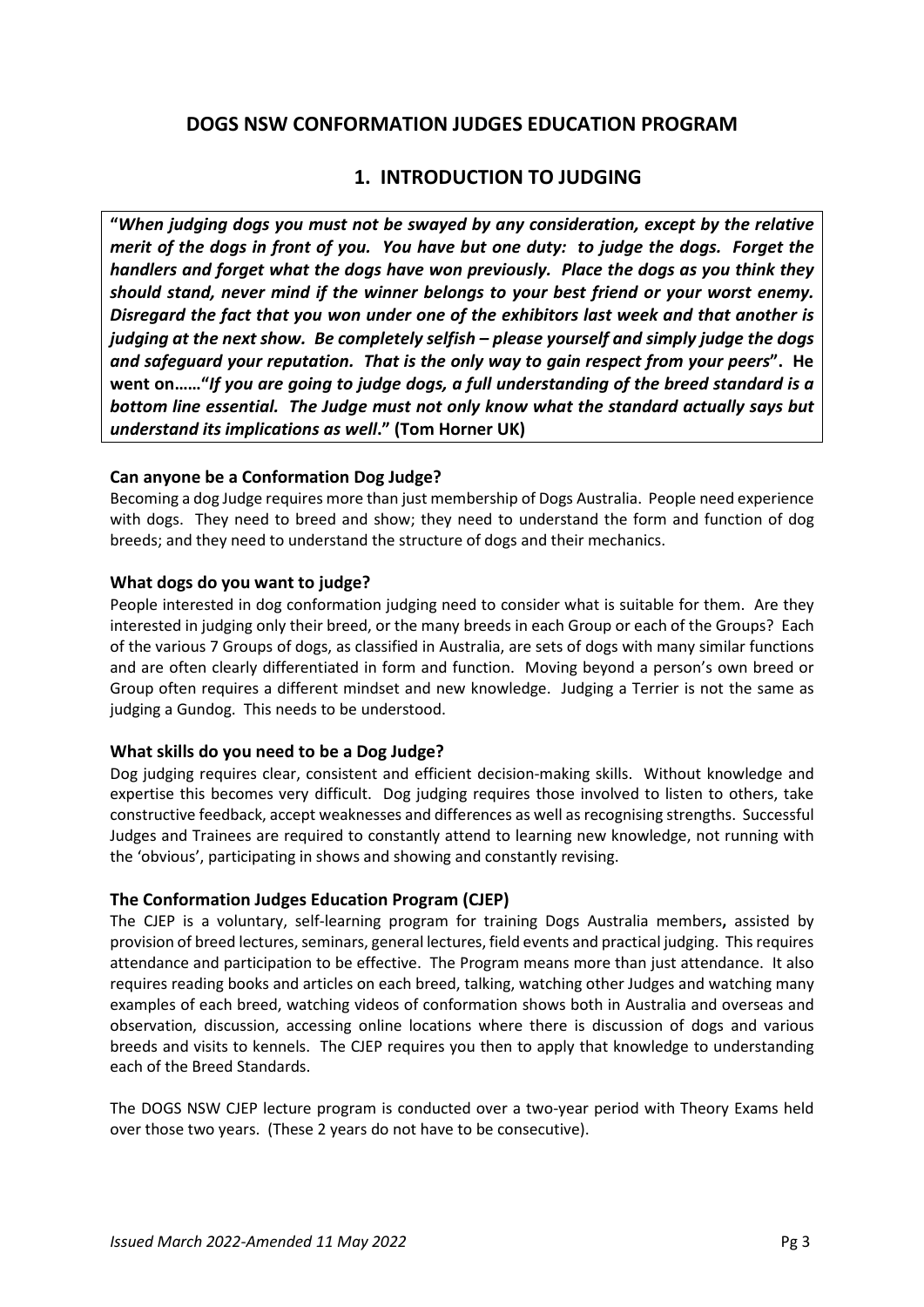# **2. RESPONSIBILITIES OF ASPIRING AND TRAINEE JUDGES**

# **The responsibilities of all dog conformation judges are:-**

- **1.** Acquire and share knowledge: reading, searching, observing, questioning discussing and debating
- **2.** Participate: in lectures, seminars, and field events, and at dog shows
- **3.** Be active: in practising judging, writing critiques, searching opinions and information about breeds, observing judging and dogs at shows and online, reading, discussing, listening, and providing and accepting feedback
- **4.** Be a role model: be respectful and act in a sportsman-like manner at all times and in all situations.

# **Our participation in the Conformation Judges Education Program embraces the following**



- Integrity
- Commitment
- Progressive
- Consistency
- Proactive
- Respect
- Understanding

# **Conduct within the Program**

- o It is the responsibility of all Aspiring and Trainee Judges to always behave with decorum and in a respectful manner.
- o Any information pertaining to the merits, or otherwise, of dogs is to remain confidential within the Program.
- o Any breach of conduct will be sent to the Conformation Judges Training Committee for investigation and possible referral to the DOGS NSW Board of Directors.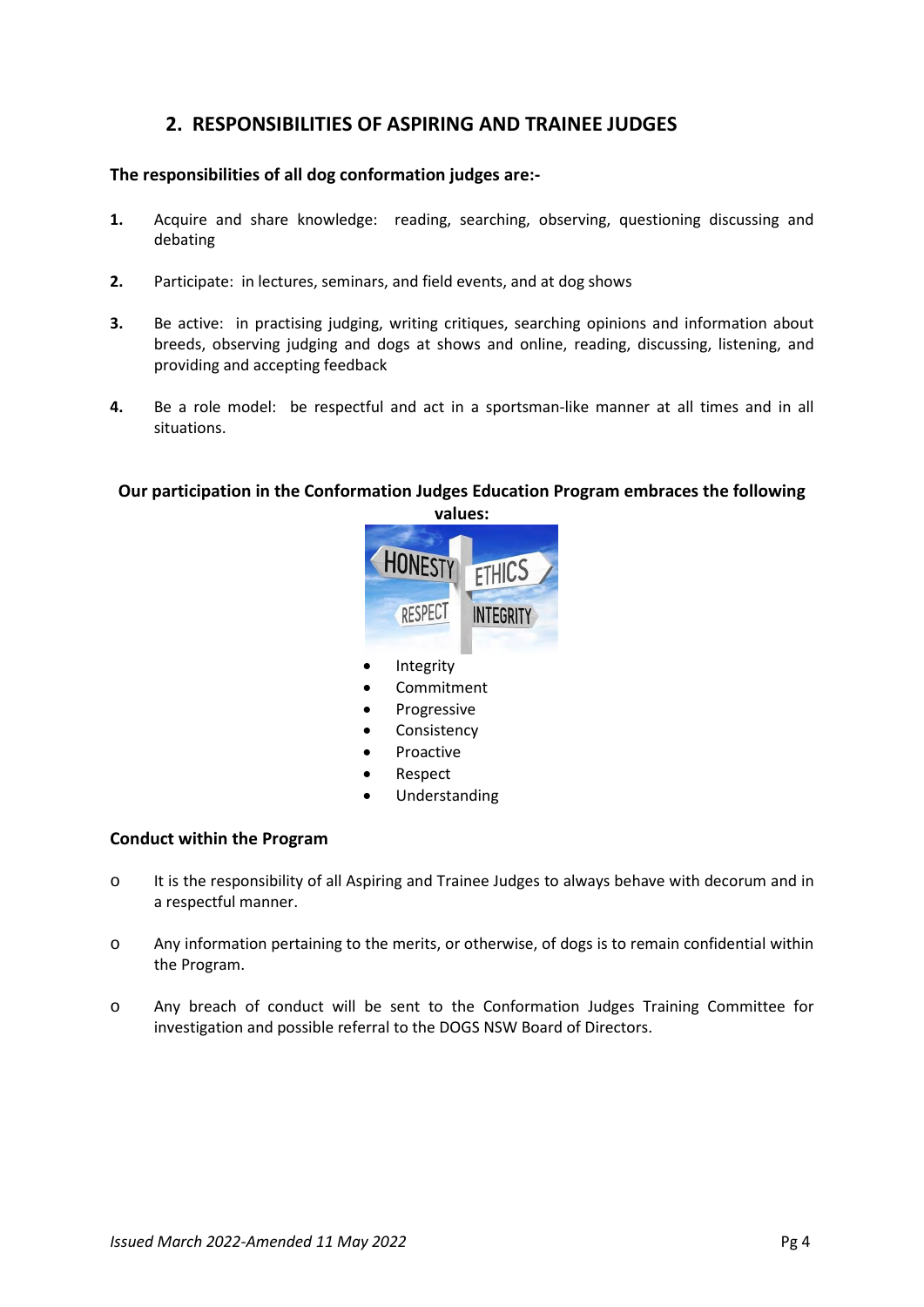# **6. RULES AND REGULATIONS OF THE CONFORMATION JUDGES EDUCATION PROGRAM (CJEP)**



**REGULATIONS PART III**

*for the conduct of the*

# **CONFORMATION JUDGES EDUCATION PROGRAM (CJEP)**

**SECTION A: ASPIRING JUDGES PROGRAM SECTION B: TRAINEE JUDGES PROGRAM** 

*Incorporating*  **DOGS AUSTRALIA REGULATIONS PART 3: JUDGES TRAINING & EXAMINATION SCHEME**  3-Dogs Australia-ltd-reg3\_judges-train\_oct-17.pdf

# **ISSUED AUGUST 2018**

*Amended December 2018 Amended February 2019 Amended June 2019 Amended September 2019 Amended December 2021 AMENDED February 2022 AMENDED March 2022 Amended May 2022* 

DOGS NEW SOUTH WALES PO BOX 632, ST MARYS NSW 1790 TEL: (02) 9834 3022 FAX: (02) 9834 3872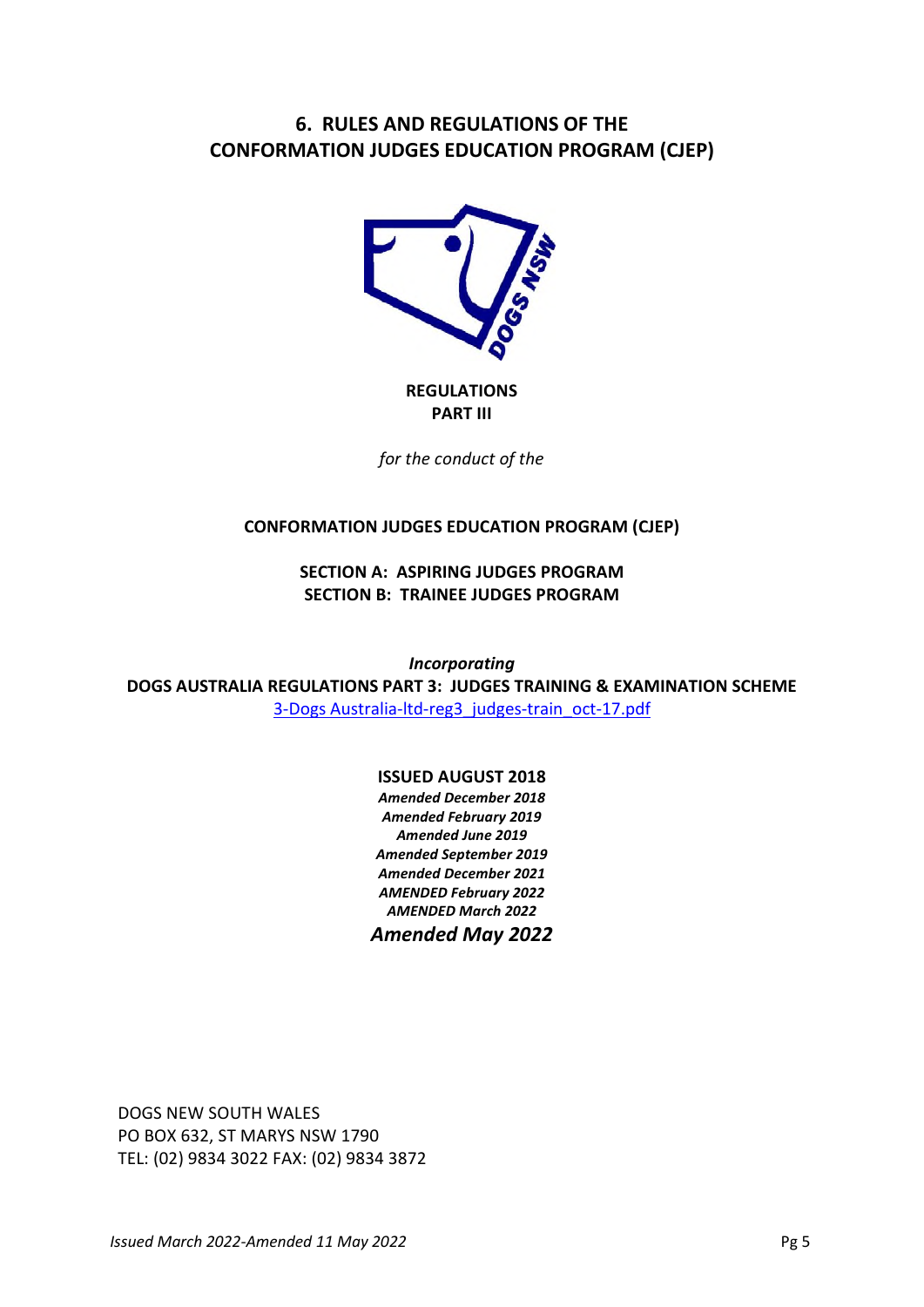# **CONTENTS**

|     | <b>SUBJECT</b> |                                                                | <b>PAGE</b>    |
|-----|----------------|----------------------------------------------------------------|----------------|
| 1.  |                | Terminology                                                    |                |
| 2.  |                | <b>Method of Education</b>                                     | 3              |
| 3.  |                | <b>Teaching Aids and Materials</b>                             | $\overline{3}$ |
| 4.  |                | Aspiring Judge                                                 |                |
|     | 4.1            | Aspiring Judges Entrance Program (1st Group or Single Breed)   | 4              |
|     | 4.2            | Aspiring Judges Entrance Program (GSD Single Breed)            | 4              |
| 5.  |                | Aspiring Judges Training Program                               | 5              |
| 6.  |                | Trainee Judges Program (1 <sup>st</sup> and Subsequent Groups) |                |
|     | 6.1            | Module 1 - Breed Lectures/Field Events/Seminars                | 5              |
|     | 6.2            | Module 2 - Practical Experience                                | 6              |
|     | 6.3            | Module 3 - Breed Specialty Show                                | 6              |
| 7.  |                | Single Breed Training Program                                  |                |
| 8.  |                | <b>Appointment of Assessors</b>                                |                |
| 9.  |                | <b>Theory Examinations</b>                                     |                |
| 10. |                | <b>Practical Examinations</b>                                  |                |
| 11. |                | General                                                        |                |
| 12. |                | Appeals                                                        |                |
| 13. |                | Code of Conduct                                                | 11             |
| 14. |                | Program Fees                                                   |                |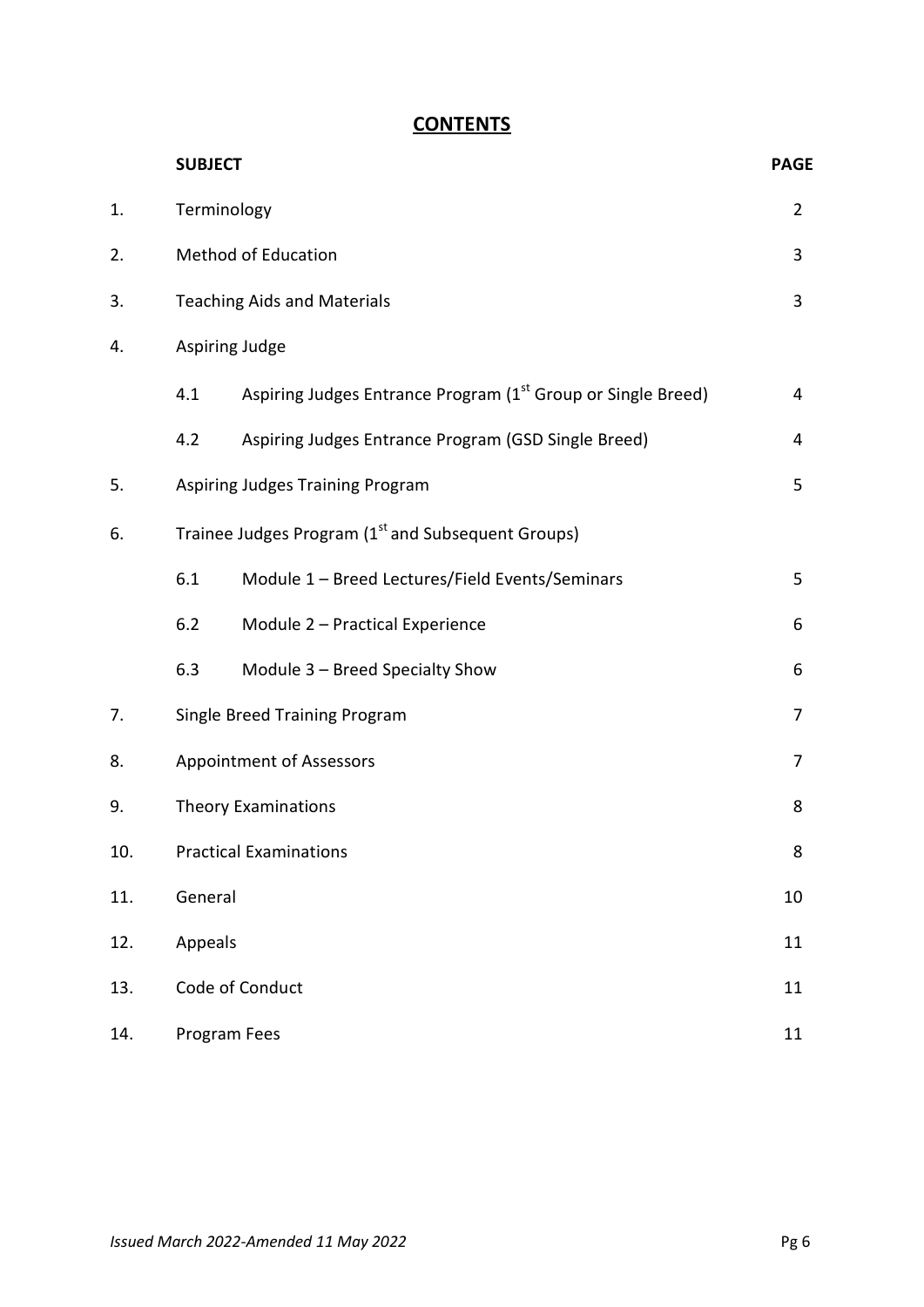# **PART III – CONFORMATION JUDGES EDUCATION PROGRAM**

This Program is designed to assist members to become Championship Show Judges by graduating through specific stages of training applicable to levels known as Aspiring Judge and Trainee Judge.

# **1. Terminology**

- **1.1 Member Body**: DOGS NSW
- **1.2 Dogs Australia**: Australian National Kennel Council Ltd
- **1.3 CJTC**: Conformation Judges Training Committee
- **1.4 CJEP Examinations Committee**: Conformation Judges Education Program Examination Committee
- **1.5 Conformation Judges Education Program**: A Self Learning training program for Conformation Judges conducted by DOGS NSW in accordance with these Regulations.
- **1.6 Enrolment Form:** A form approved by the Member Body to be completed by the Aspiring and/or Trainee Judge which clearly indicates the date and time that the enrolment form is to be in the hands of the Member Body as well as the applicable enrolment fee.
- **1.7 Aspiring Judge:** A person accepted into the Conformation Judges Education Program, for their  $1<sup>st</sup>$  Group, but not yet qualified to judge the relevant Breeds or Groups at any fixture.
- **1.8 Trainee Judge:** A person having fulfilled the Aspiring Judges syllabus and passed the relevant examinations is qualified to enter the Trainee Judges phase of the Conformation Judges Education Program.
- **1.9 Dogs Australia Championship Show Judge:** A person who has successfully completed the required Trainee Judge Theory and Practical Examinations may then judge individual breeds and/or one or more Groups for which they are qualified at Championship Shows conducted anywhere in Australia and Overseas.
- **1.10 Accredited Assessor:** A person licensed for a minimum of 5 years as a Judge by Dogs Australia who complies with Section 8 of these Regulations and must hold a Certificate of Approval issued under the Dogs Australia Accreditation Program stating that the Assessor has completed the competency training. An Assessor Accreditation Training Program is to be offered at least once every two years.
- **1.11 Mentor:** A Dogs Australia Championship Show Judge who has completed the Dogs Australia Assessor Accreditation Program as outlined in Section 8.1 of these Regulations or who has held a Championship Show licence for the breeds being mentored for.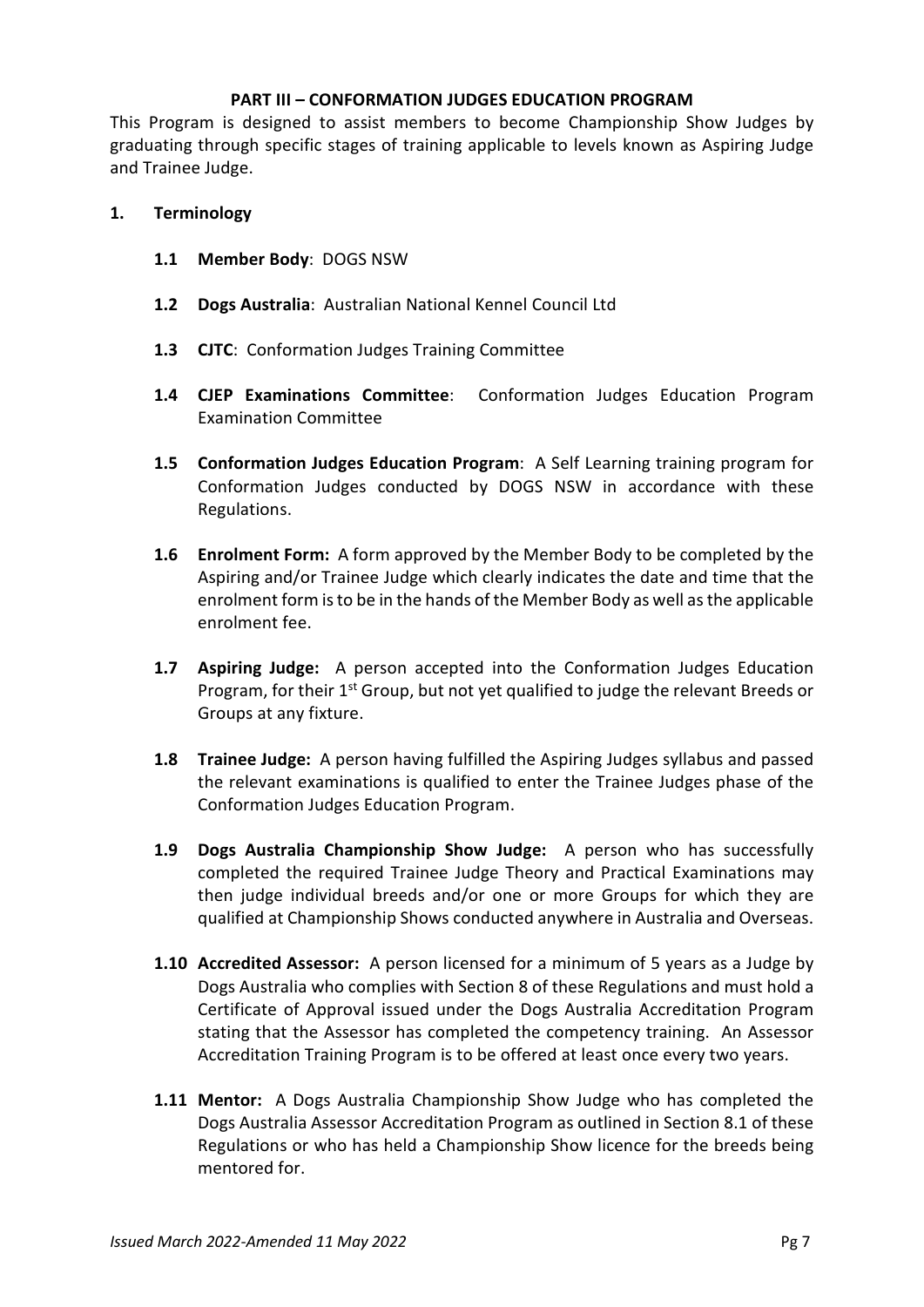- **1.12 Learning modules: (**Refer 6.1.1, 6.1.2, 6.1.3 6.1.4 and 6.1.5)
- **1.13 Clerk of Examinations:** A person approved by the Member Body to oversee all aspects of the Practical Examinations.
- **1.14 Distance Trainee:** Trainee Judges who are considered by a Member Body CJTC to reside a distance from the normal venue for lectures and Theory Examinations, that would pose a travelling risk, or if ZOOM or other electronic forms of lecture delivery are NOT possible, may apply to study through distance training. (Refer 6.1.5)
- **1.15 Primary Residence**: A member's main residence is the dwelling where they usually live. A member can only have one primary residence at any given time. **(06/19)**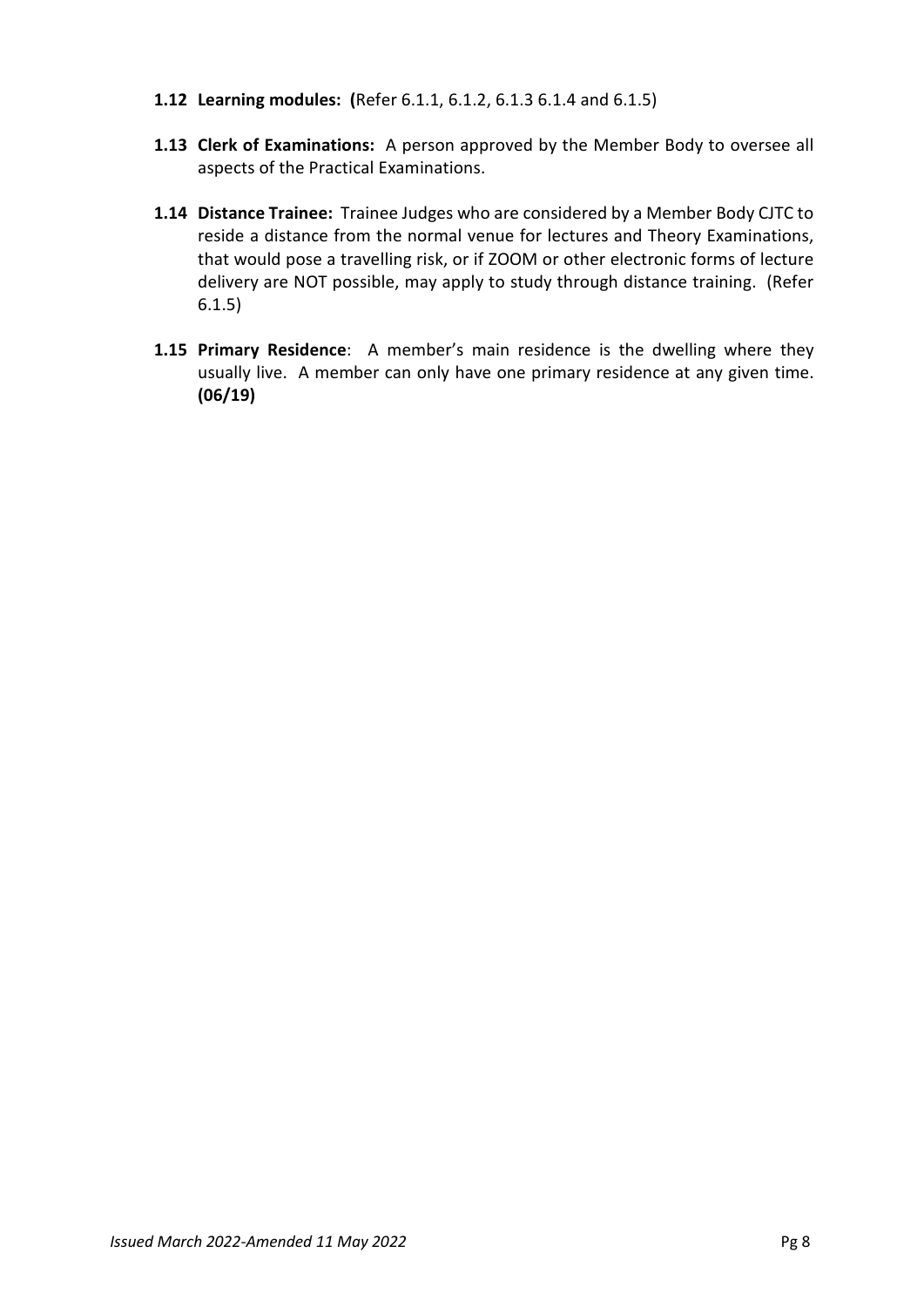# **2. Method of Education**

# **2.1 Self Learning**

The Conformation Judges Training Program is a voluntary, flexible, self learning Program for training Dogs Australia members, assisted by provision of breed lectures, seminars, general lectures, field events and practical judging. This requires attendance and participation to be effective. The Program means more than just attendance. It also requires reading, talking, watching and observation, discussion, and visits to kennels.

Trainee Judges will be required to learn to examination standards by studying Breed Standards, Dogs Australia approved Breed Standard Extensions, the Dogs Australia Glossary of Canine Terms and other appropriate material, researching breeds and presenting their findings, attending appropriate Lectures, Seminars and Field Events as arranged by the Member Body CJTC, writing critiques, visiting kennels, discussing breeds with breeders and exhibitors, attending Group and Breed Championship Shows, thereby acquiring as wide and as sound a knowledge as possible of the breed, or breeds in the relevant Group. Education and Examinations will incorporate the principles of Competency Based Training and accreditation of Assessors.

- (a) The competencies which Trainees will be expected to achieve through the Program are:-
	- Demonstrate a knowledge and understanding of the Breed Standards.
	- Ability to identify characteristics in relation to the Breeds for the Group in which they are a Trainee.
	- Ability to recognise soundness in relation to the Breeds for the Group in which they are a Trainee.
	- Ability to use breed specific language and apply it correctly in their description of the breeds for the Group in which they are a Trainee.
	- Ability to approach and examine the exhibits correctly and appropriately for the breeds for the Group in which they are a Trainee.
	- Ability to place the better dogs at the front of the class in the breeds for the Group in which they are a Trainee.
	- Demonstrate control, organisation and effective use of the judging ring.
	- Demonstrate an ability to make decisions in an effective way and in an efficient time frame.
	- Demonstrate a practical knowledge of stewarding.
	- Demonstrate an ability to understand and apply the Regulations relevant to dog judging.
- **2.2 State Controlling Body Contribution.** The Member Body shall assist by providing Lectures either using online delivery or by a combination of online and face to face, Field Events, equipment, teaching aids and examinations.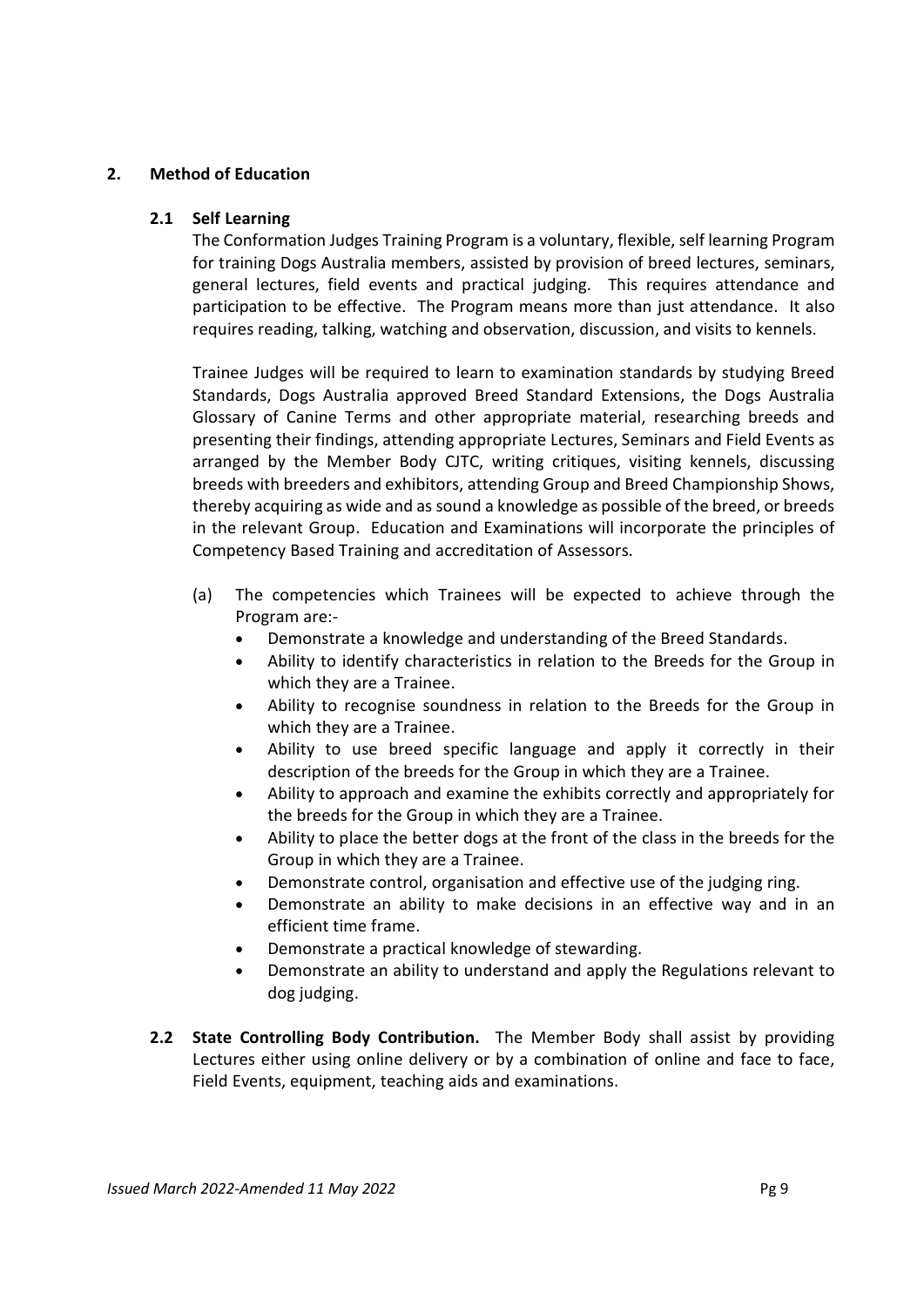- **2.3 Record Keeping.** Trainee Judges shall maintain their own records and submit signed originals of the applicable records when applying for a Practical Examination.
- **2.4 Flexible enrolment**: Modern life requires people to change lifestyle or work requirements or illness, more immediately and thus participation in the CJEP should reflect the greater agility possibly needed by participants. Upon formal request in writing to the Chairperson of the CJTC, a Trainee judge can request recognition of passed modules and attendance at lectures and/or field nights and/or critiques written and/or attendance at Specialty shows or large shows, as designated from time to time. The granting of this formal request will enable that person to re-enter the CJEP at a later time with previous achievement recognised.

The maximum time for completion of a Group as a whole is normally three years. After that time the Trainee will re-apply for re-entry and may have to undertake an open book exam on any changes to Standards or on newly recognised breeds. In exceptional circumstance, candidates may apply with detailed justification to the CJTC for exemption from this rule.

## **3. Teaching Aids and Materials**

- **3.1 Rules and Regulations:** DOGS NSW Regulations Part III
- **3.2 Anatomy:** The publication/s approved by Dogs Australia shall be the references for Anatomy.
- **3.3 Canine Terms:** The Glossary of Terms as published by Dogs Australia.
- **3.4 Breed Standards** as approved by Dogs Australia.
- **3.5 Extensions to Breed Standards** as approved by Dogs Australia, where available, should be used in the preparation of all lectures, but must not be used as the basis in Theory Examinations, excepting for a Single Breed Theory Examination.
- **3.6** Any other material as authorised by Dogs Australia from time to time.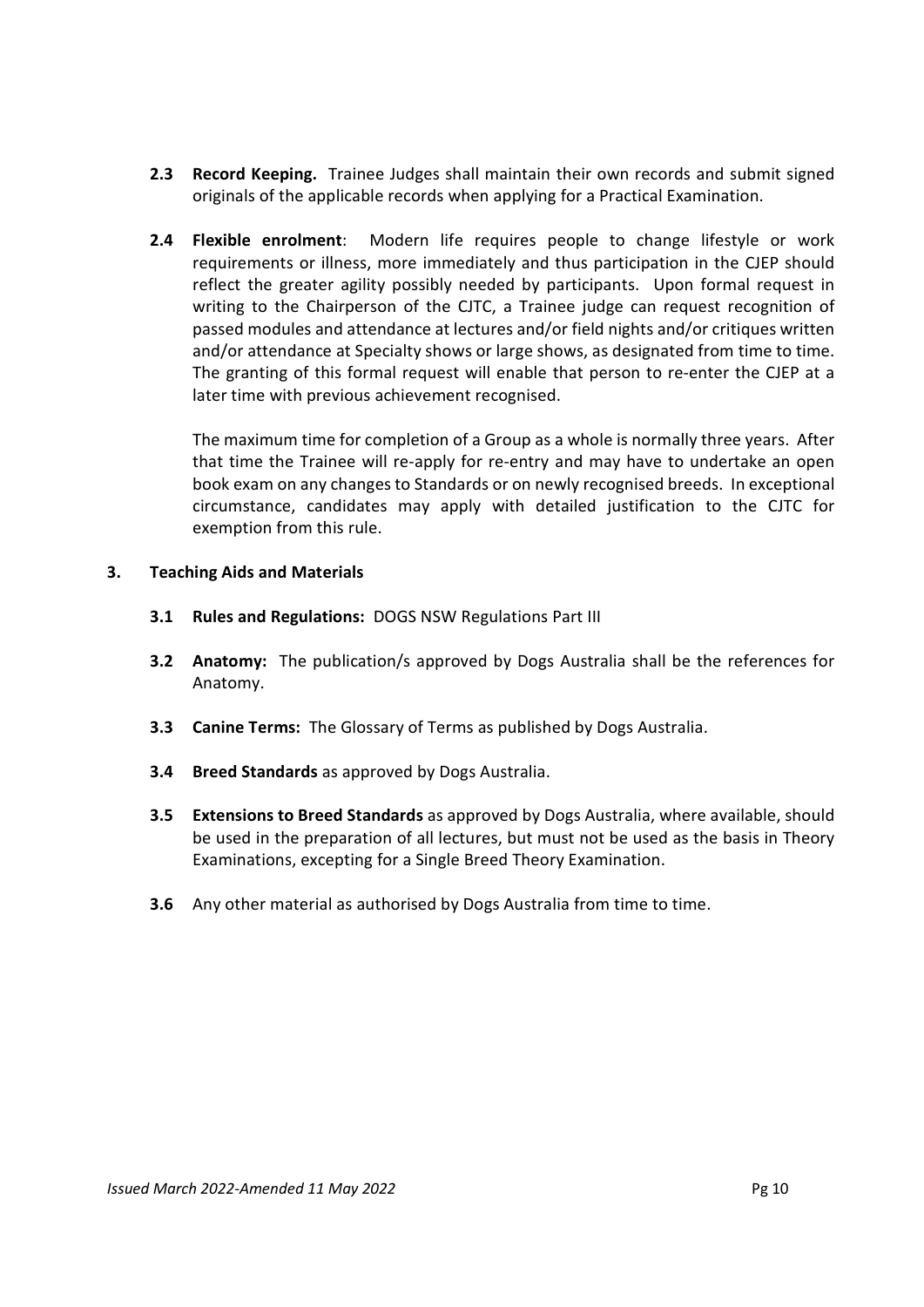# **SECTION A**

# **ASPIRING JUDGES PROGRAM**

*Issued March 2022-Amended 11 May 2022* Pg 11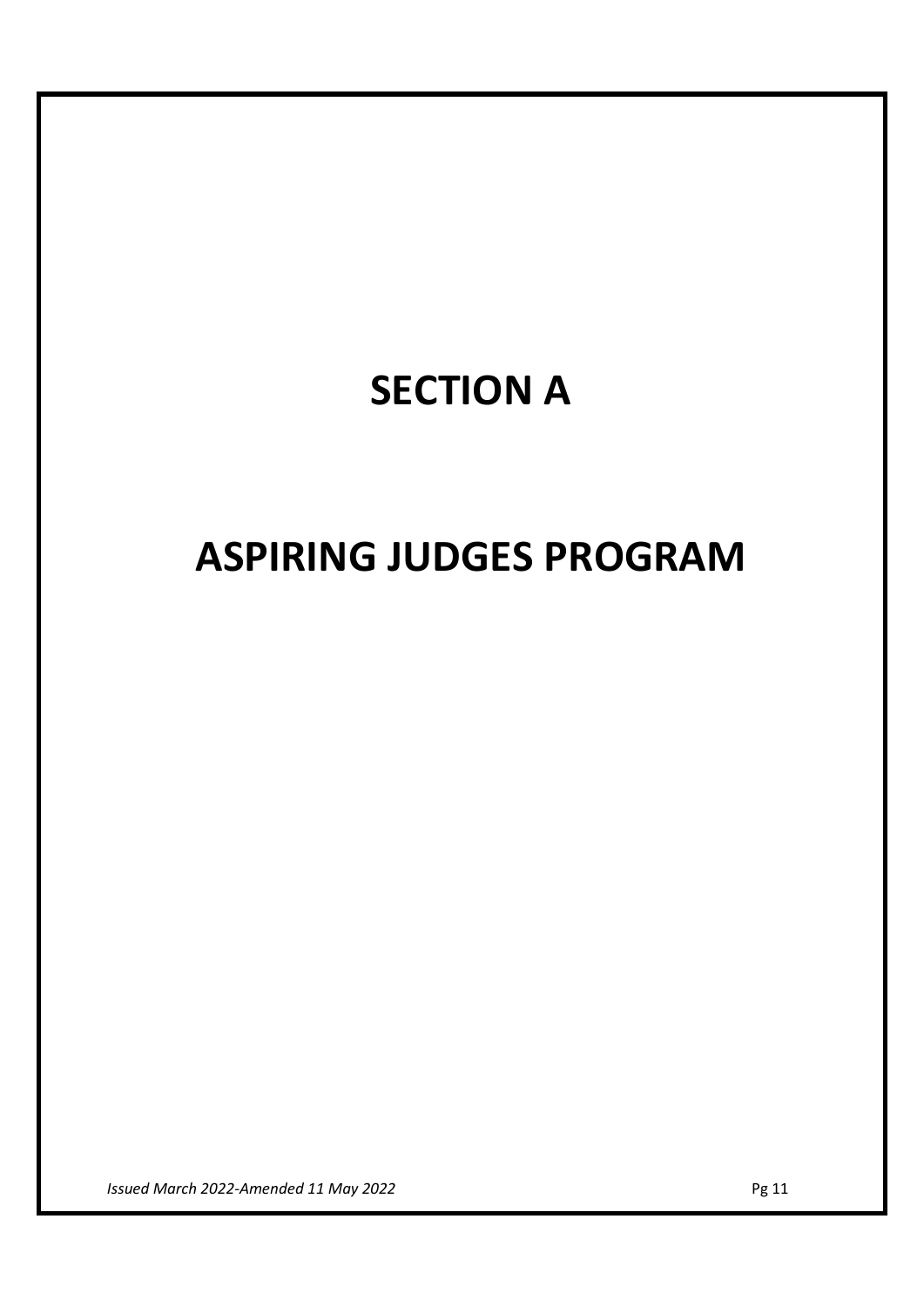# **4. Aspiring Judges Entrance Program**

# **4.1 Aspiring Judges Entrance Program (1st Group or Single Breed)**

To enrol in the Program as an Aspiring Judge, a member must fulfill the following criteria:-

- **4.1.1** be 18 years of age or over.
- **4.1.2** Have been a member of a Dogs Australia Member Body for a minimum of eight (8) years during the ten (10) years immediately prior to the date of the application.
- **4.1.3** be a resident in the State of New South Wales and provide proof of that primary residence or with written approval from the relevant Member Body in which State they reside. **(06/19)**
- **4.1.4** Have bred at least three (3) litters under their own or shared Prefix.
- **4.1.5** Have bred at least two (2) champions under their own or shared Prefix.
- **4.1.6** (a) Where a Member Body requires formal training to become a Steward, a member must successfully complete that training on line prior to applying to become an Aspiring Judge and continue with that training whilst in the Aspiring Judges Program.
	- (b) Aspiring Judges must supply a DOGS NSW Stewards Card evidencing that they have completed six stewarding appointments at 6 separate shows within the two (2) preceding years, four (4) of which must be full Group appointments.
- **4.1.7** (a) In the previous two years prior to enrolling, have successfully completed and have demonstrated a history of ongoing commitment to dog showing through the various aspects of the sport such as Show Management and other aspects of Affiliate and Show Administration. This commitment is to continue for the duration of training.
- **4.1.8** Complete and submit the approved enrolment form which must include evidence of the criteria of 4.1.1–4.1.7, above, and be accompanied by the prescribed fee. **(06/19)**
- **4.1.9** Aspiring Judges must enrol in the Group that they have been associated with as their first Group.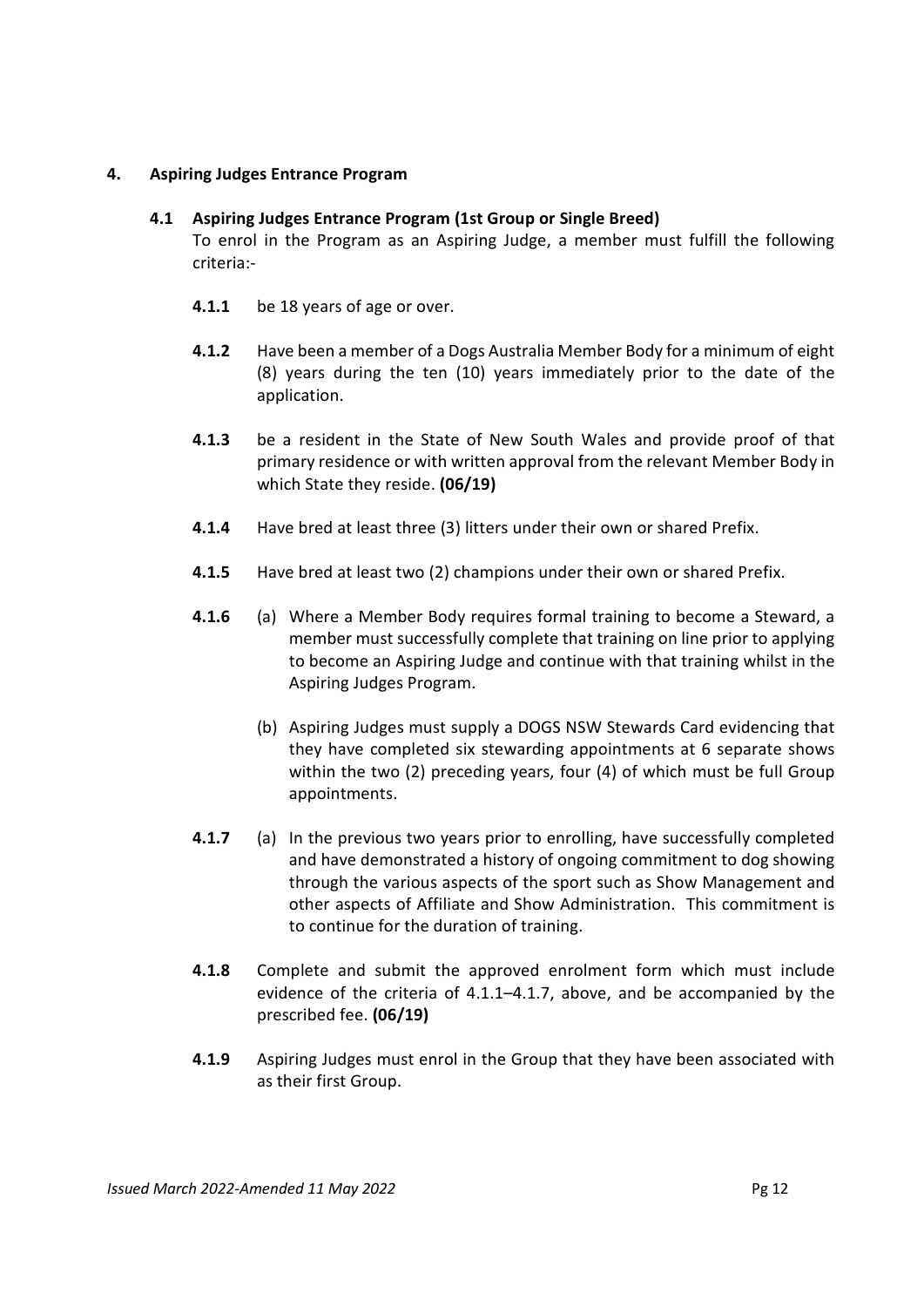- **4.2 Aspiring Judges Entrance Program (German Shepherd Dog as approved by GSDCA)** To enrol in the Program as an Aspiring Judge for the German Shepherd Dog, a member must fulfill the following criteria:-
	- **4.2.1** be 18 years of age or over.
	- **4.2.2** Have been a member of a Dogs Australia Member Body for a minimum of eight (8) years during the ten (10) years immediately prior to the date of the application.
	- **4.2.3** be a resident in the State of New South Wales and provide proof of that primary residence or with written approval from the relevant Member Body in which State they reside. **(06/19)**
	- **4.2.4** Have bred at least five (5) litters under their own or shared Prefix.
	- **4.2.5** Have bred at least five (5) animals under their own or shared Prefix that have received the GSDCA grading of Excellent in the conformation ring.
	- **4.2.6** Have acted as a Steward on at least three (3) occasions at GSDCA Specialist and/or "All Breeds" or "Group" judged events.
	- **4.2.7** The applicant will provide a supporting statement from their Club/s of domicile. This should include details of their involvement in the GSDCA Member Club. The information that must be detailed and confirmed by the Club will be, but is not limited to:-
		- 1. Current financial member of a Member Body and GSDCA Member Club.
		- 2. Years of membership of Club and Member Body.
		- 3. History of involvement both current and past in Club, ie, ALL positions held including length of time served in that position.

The supporting statement shall accompany the application form.

**4.2.8** Complete and submit the approved enrolment form which must include evidence of the criteria of 4.2.1–4.2.7, above, and be accompanied by the prescribed fee. A copy of this enrolment form and supporting evidence should be forwarded to the GSDCA by the applicant.

# **5. Aspiring Judges Training Program**

**5.1** Once accepted into the Program, the applicant must attend all lectures either by online and face to face, or online and pass the Theory Examination on Rules & Regulations, Anatomy, Glossary of Terms, Judging Procedure and Show Management.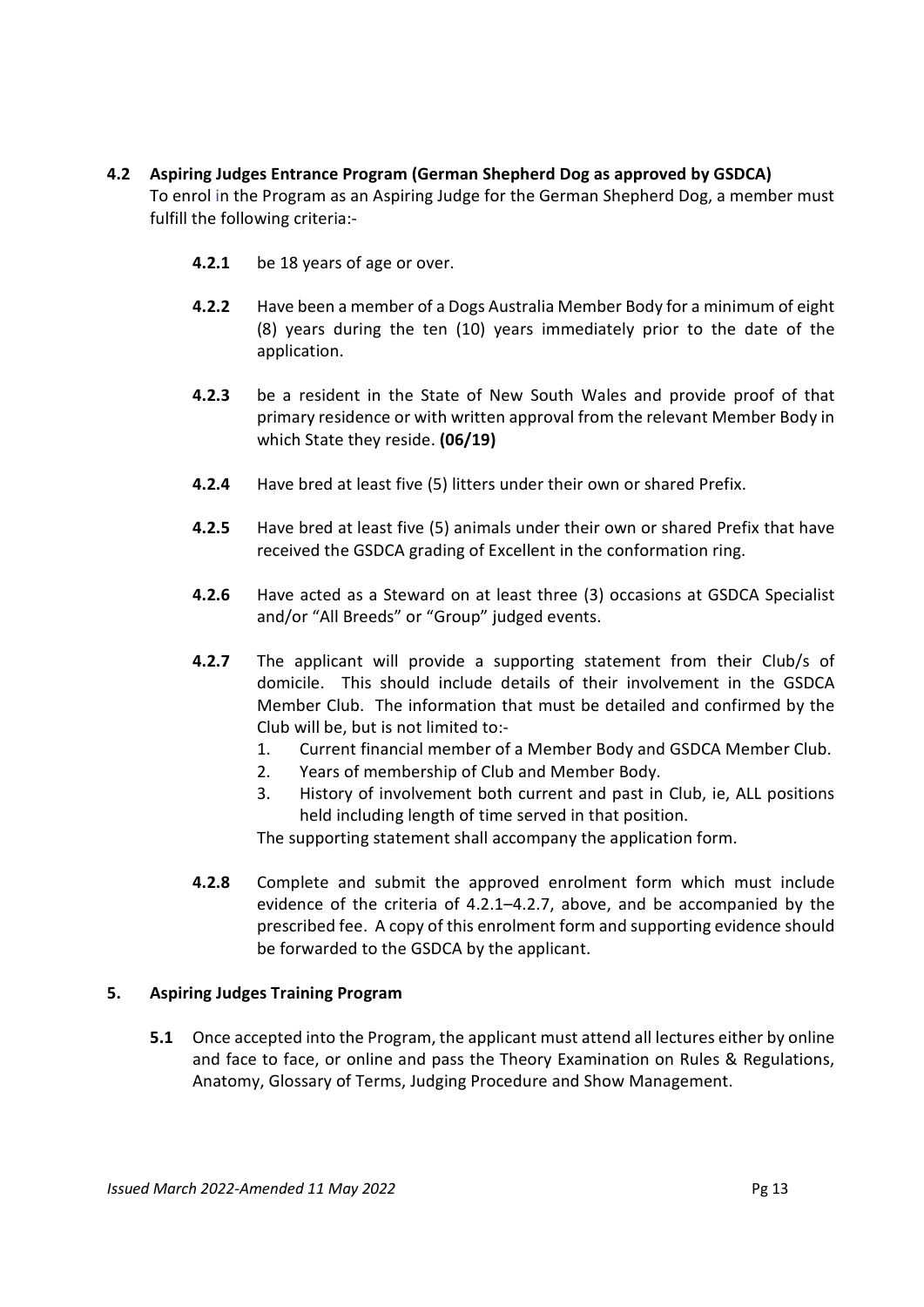# **5.1.1 Distance Aspiring Trainees**

Aspiring Judges who are considered by the Member Body Conformation Judges Training Committee to reside a distance from the normal venue for Lectures and Examinations, that would pose a travelling risk, and/or if electronic forms of lecture delivery are NOT possible, may apply to study through "Distance Training". This would involve the Member Body providing the Trainee the details of the Aspiring Judges Program (lecture material), and the Trainee sitting the required Theory Examinations on DOGS NSW Rules & Regulations, Anatomy, Glossary of Terms, Judging Procedure, Show Management and, finally, the Group Entrance Examination, on the dates as scheduled in the Timetable for Aspiring Judges.

Distance Aspiring Trainees may sit these examinations at an alternative location (other than a private residence) and with a suitable qualified Supervisor, both of which must be approved by the Member Body.

- **5.2** Successful completion of the training will qualify the Aspiring Judge to complete and submit the approved enrolment form, with the appropriate fee, for the Group Entrance Theory Examination on Breeds in the Group for which they are training. There shall be no more than one (1) Group Entrance Examination per calendar Year for Aspiring Judges.
- **5.3** A 75% pass in the Group Entrance Theory Examination for their first Group will enable the Aspiring Judge to apply to enrol in the Conformation Judges Education Program. There are no Group Entrance Examinations for subsequent Groups. **(Noting there will be no Group Entrance Examination in the 2022/2023 Aspiring Judges Program.)**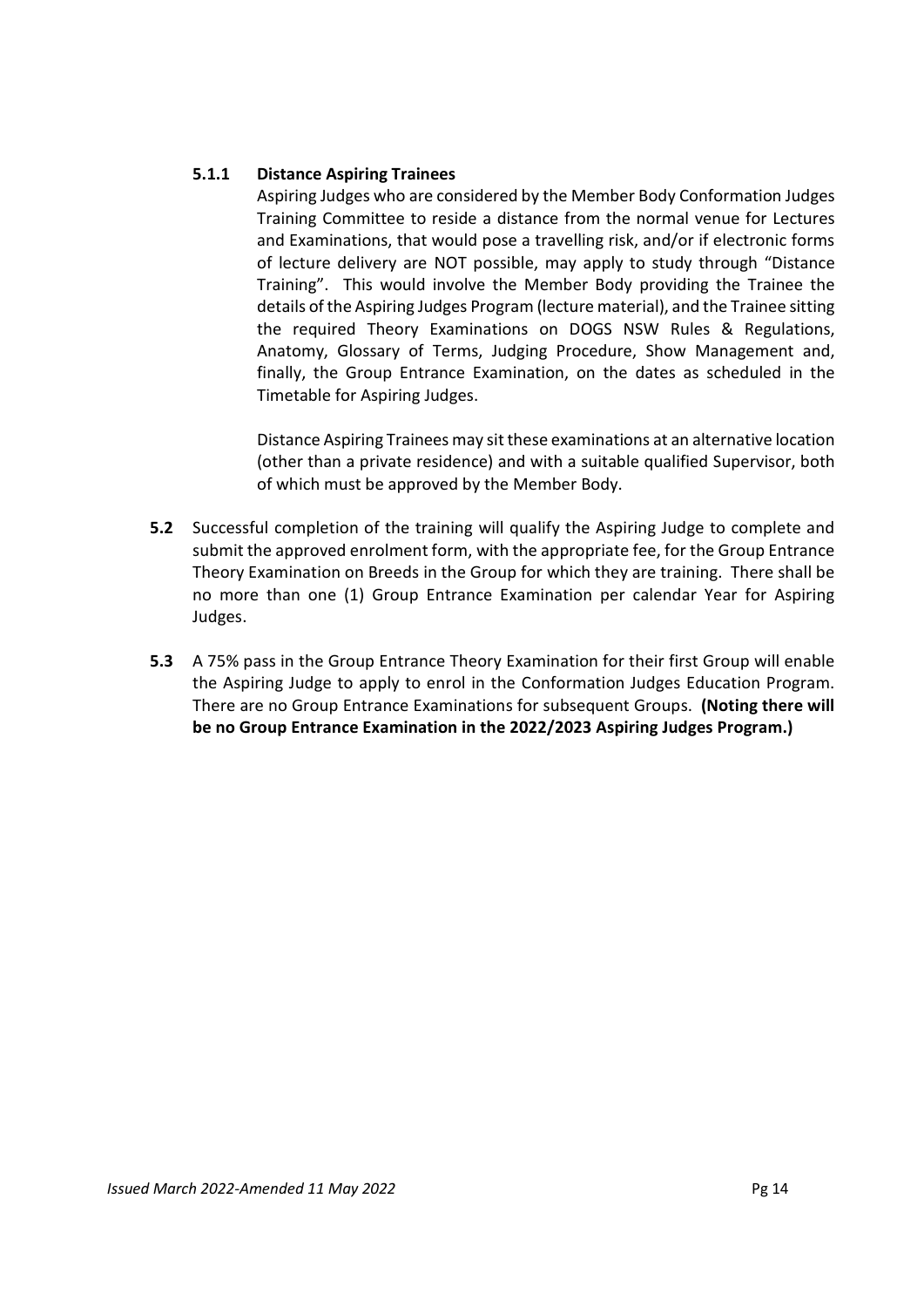# **SECTION B**

# **TRAINEE JUDGES PROGRAM**

*Issued March 2022-Amended 11 May 2022* Pg 15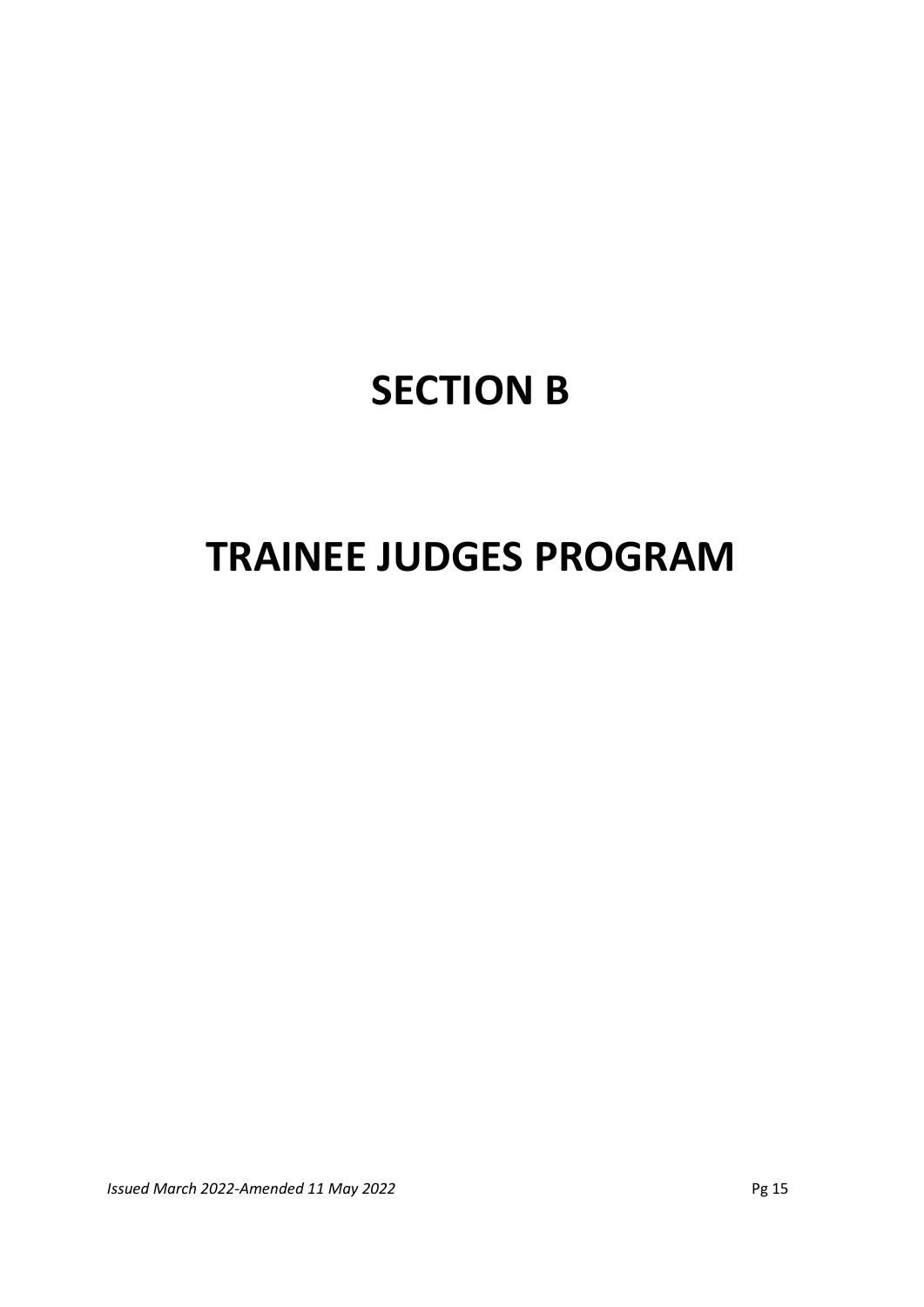# **6. Trainee Judges Program (1st and Subsequent Groups)**

- **6.1** A Trainee Judge acknowledges, upon submitting a signed enrolment form to their Member Body to enrol into the Conformation Judges Education Program that, upon approval of their application by their Member Body, they are governed by the DOGS NSW Regulations Part III, including Clause 4.1.3 above, which is operational at the time of their enrolment. **(06/19)** 
	- (a) To qualify for the four (4) Subgroup Theory Examinations in their first and subsequent Groups, the Trainee Judge must have submitted the enrolment form "Trainee Judges Application (Group and Single Breed) - Module 1 & Theory Examination" together with the prescribed fee and have met all of the requirements of Module 1 below for each Subgroup.
	- (b) To qualify for a Group Practical Examination in their first and subsequent Groups, the Trainee Judge must have attained an overall pass in the Group Theory Examinations as detailed in Section 9, completed Modules 2 and 3, have submitted an application to sit the Practical Examination and paid the appropriate fee.
	- (c) A Trainee Judge may only undertake one (1) Group Practical Examination per calendar year, subject to meeting all requirements.
	- (d) A Trainee Judge shall not be permitted to attempt more than one (1) Theory Examination per Subgroup in the Conformation Judges Education Program.
	- (e) A Trainee can undertake to study a maximum of two (2) Subgroups simultaneously after successful completion of all elements of their first Group.
	- (f) A Trainee Judge shall not be permitted to attempt more than one (1) Group Practical Examination in any calendar year.

# **6.1.1 Module 1. Breed Lectures/Field Events/Seminars**

- (a) A Trainee Judge must be present at and participate in the entire lecture, either online or online plus face to face) in order to be credited with attendance.
- (b) Should a Trainee Judge miss any Breed Lecture, they must, before the end of the Lecture program of the Subgroup they are enrolled in, submit to one of the Group Co-ordinators, a minimum one thousand (1,000) word essay on the Breeds dealt with at the missed lectures**.** A Trainee Judge must attend **both** 75% of breed lectures and, at a minimum, one (1) Field Event offered by the Member Body. Essays will only be accepted on a maximum of 25% of the breeds within the Group.
- (c) In the event that a lecture for a breed is not offered, a written essay of a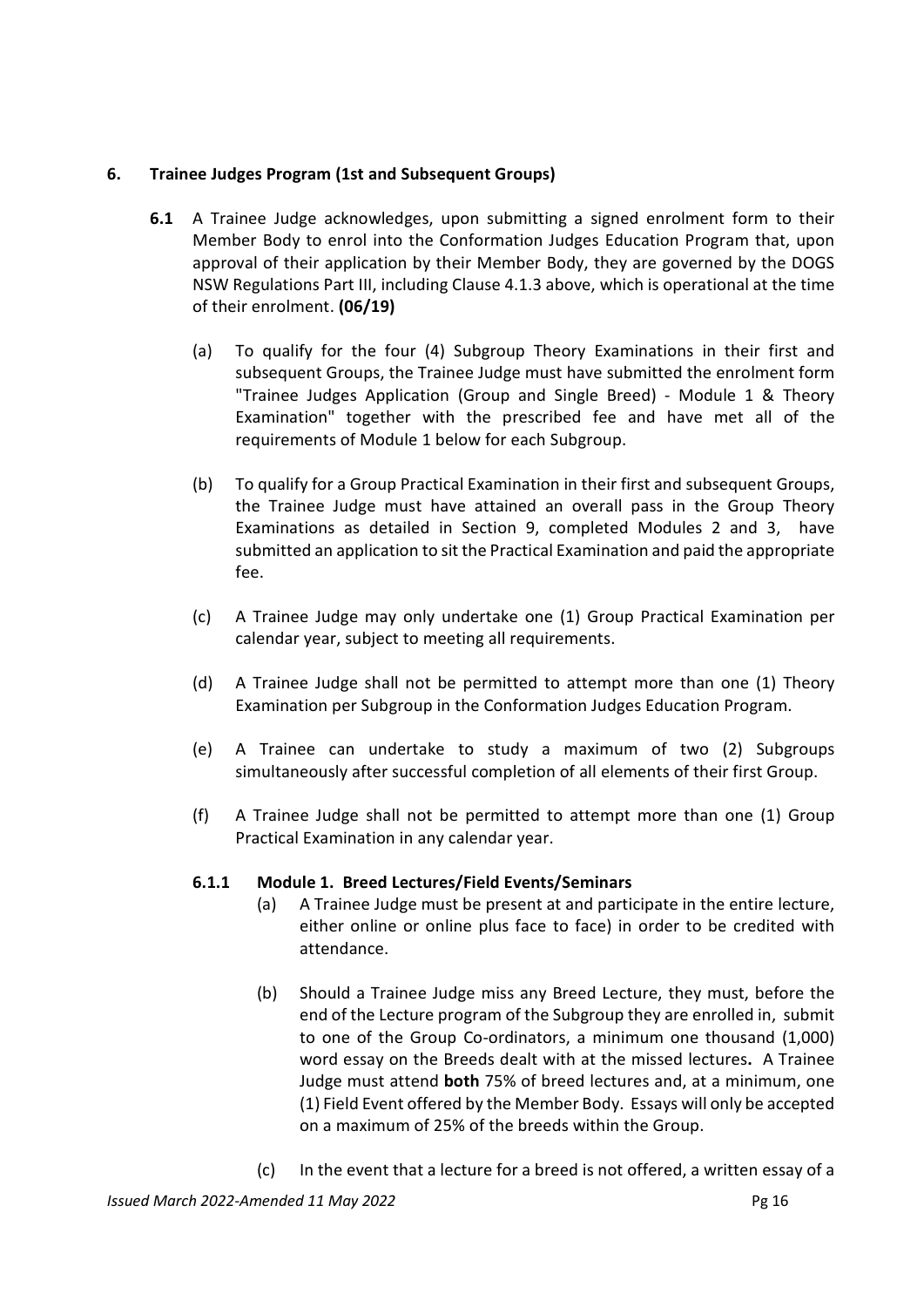minimum one thousand words (1,000) on that breed will be required and is to be submitted within seven (7) days of the date of the scheduled breed lecture.

(d) Essays are to contain a history, a description of the breed, its purpose and all relevant requirements contained within the Breed Standard. It is to be supported with drawings and/or pictures. The standard of essays must comply with Section 7.1.2.

Failure to submit the essays in accordance with  $6.1.1(b)$ ,  $(c)$ &(d) will render the Trainee ineligible to sit the Sub-Group Theory Examinations in the current training Program.

(e) Trainees should attend Lectures in each Subgroup from the first lecture.

# **6.1.2 Module 2. Practical Experience**

**All** Trainee Judges must:-

- 6.1.2.1 Judge a minimum of fifty (50) dogs. **Breeds judged must be from as wide a range of breeds in the Group as possible**. Judging may be in the form of hands-on experience by placing dogs at Open Shows, Sweepstakes or Field Events, but not at Breed Lectures.
- 6.1.2.2 Examine and critique fifty (50) dogs from the relevant Group. The breeds critiqued must be from as wide a range as possible, but MUST include at least five (5) critiques from each of the five (5) Major Breeds as determined by the Member Body CJTC. This may be achieved by attending field events or shows. All critiques are to be countersigned by a licensed Judge for that breed who have, themselves, examined the dogs being critiqued, and who have discussed the dog and critique with the Trainee. Once the critique sheet is signed by the Trainee and Mentor, the form is to be sent to the Co-ordinator or Assistant Co-ordinator for signing. **(05/22)**
- 6.1.2.3 All Trainee Judges shall commence completing written critiques at the conclusion of each Subgroup.

All hands-on examinations and written critiques must be executed and dated within the time frame of the study of the four Subgroups required to complete that Group.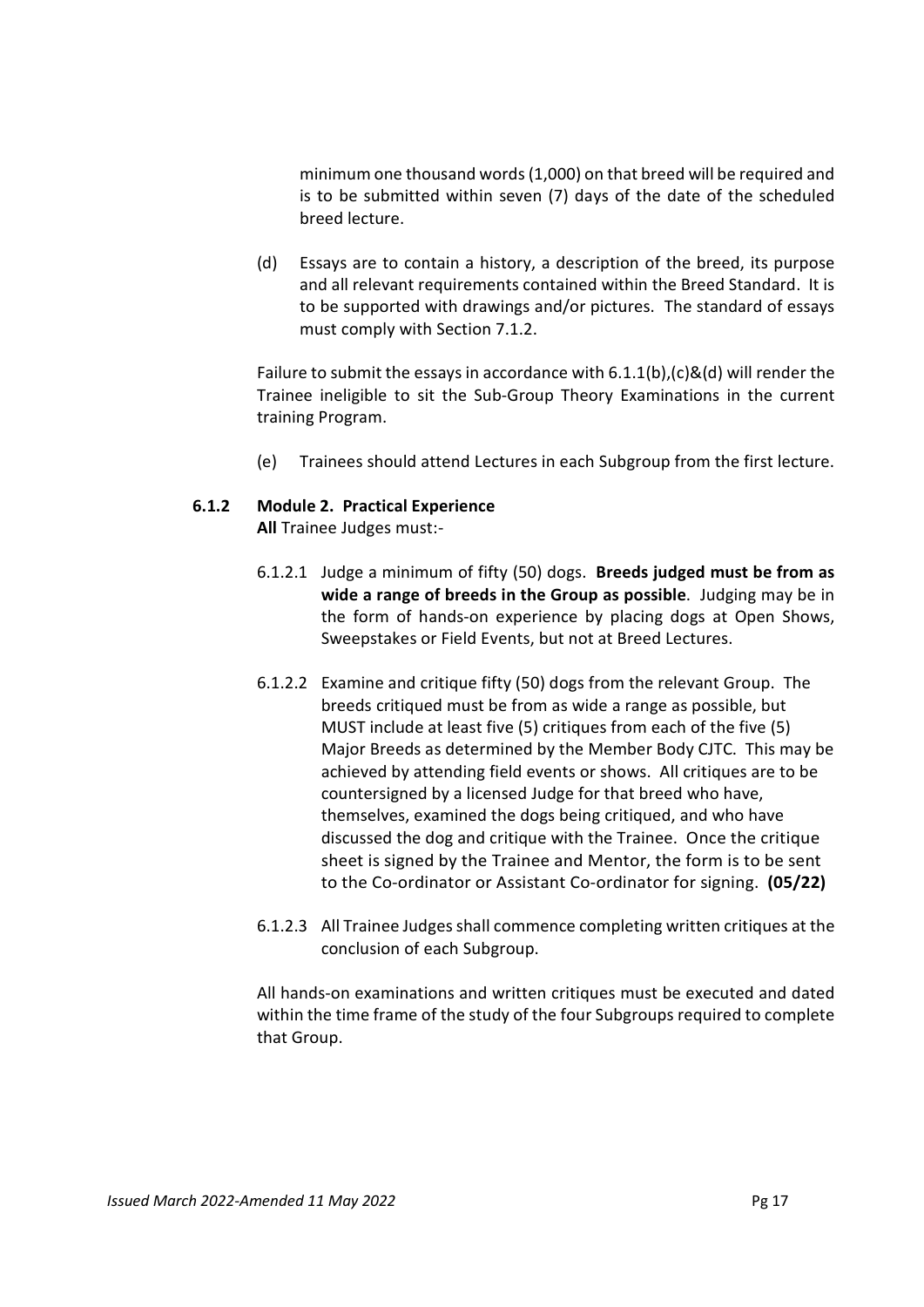# **6.1.3 Module 3. Breed Specialty Show**

All Trainee Judges are to attend a minimum of one (1) Breed Specialty Show for the Group. A written critique on five (5) dogs examined at the event is to be submitted to the Group Co-ordinator within fourteen (14) days of the event. The critiques are to be countersigned by a Licensed Judge for that Group present on the day. These five (5) critiques are in addition to the fifty (50) required in Section 6.1.2.2, above.

- **6.1.4** Failure to complete any components of Modules 2 & 3 will render the Trainee Judge ineligible for the Practical Examination in the current training Program.
- **6.1.5 DISTANCE TRAINEES.** Trainee Judges who are considered by the Member Body CJTC to reside a distance from the normal venue for Lectures and Theory Examinations, that would pose a travelling risk, and/or online Lectures cannot be accessed, may apply to study through "Distance Training". This would involve a minimum one thousand (1,000) word essay, as set in 6.1.1, submitted within seven (7) days as a substitute for any lecture not attended. Notwithstanding this, if a Lecture is being live streamed, a Trainee Judge may access this where their participation will be acknowledged by the relevant Group Co-ordinator to permit the Trainee to be credited with lecture attendance. **(09/19)**

Approved Distance Trainees, where necessary, may complete the critiques as required in 6.1.2 by downloading photos of dogs from the internet/publications and have them signed off by a Licensed Judge.

Distance Trainees may sit the four (4) Subgroup Theory Examinations at an alternative location (other than a private residence) and with a suitably qualified Supervisor, both of which must be approved by the Member Body.

Distance Trainees are required to attend a minimum of one (1) Field event as required in accordance with 6.1.1(b), but may still choose to attend others. **(4/17)**

Distance Trainees must also attend, during the Program in which they are enrolled, a minimum of one (1) Specialty Show and critique five (5) dogs at that show in accordance with 6.1.3.

# **7. Single Breed Training Program**

- **7.1** To enrol in the Single Breed Training Program, an Aspiring Judge must:-
	- **7.1.1** Comply with Regulation 5.1, above.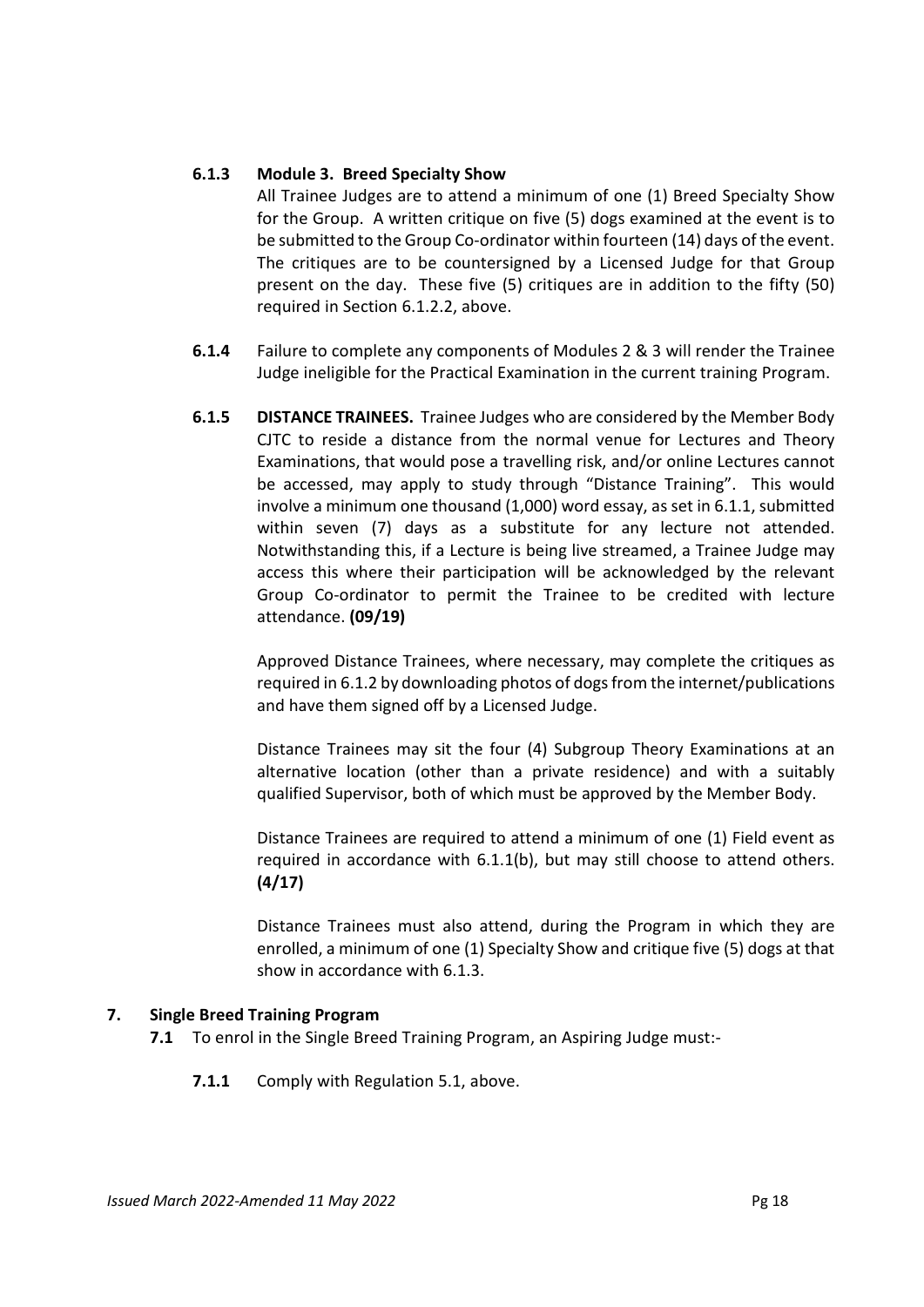- **7.1.2** Submit a minimum of a one thousand (1,000) word illustrated essay on the relevant breed and attend the breed lecture in the year of applying for the Theory Examination after being ratified by the Member Body. The essay is subject to approval of the CJTC as conforming with the conditions of this clause and achieving the required level of competency.
- **7.1.3** Where conducted, attend (at the discretion of the Member Body) the Breed Club's Open and Championship Show, the Group Club's Open and Championship Show and the breed judging at an approved major Show, eg, Sydney Royal Show, or the DOGS NSW Spring Fair Dog Show. A written critique on five (5) dogs examined at the event is to be submitted to the Member Body within fourteen (14) days of each event. The critiques are to be countersigned by a Licensed Judge who examined the breed and was present on the day.
- **7.1.4** To qualify for a Single Breed Theory Examination, the Trainee Judge must have completed and met the requirements of 7.1.2, above, and have submitted an enrolment form with the appropriate fee.
- **7.1.5** To qualify for a Single Breed Practical Examination, the Trainee Judge must have attained a pass in the Single Breed Theory Examination and have submitted an application to sit the Practical Examination.
- **7.2** Unless otherwise determined, at the discretion of the Member Body, a Practical Examination for a Single Breed Licence shall consist of one (1) class of five (5) dogs over the age of six (6) months, and one (1) class of five (5) bitches over the age of six (6) months and the Trainee Judge will be required to place the classes and select a Best of Breed and a Runner Up to Best of Breed. The Trainee must not be examined on dogs they own or co-own. Single Breed Practical Examinations will be conducted using the three (3) same Assessors for both dogs and bitches, Best of Breed and Runner Up Best of Breed.
- **7.3** Upon passing the Single Breed Practical Examination, the Trainee Judge shall be listed as a Dogs Australia Championship Show Judge for that breed.
- **7.4** Where a Trainee Judge fails a Single Breed Practical Examination, to be eligible to undertake the next available Practical Examination they must submit a further five (5) written critiques on the breed, an application to sit the Practical Examination and pay the required fee.
- **7.5** A Trainee Judge may only undertake one (1) Single Breed Practical Examination per calendar year.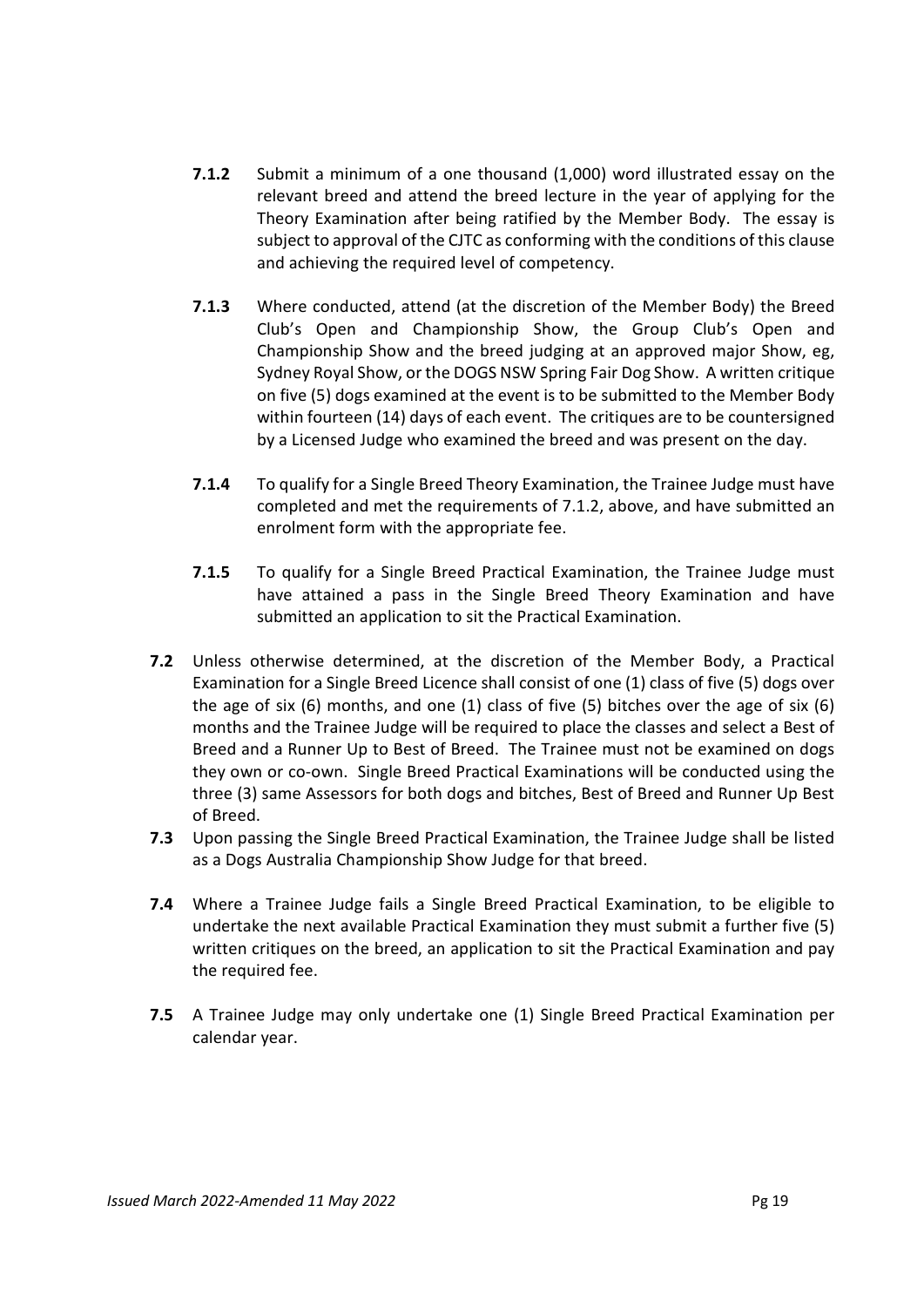# **8. Appointment of Assessors.**

To be appointed by the CJEP Examinations Committee, an Assessor must not be a Trainee Judge in the current training Program and must:-

- **8.1** Hold an Accredited Assessors Certificate issued under the Dogs Australia Accredited Assessors Program stating that the Assessor has completed the competency training;
- **8.2** Have held the Dogs Australia Breed or Group Championship Licence for a minimum of five (5) years for the Group or Breed being used in the examination; and
- **8.3** Have judged the Group or Breed being used in the examination on at least three (3) occasions.

# **9. Theory Examinations**

Theory Examinations must be undertaken at a venue nominated by the Member Body CJEP Examinations Committee and be supervised by the Clerk of Examinations.

- **9.1** All Group/Breed Theory Examinations shall consist only of "short answer" and/or "multi choice" questions. All Theory Examinations will be undertaken online. Where this is not possible and an examination is taken as hard copy, except for multi choice question examinations, where one (1) Examiner is required, there shall be at least two (2) Examiners appointed to separately mark the papers, without conferring. The results shall be separately forwarded to the Chairperson of the Member Body's CJEP Examinations Committee. In the case of a split decision (equal pass and fail) an additional Examiner shall mark the papers and that mark shall decide the result.
	- **9.1.2** Where a trainee is enrolled in two (2) Groups and the Theory examinations is held on the same night, the Trainee will complete one examination, have a 10 minute break then commence the second Theory Examination.
- **9.2** The Group Theory Examination will consist of four (4) Subgroup papers. To obtain an overall pass in the Group Theory Examination, a Trainee Judge must obtain a 75% aggregate pass over the four (4) Subgroups to be eligible to continue towards a Practical Examination. All Trainee Judges will be required to sit the four (4) Subgroup Theory Examinations. The Dogs Australia Breed Standardsshall be the only basis for the Group Theory Examinations EXCEPT for Single Breed Aspirants where the Dogs Australia Extended Breed Standards may be used.
- **9.3** Where there is an FCI approved breed that is rarely seen in the show ring and has few or nil registrations (eg, Caanan Dog, Eurasier, Canadian Eskimo Dog, Shikoku), after attending a breed lecture, Trainees will sit an online open book examination for the selected breeds to be completed by the end of the relevant Subgroup. These breeds will not form part of the examined breeds in the Subgroup Theory Examination.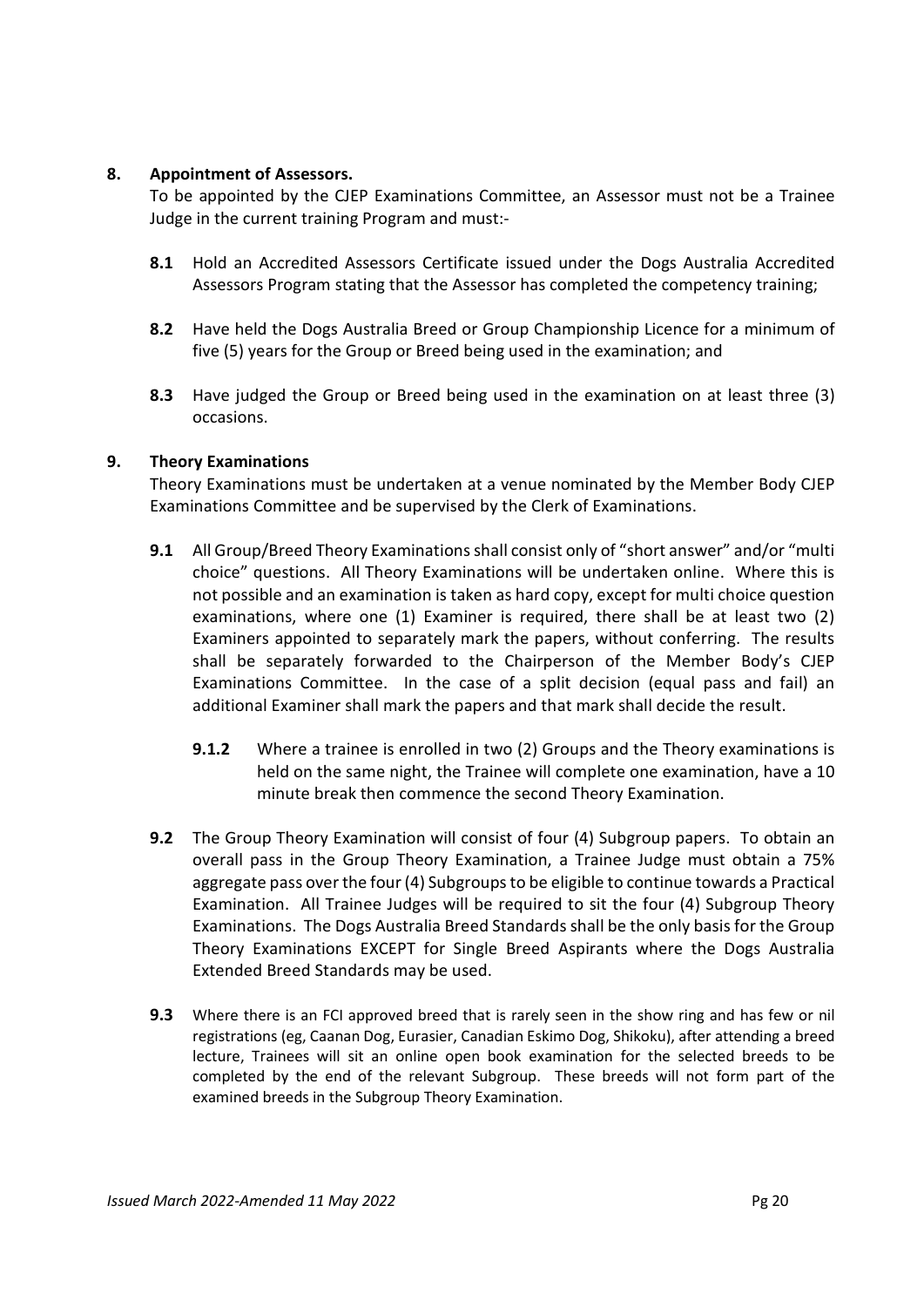- **9.4** A Trainee Judge who has failed a Theory Examination (other than multi choice) may request a remark of their paper. Such requests are to be in writing within fourteen (14) days of advice of the result of the paper. Two (2) Examiners appointed by the Chairman of the Member Body CJEP Examinations Committee to separately remark the paper. The Examiners shall not be the original markers of the paper concerned (if the examination was completed as a hard copy exam).
- **9.5** Should a Trainee Judge not attain an overall pass in the Group Theory Examination, to progress they will be required to enrol in the next available or other future Conformation Judges Education Programs, complete all of the requirements outlined in 6.1.1, above, and sit for all four (4) Subgroup examinations.
- **9.6** A Trainee Judge must successfully complete the Group Theory Examination in the chosen Group before proceeding to a further Group. They must also pass within three (3) attempts. If the previous criteria is not met or achieved, then they may not re-sit the examination for that Group for a period of two (2) years.
- **9.7** All Subgroup Theory Examinations are only to be set by an Accredited Assessor nominated by the Member Body CJEP Examinations Committee.
- **9.8** Should a Trainee Judge provide documentation, to the satisfaction of the Member Body CJEP Examinations Committee, that they were incapacitated or have a significant reason for their inability to attend on the date of a scheduled Theory Examination, the CJEP Examinations Committee may then permit the Trainees Judge to complete a Post Examination at a time to be scheduled by the CJEP Examinations Committee.
- **9.9** Should a Trainee Judge provide proof, to the satisfaction of the CJEP Examinations Committee of DOGS NSW, that they will be Interstate on the date of the Theory Examination they may then be permitted to sit the Theory Examination in that State on the same date and time as the scheduled Theory Examination. This is to be organised between the relevant State Member Bodies with the initial request being from the Trainee Judge's CJEP Examinations Committee of DOGS NSW.
- **9.10** The Group Theory Examination (as described in 9.2, above), once passed, with an overall 75% aggregate for the four (4) Subgroups will be held for life. (This applies to Subgroup examination results from 2019/2020. DOGS NSW Regulations Part III-2019/2020 CJEP-Amended September 2019.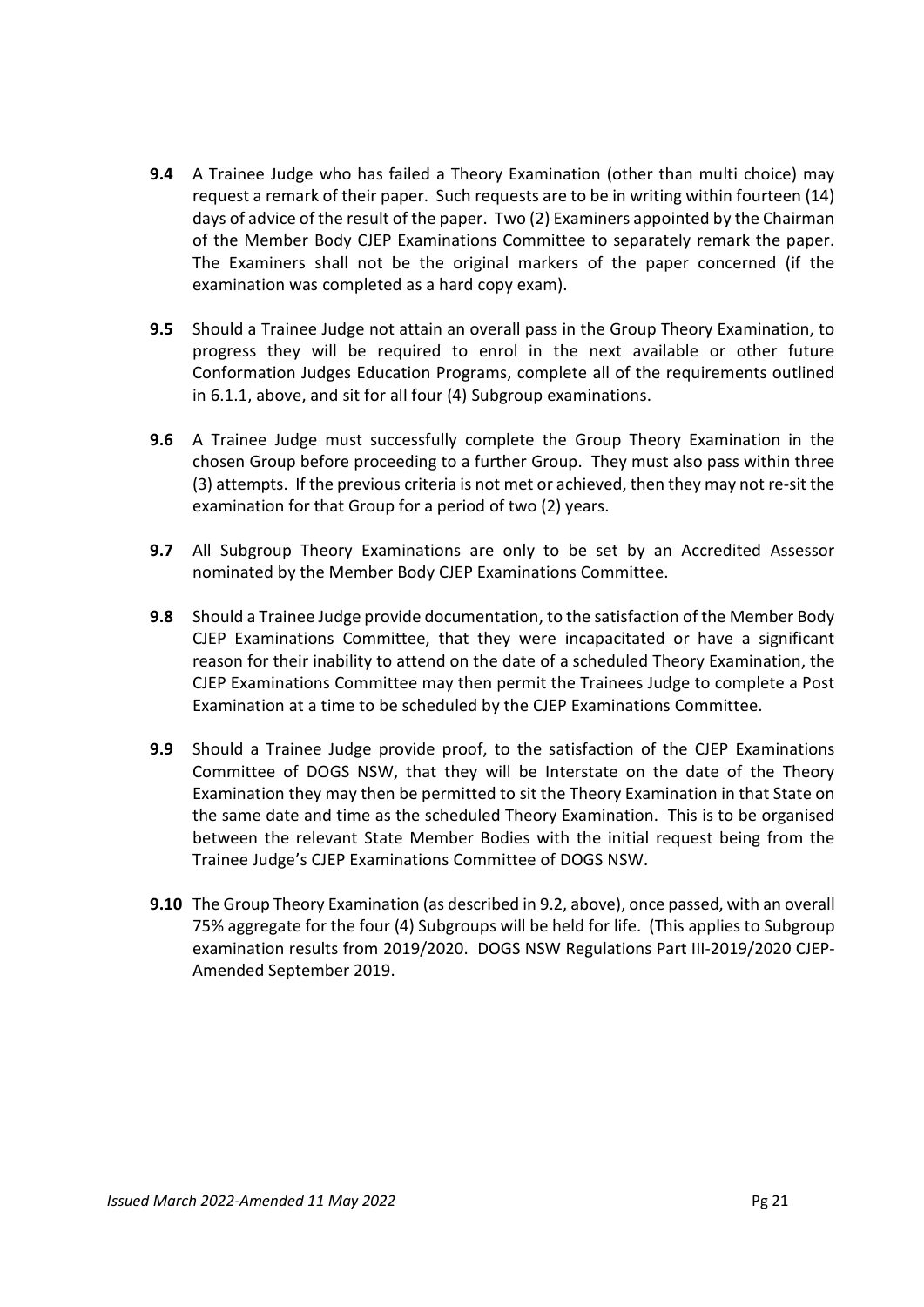## **10. Practical Examinations**

- **10.1** Practical Examinations must be undertaken at a venue nominated by the Member Body CJEP Examinations Committee and be supervised by the Clerk of Examinations.
	- **10.1.1** The CJEP Examinations Committee may, at its discretion, allocate Practical Examinations to be held in Regional areas where there is a number of candidates residing and enrolled and be supervised by the Clerk of Examinations.
- **10.2** There shall be no more than one (1) Practical Examination per Group per calendar year apart from any new examination conducted as a consequence of 10.1.1, 10.9(b), below, or other relevant Member Body Regulation. Trainees may not undertake a Practical Examination for more than one (1) Group per calendar year. Trainee Judges, once enrolled in the DOGS NSW Conformation Judges Education Program may only undertake a Practical Examination conducted by DOGS NSW except with the consent of DOGS NSW Board of Directors.
- **10.3** The examination shall be conducted on two (2) classes, each class of a different breed and consisting of five (5) dogs over the age of six (6) months, and a third (3<sup>rd</sup>) mixed class of five (5) different breeds over the age of six (6) months, excluding the two (2) breeds previously used.
- **10.4** A dog owned or co-owned by a member of any Examination Panel shall not be used in an examination class in which that Examiner is participating.
- **10.5** Three (3) Assessors shall be appointed as a Panel for each class in a Practical Examination (see 8.1, 8.2, 8.3). They must not be a Trainee Judge in the current training Program. After the commencement of the Examination, they shall not confer on the merits, or otherwise, of the dogs presented for examination. Assessors are required to mark the placings of all dogs in a class from first to last on the prescribed form. Trainee Judges are to be encouraged not to spend more than five (5) minutes on each dog, which is the time allocated to examine, move and critique each exhibit.
- **10.6** The Trainee Judge for the breed classes shall place the exhibits in order of merit, record the placings and will be required to answer questions on the class. Group Class, the Trainee Judge shall place Best, Runner Up and Last and will be required to answer questions on the class.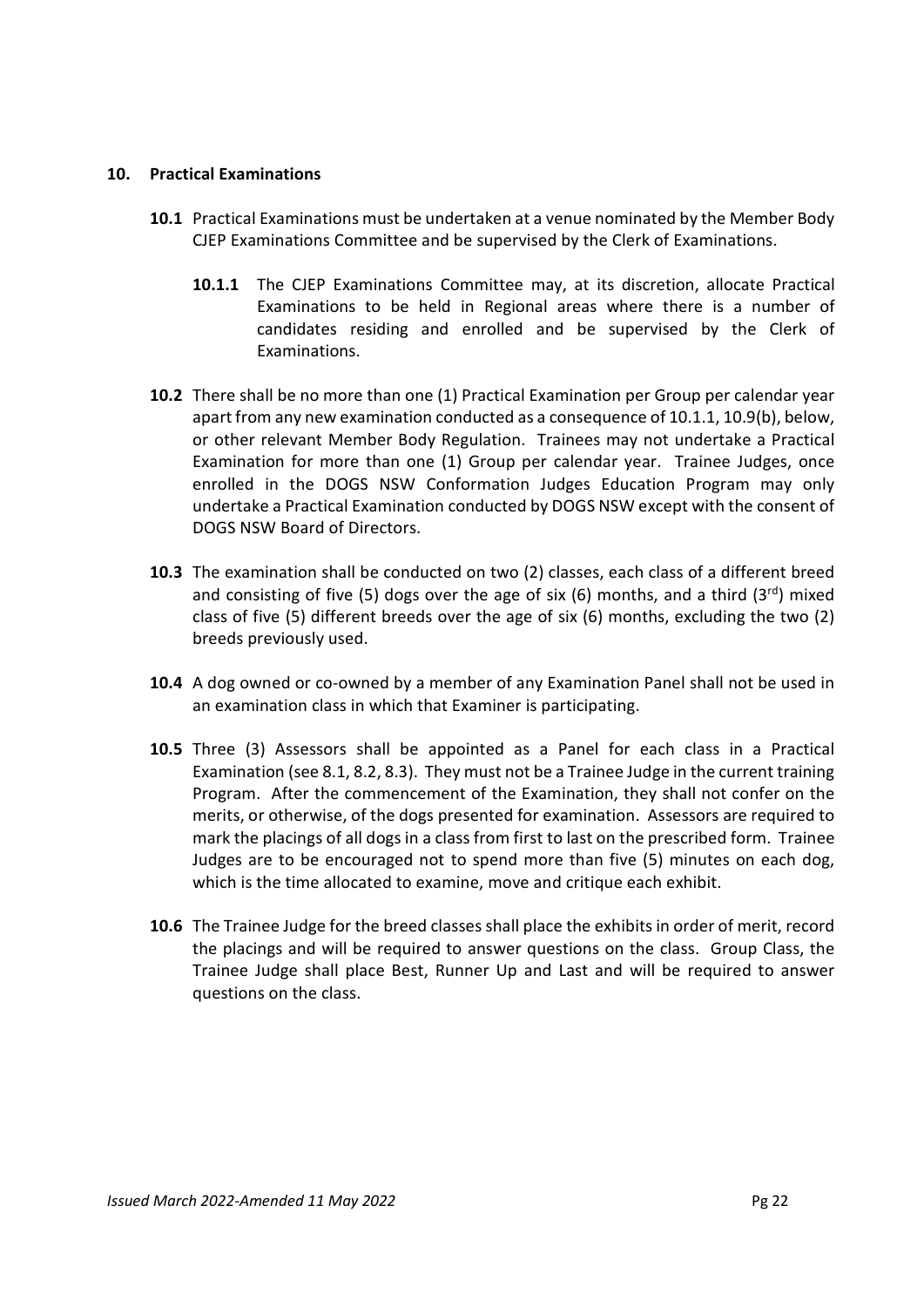- **10.7** To gain a pass in a class, the Trainee Judge must be passed by at least two (2) of the Assessors. It is not necessary for the Trainee Judge's and Assessors' placings to be the same, but Assessors must consider all aspects of the Trainee Judge's reasons for the placings and whether the Trainee Judge has the better dogs at the front of the class and the poorer at the back. The Assessor must make his/her own independent assessment of Pass or Fail.
- **10.8** Number of Breed Classes To be granted an overall pass, the Trainee Judge must pass two (2) Breed classes and then one (1) Group Class.
- **10.9** The results of Practical Examinations shall be collated by the Clerk of Examinations. Trainee Judges will be notified of their results by the Administration of DOGS NSW as soon as possible but no earlier than one (1) working day (24 hours) from the date of the examination. Examiners shall not divulge their individual assessment of a Trainee Judge prior to the results being distributed. Results shall not be given at the time of the Practical Examination.
	- (a) In the case of a failed result, should the Clerk of Examinations have any concerns in regard to the inappropriateness of the Practical Examination paperwork or the conduct of the examination, the concerns will be reported to the next available DOGS NSW Board meeting.
	- (b) Should DOGS NSW Board concur with the Clerk of Examination's concerns, a new Practical Examination will be conducted for the relevant Trainee Judge.
- **10.10** Where a Trainee Judge believes they have a legitimate reason for not wishing to be examined by a particular Assessor/s, they may submit a maximum of two (2) names to the Member Body CJEP Examinations Committee of those they do not wish to be examined by, in writing at the time of applying for a Practical Examination. They must set out the reasons for such request. The Member Body CJEP Examinations Committee will retain the right to refuse any such request. Any additional costs incurred by the Member Body are to be at the expense of the Trainee Judge.
- **10.11** The Member Body CJEP Examinations Committee, when approaching an Assessor to examine Trainee Judges at a Practical Examination, shall advise the Assessor of the names of the potential Trainee Judges and the Assessor shall advise the Member Body, as soon as practicable, if there are any Trainee Judges they do not wish to examine or for whom it would be inappropriate for them to examine due to any contractual or ethical reason.
- **10.12** A Trainee must not travel to or from a Practical Examination with an Assessor/s who has been engaged to assess the Group for which the Trainee will be undertaking a Practical Examination. **(12/18)**

*Issued March 2022-Amended 11 May 2022* Pg 23 **10.13** No person shall make any photographic or video record of any part of a Practical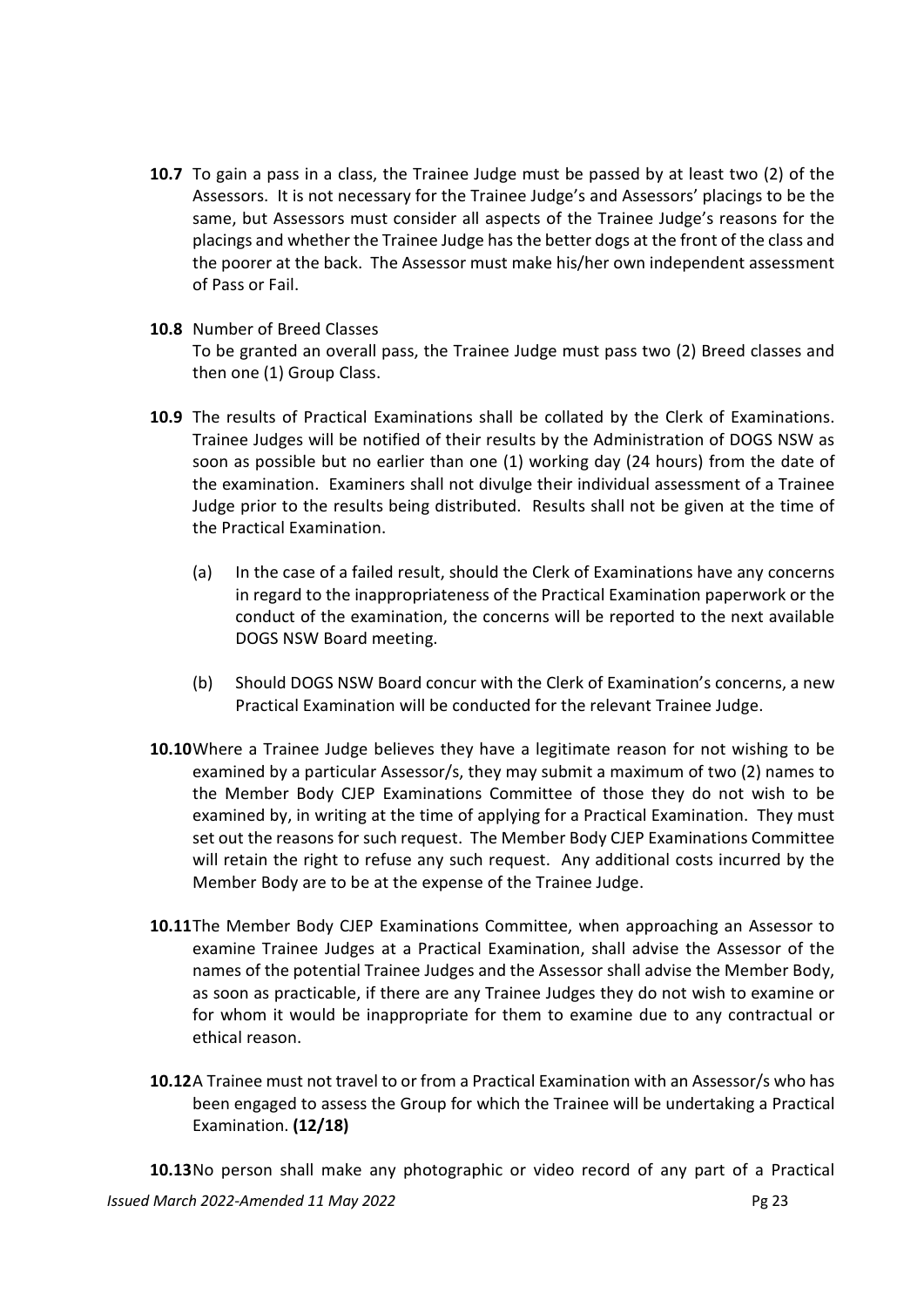Examination except with the prior permission of DOGS NSW.

- **10.14** Whilst undertaking a Practical Examination, a Trainee Judge must not have in his/her possession, at ring side or during the examination, a mobile telephone, an electronic device or a copy of the breed standard. The only document allowed is the Examination Placement Sheet provided by the CJEP Examinations Committee. Any Trainee found to be in breach of this Regulation shall be immediately dismissed/expelled from the current training Program.
- **10.15** Should a Trainee not achieve a pass result in a Practical Examination, then to qualify to take a further Group Practical Examination a Trainee Judge must judge a further twenty five (25) dogs and examine and critique a further fifty (50) dogs concurrent with the training Program in progress, in accordance with 6.1.2, above, and submit the approved enrolment form accompanied by the requirements of this clause. They may then attempt the next available Practical Examination in that training Program.
- **10.16** Should a Trainee hold a pass result in the Theory Examination, in the 2019/2020 CJEP but did not enrol to sit the Practical Examination, then to qualify to take a Group Practical Examination a Trainee Judge must complete all requirements for Clause 6.1.2: Module 2-Practical Experience and Clause 6.1.3: Module 3-Breed Specialty Show concurrent with the training program in progress and submit the approved enrolment form accompanied by the requirements of this clause. The Trainee may then attempt the next available Practical Examination in that training program.
- **10.17** Upon passing a Group Practical Examination the Trainee Judge shall be listed as a Dogs Australia Championship Show Judge for that Group.
- 10.18A Trainee Judge who has failed a Practical Examination may request a review. Such requests are to be in writing within seven (7) days of advice of the result of the examination. An Accredited Assessor appointed by the Chairman of the CJEP Examinations Committee, as well as where possible the Co-ordinators and/or Assistant Co-ordinators, will mentor the Trainee and provide feedback that may assist the Trainee in future exams.

# **11. General**

**11.1** The Member Body may consider an application from a person transferring residence from another State or Territory of Australia or overseas, who can provide evidence of their eligibility.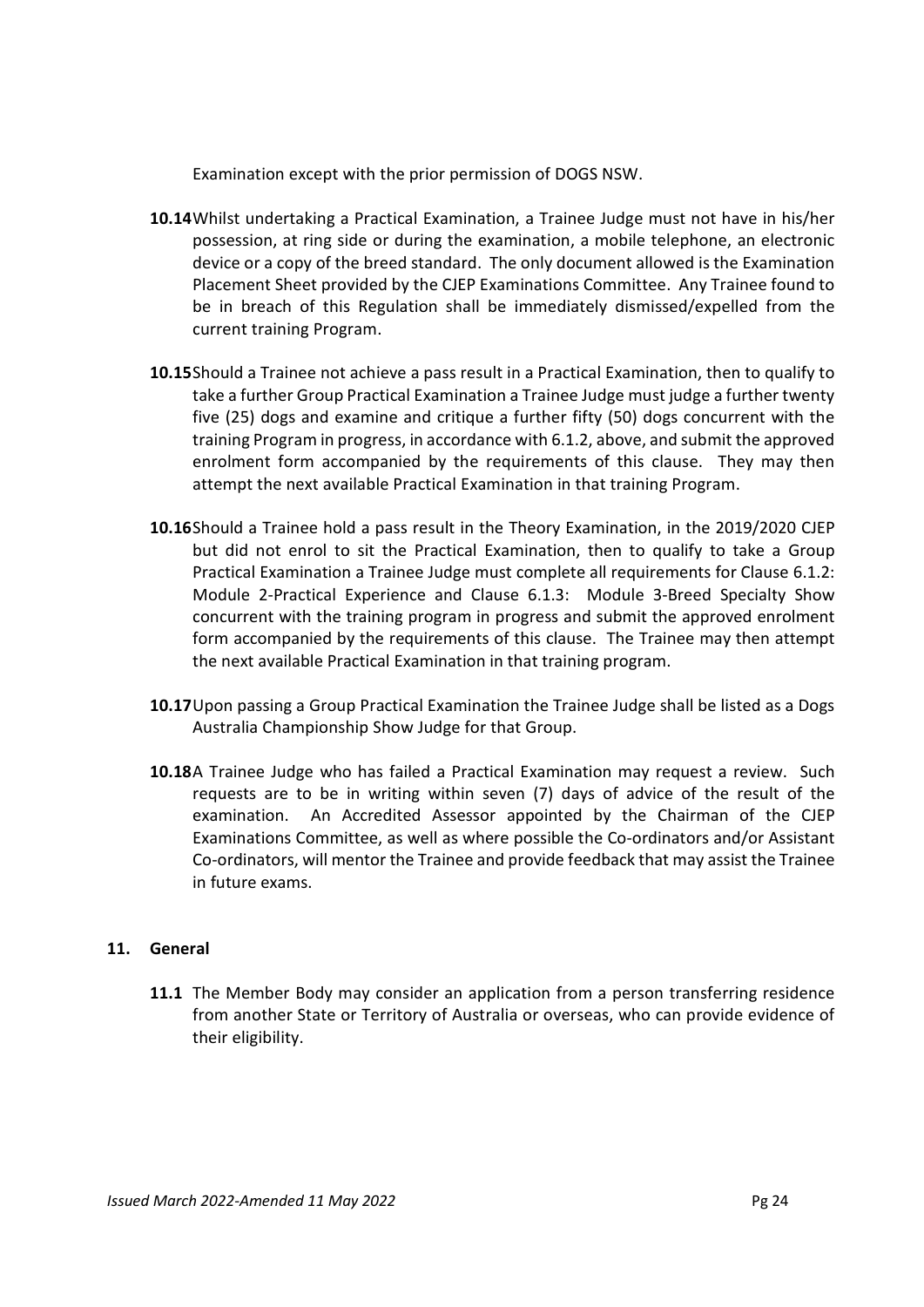- **11.2** A Member Body may consider for approval an application from an applicant over the age of eighteen (18) years, who otherwise would not qualify under Regulations 4.1 or 7.1, above, provided such applicant demonstrates an active involvement in canine activities for the minimum period/or as a handler for parents and others in ordinary classes and supply such other evidence of experience as the Member Body CJTC may require.
- **11.3** Subject to the approval of the Member Body in the State of the applicant's residence, that applicant may be approved to enrol in a Conformation Judges Education Program of another State or Territory where it is established that the Program is more convenient.
- **11.4** A Member Body may recognise an occasional attendance by a Trainee Judge at a lecture, Field event or other training instruction conducted by another Member Body and if so recognised, the member shall receive a credit from their Member Body for that attendance.
- **11.5** A Trainee Judge shall not undertake a concurrent training Program in another State or Territory and once enrolled in the Member Body Conformation Judges Education Program they must complete the program with that Member Body except where the Trainee Judge relocates to another State or Territory.
- **11.6** Members of a Trainee Judge's household (ie, a person who resides at the same address) or members of the Trainee Judge's immediate family (ie, mother, father, sibling or spouse) are ineligible to countersign the said Trainee's critiques or be Mentors, Assessors or Examiners or Assistants at examinations (Practical or Theory) being taken by the Trainee Judge.
- **11.7** The CJTC reserves the right not to conduct metropolitan training for any Group that does not attract applications for the Conformation Judges Education Program from at least five (5) applicants who are not Distance Trainee Judges.
- **11.8** A Member who is enrolled in a Training Scheme shall be entitled to judge at a Sanction Show under the supervision of an official of such scheme or of a Judge appointed for that purpose by the Examinations Committee.

# **12. Appeals**

**12.1** Appeals against the decisions of the CJEP Examinations Committee when Theory Examinations have been reviewed will not be permitted.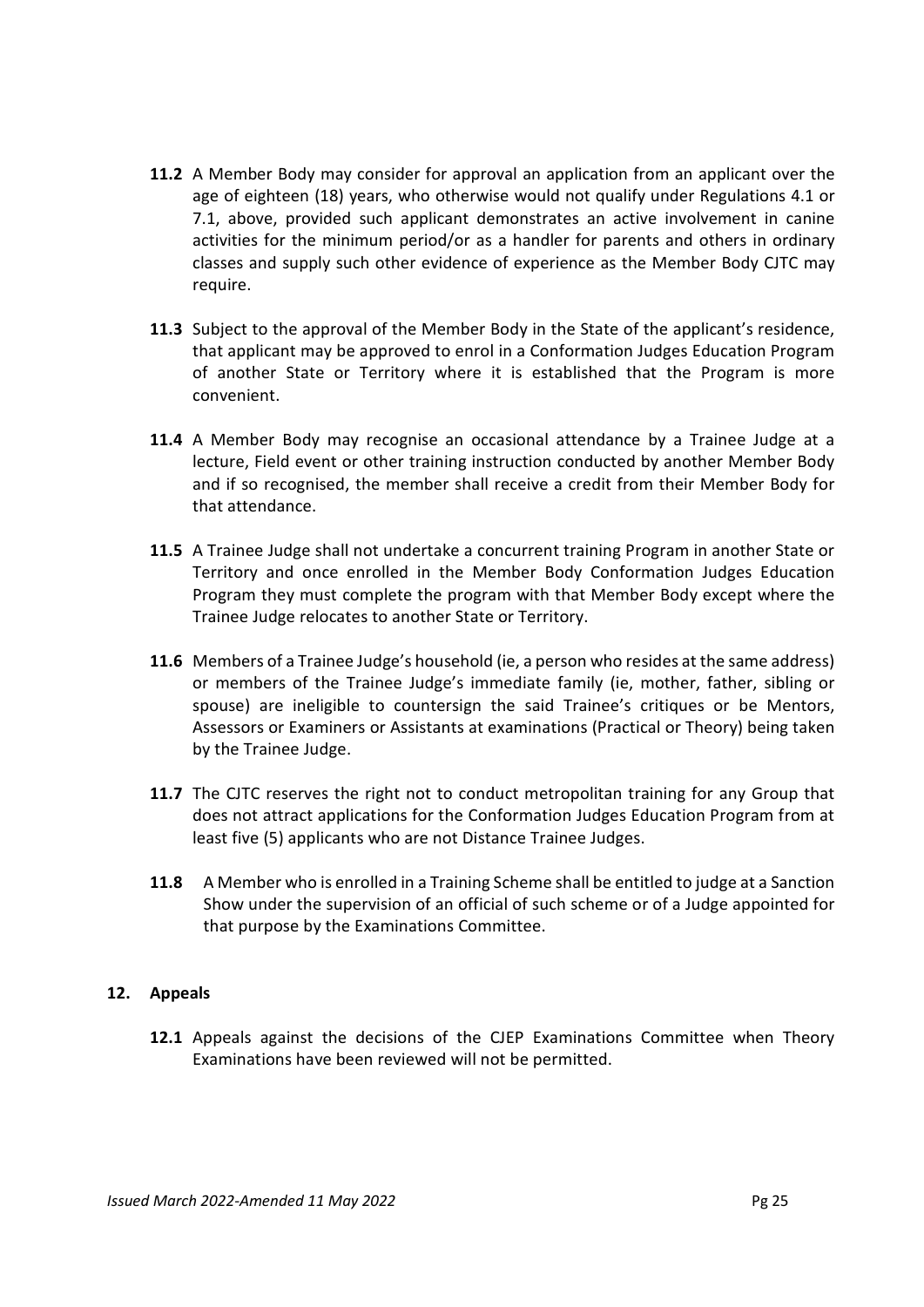**12.2** Where a Trainee Judge believes that the Practical Examination for which they were a participant was not conducted in accordance with the Regulations, they must lodge an appeal with the Clerk of Examinations before the conclusion of said Practical Examination or no later than forty eight (48) hours after the conclusion of said Practical Examination and should detail the Regulation/s that are alleged to have been breached. Appeals received after this time will not be considered.

# **13. Code of Conduct**

**13.1** No Trainee Judge will disclose any information from a Mentor, Assessor or fellow Trainee Judge prior to, during or after any Practical Examination, Field Day, Sweepstakes, Open Show or lecture, as this information must remain confidential. Any alleged breach may be referred to the CJTC who may recommend disciplinary action against the Trainee Judge.

## **14. Program Fees**

- **14.1** Fees which are commensurate with administrative and actual costs shall apply to each level of Examination until otherwise determined by the Board of Directors, the fees (including GST) will be:
	- o Aspiring Judge Training Program 1st Group only (includes Examinations) **\$99.00 (incl GST)**
	- o Trainee Judge Group Program (Lectures, Theory & Practical Examinations) per subgroup **\$110 (incl GST)** payable when enrolling in each Subgroup
	- o Trainee Judge Single Breed Program (Lecture, Theory & Practical Examinations) **\$200.00 (incl GST)**
	- o Trainee Judge Practical Examination per Group (for Candidates who hold a credit for a pass from a previous Group Theory Examination) **\$99.00 (incl GST)**
- **14.2** Should a Trainee Judge fail to achieve a **PASS** in the Theory Examinations for the Group or withdraw from the Training Program**, NO** refunds of the above fees shall be allowed.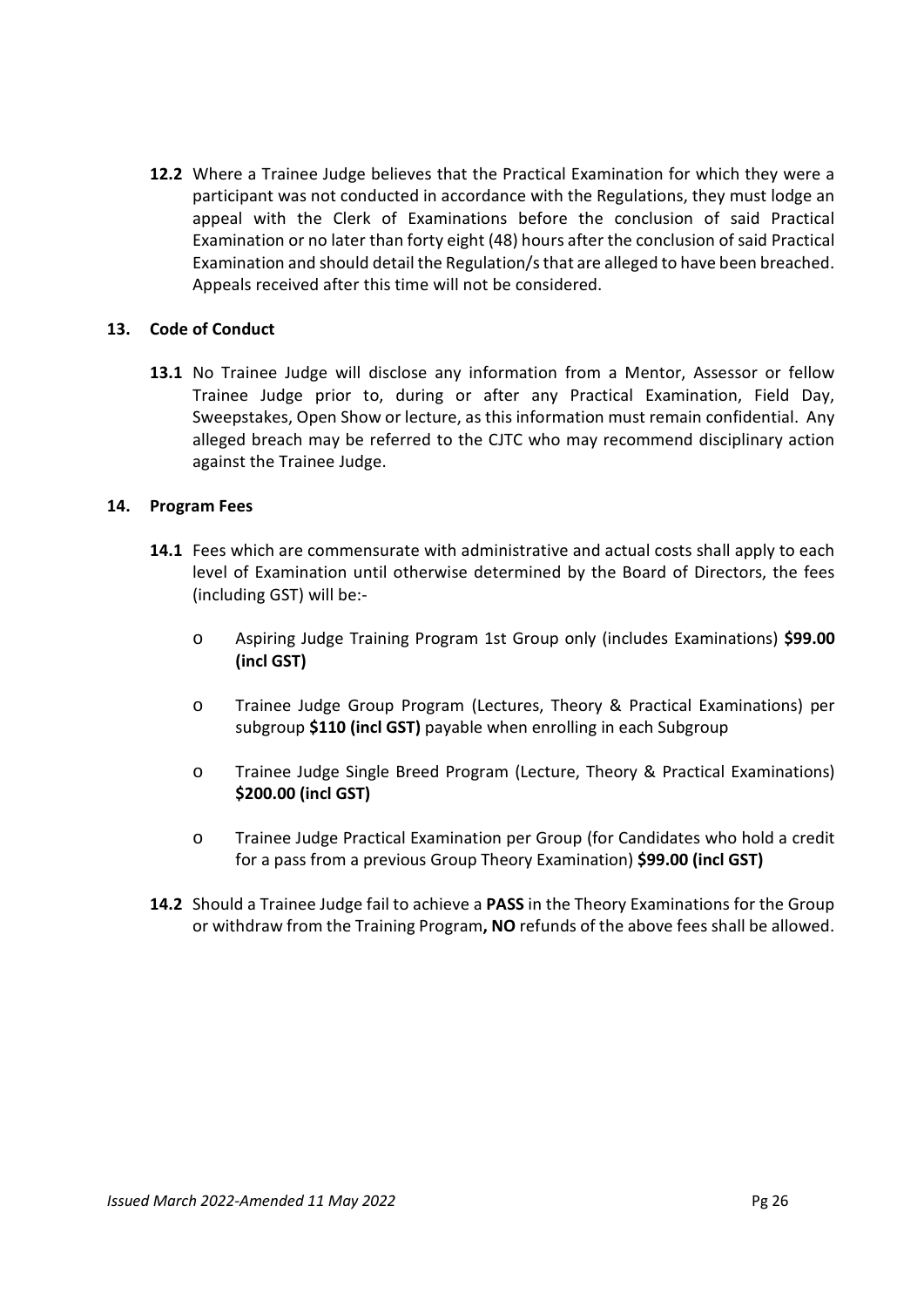# **7: CONFORMATION JUDGES TRAINING COMMITTEE**

## **CHAIRPERSON**

SUE BOWNDS PH: 0421 317 049 sue\_bownds@yahoo.com

## **ASSISTANT CHAIRPERSON**

JOHN COMERFORD PH: 0431 220 815 ridgesetter@bigpond.com

## **GROUP COORDINATORS ASPIRING PROGRAM**

PROF BRIAN CORBITT

SUE BOWNDS PH: 0421 317 049 sue\_bownds@yahoo.com

## **TOYS (GROUP 1)**

Co-ordinator PETER CUTLER PH: 0407 789 359 petcetera@optusnet.com.au

Assistant Co-ordinator ROSEMARY DUFFY PH: 0411 222 889 rosemaryduffy54@gmail.com

**TERRIERS (GROUP 2)** Co-ordinator SANDRA McMAHON PH: 0414 442 055 sandbock@bigpond.com

Assistant Co-ordinator WARREN GOLDSWORTHY PH: 0411 727 272 warren@aberdeenscotties.com.au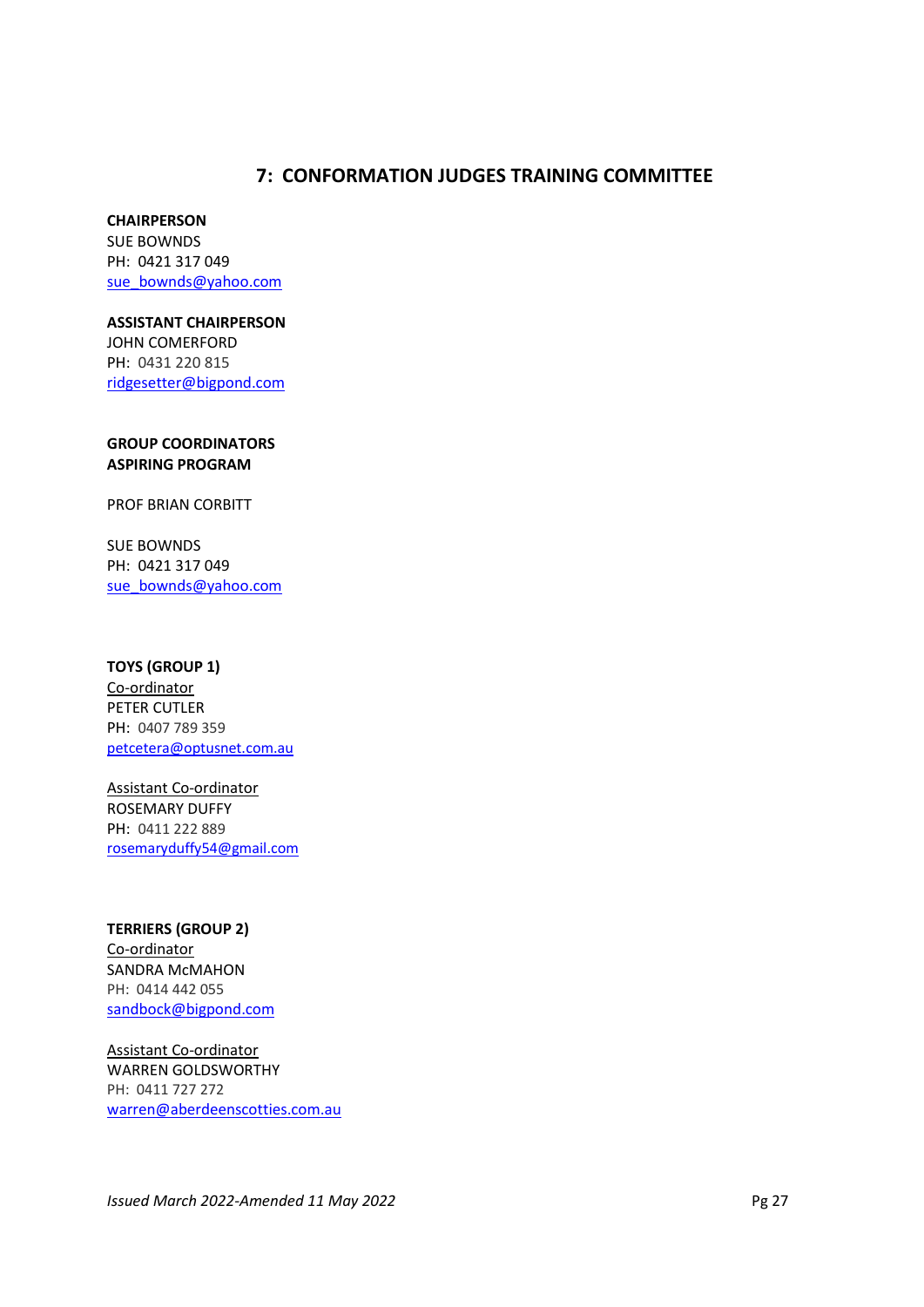# **GUNDOGS (GROUP 3)**

Co-ordinator GUY SPAGNOLO PH: 0405 106 279 guy@driftwaylabs.com

Assistant Co-ordinator ROBYN WILLIAMS PH: 0412 213 993 leanr54@gmail.com

## **HOUNDS (GROUP 4)**

Co-ordinator TONI COMERFORD PH: 0431 220 815 hounds@dogsnsw.org.au

Assistant Co-ordinator GRANT GIBSON PH: 0414 184 744 Grant.Gibson@kone.com

## **WORKING DOGS (GROUP 5)**

Co-ordinator EDWARD PICKERING PH: 0411 144 081 lavender09@bigpond.com

Assistant Co-ordinator LYNDA BRANDT PH: 0408 414 361 keiramyst@optusnet.com.au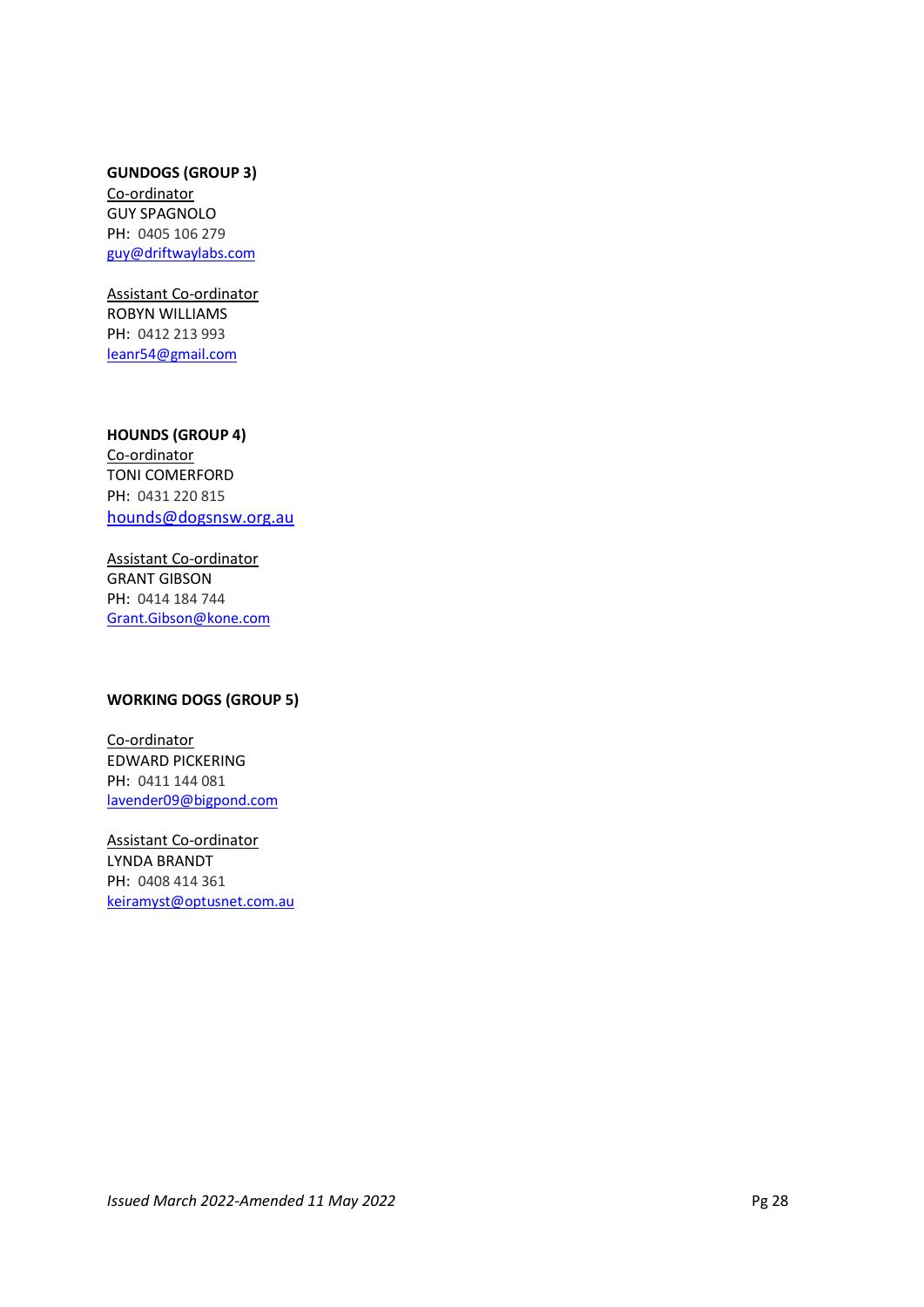## **UTILITY (GROUP 6)**  Co-ordinator ANNETTE BOWE PH: 0428 184 408 firezan2502@gmail.com

Assistant Co-ordinator DIANA FENTON PH: 0428 532 196 diana.fenton@bigpond.com

**NONSPORTING (GROUP 7)**  Co-ordinator

BRAD SANTAS PH: 0423 295 036 calivale@bigpond.com

Assistant Co-ordinator AMANDA HUGGINS PH: 0420 341 550 amandajaynehug@hotmail.com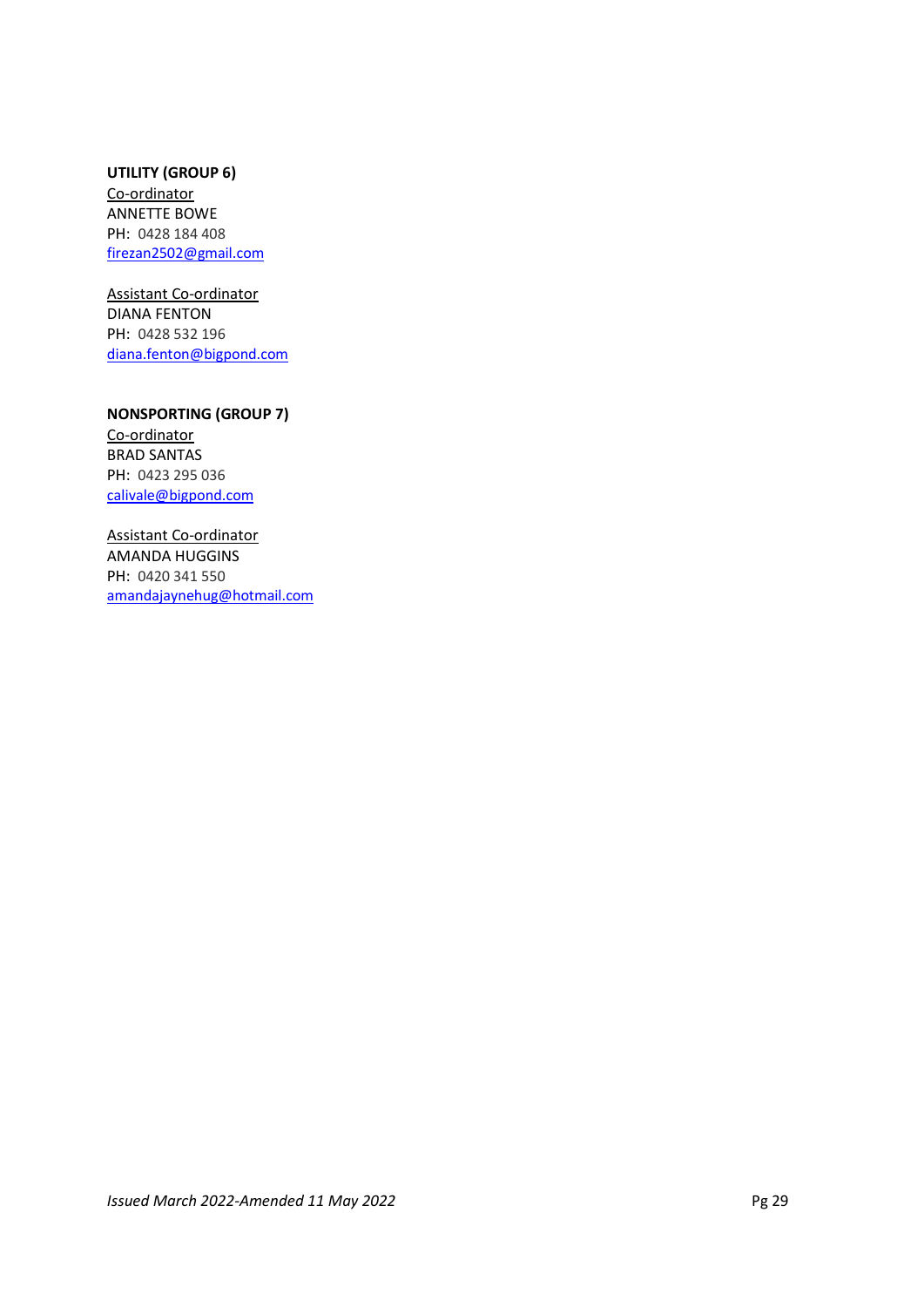# **8. CJEP EXAMINATION COMMITTEE**

## **CHAIRPERSON**

DEBORAH HARBIN PH: 0434 345 046 Email: deborah9158@optusnet.com.au

SIMON MILLS PH: 0417 466 673 Email: clayco1@bigpond.com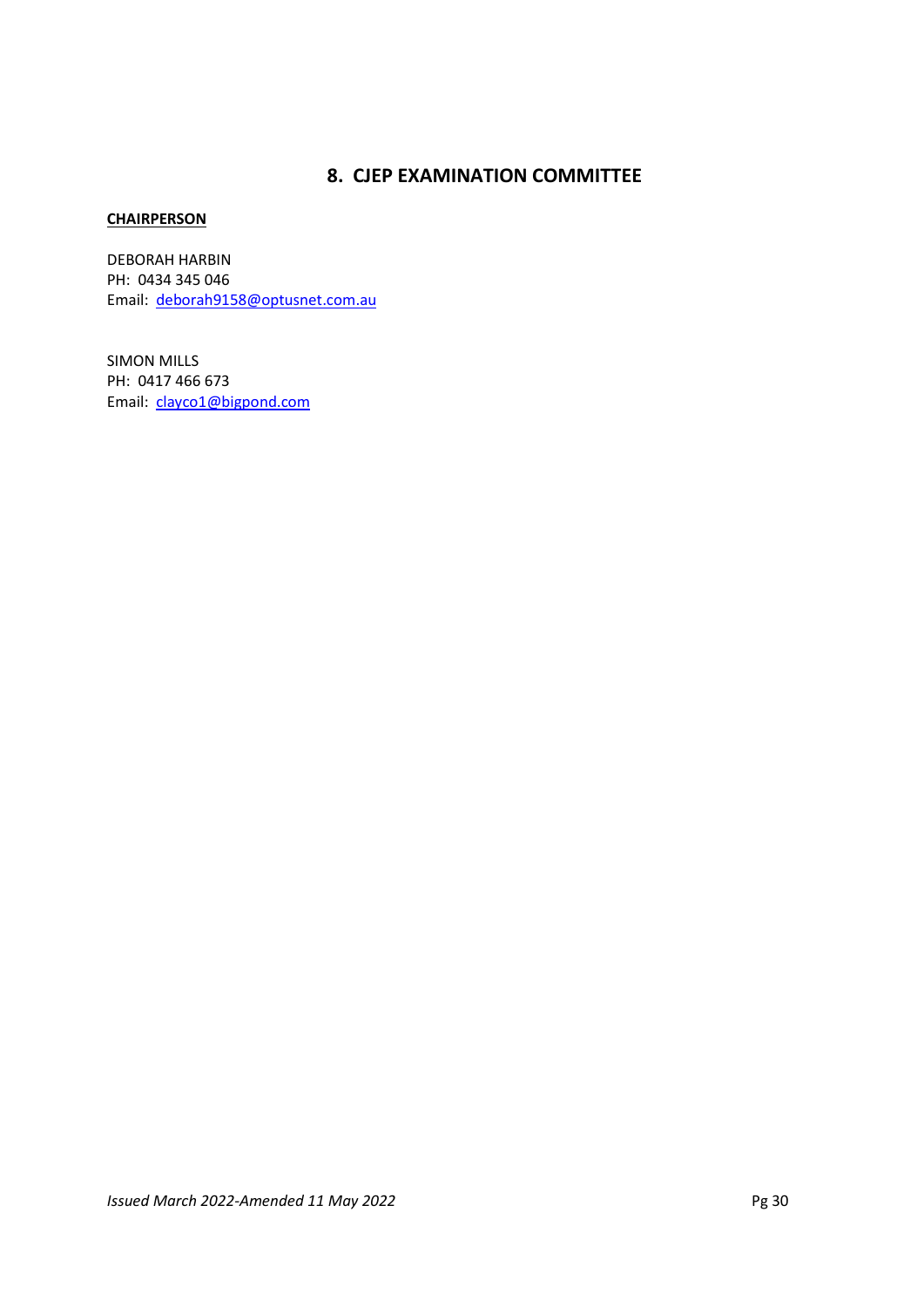# **9. LINKS TO TRAINEE INFORMATION AND FORMS**

It is recommended that Aspirant and Trainee Judges check these pages on a regular basis as it is the best way to notify of changes and/or updates.

Enquiries to Group Co-ordinators or the Chairpersons are welcomed if Aspirant or Trainee Judges require assistance with Regulation clarifications or any other facets of the Conformation Judges Training Program.

## **DOGS AUSTRALIA LINKS**

- **DOGS AUSTRALIA Standards**
- **DOGS AUSTRALIA Glossary of Canine Terms**
- **DOGS AUSTRALIA Regulation Part 2 Judges**
- **DOGS AUSTRALIA Regulation Part 3 Judges Training & Examination Scheme**
- **DOGS AUSTRALIA Regulation Part 5 Conformation Show**
- **National Judge's Code of Practice**
- **DOGS AUSTRALIA Judges Guidelines**

## **DOGS NSW LINKS**

- **DOGS NSW:** https://www.dogsnsw.org.au
- **DOGS NSW Rules and Regulations:**
- **https://www.dogsnsw.org.au/members/regulations/**
- **All Lecture and Theory Exam Dates for 2022**

## **Forms**

- **Aspiring Judges Application to Join: https://www.dogsnsw.org.au/media/4315/cjep-aspiringjudge-application.pdf**
- **Critique Form: https://www.dogsnsw.org.au/media/1367/critique\_form-1.pdf**
- **Stewarding: https://www.dogsnsw.org.au/media/3056/stewards-handbook-2020.pdf**
- **Sub-Group Application Form TBA**
- **Conformation Judges Training Practical Exam Application Form: https://www.dogsnsw.org.au/forms/conformationjudges training**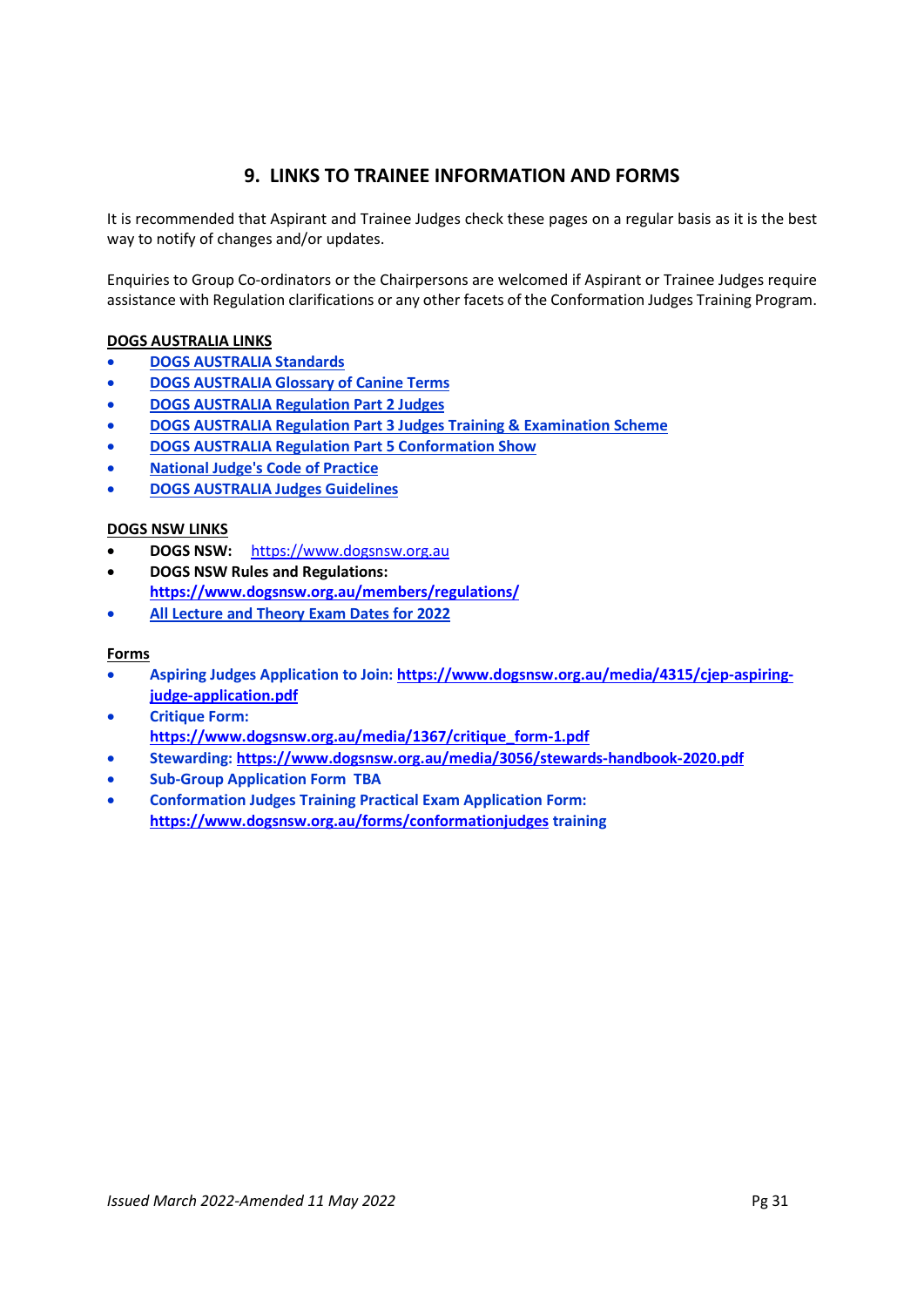# **10. ORGANISATION OF THE DOGS NSW CONFORMATION JUDGES TRAINING**

# **Principles:**

- 1. Flexible Program where Trainees can study the four (4) required Subgroups in each Group in a sequence that suits their lifestyle and demands.
- 2. Normally Trainees will join the Program at Subgroup 1 of their Group and study the rest sequentially.
- 3. After passing all elements of their 1st Group, Trainees may opt to study two Subgroups in different Groups at the same time; noting that the Rules stipulate Trainees can only sit one Practical Examination in any calendar year.
- 4. The focus is a balance of building knowledge about each breed through the Breed Standards, Extensions to the Standards where they exist, through reading, through Lectures on each breed, through kennel visits, through observation of Licensed Judges at dog shows; through practice writing critiques; through practice judging dogs at field events, or judging Open Shows or competitions, or at events organised at dog shows. You can never read too much, discuss dogs too much, listen to breeders and other Judges too much or practice too much.
- 5. In New South Wales, the four (4) Subgroups required to be studied are offered over a two-(2) year period. Subgroups 1 and 2 are offered in even numbered years and Subgroups 3 and 4 are offered in odd numbered years. The list of the Subgroups on the next page will change over time as new breeds are allowed to be shown in Australia.

## **The Process**

(This sequence would be normal for most people, but circumstances may require the order of the Subgroups to differ for some)



**MOVE TO NEW GROUP AFTER MEETING ALL REQUIREMENTS**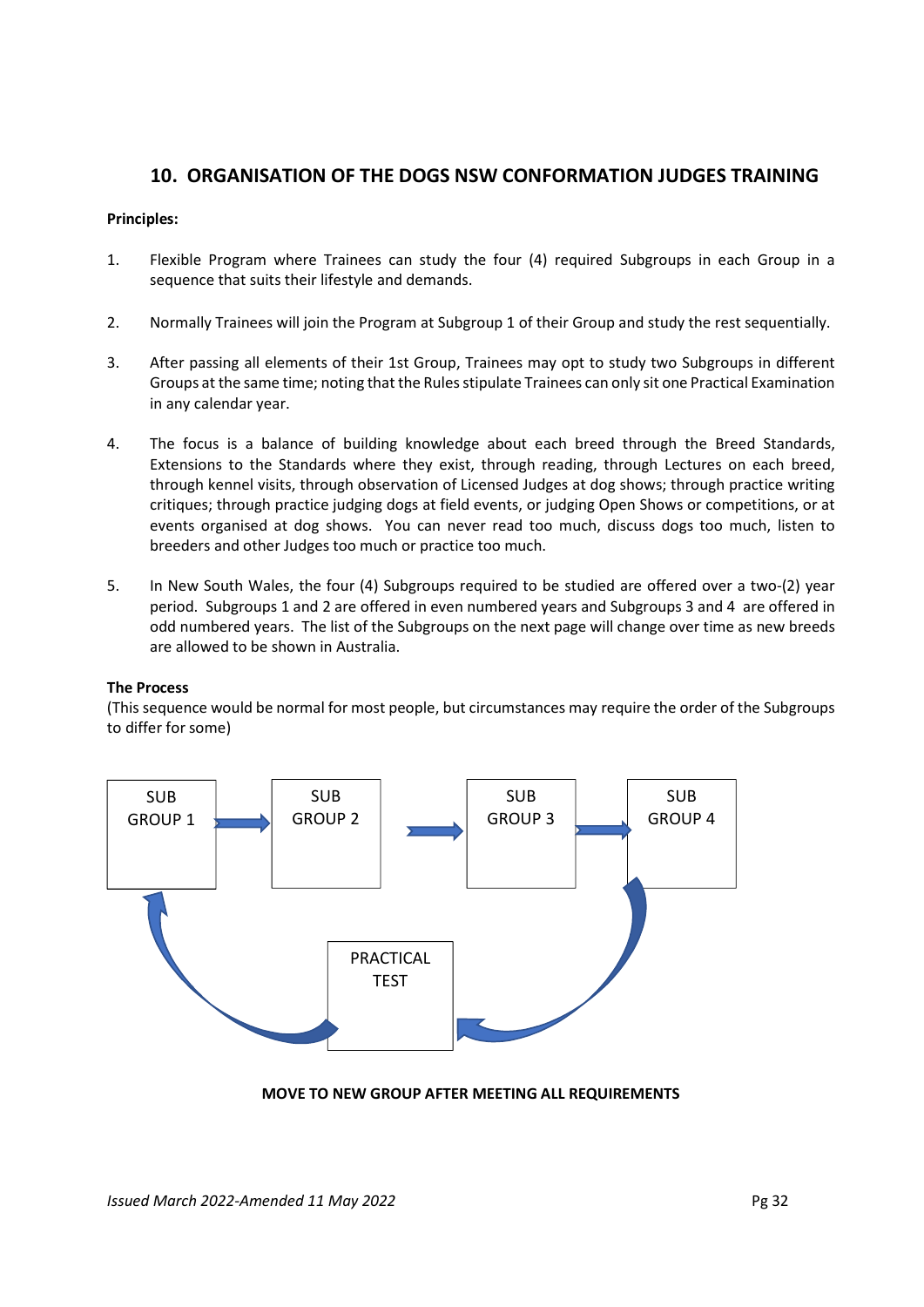## **WHAT IS THE PROCESS WHEN YOU STUDY TWO SUBGROUPS AT ONCE?**

If you wish to take up the option of studying two Groups simultaneously you would be well advised to discuss this with the Chair of the Conformation Judges Training Committee beforehand.

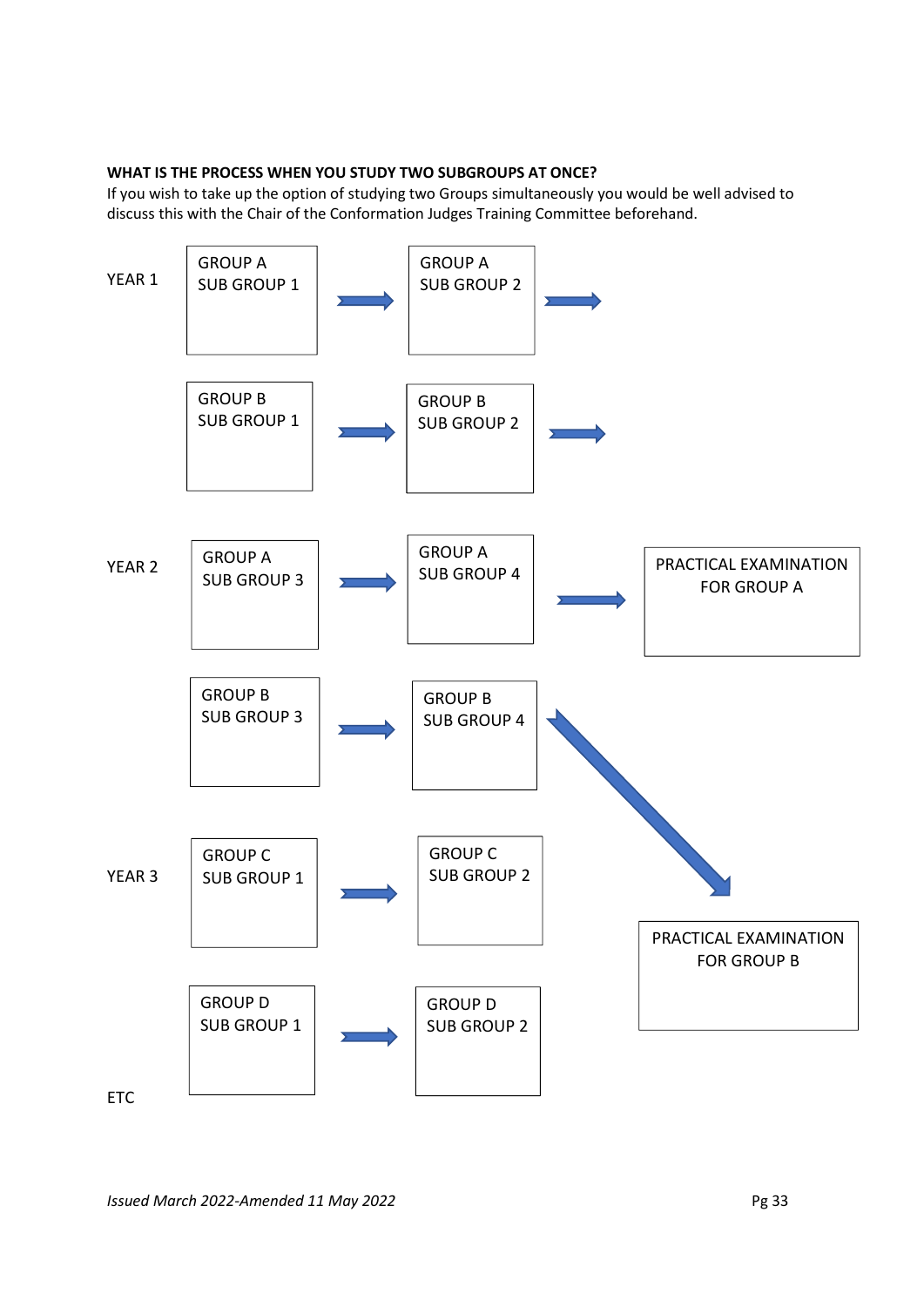# **11. ASPIRING JUDGES PROGRAM**

# **CO- ORDINATORS**

## **Brian Corbitt and Sue Bownds**

| Wednesday 22 December 2021                                                                                            |
|-----------------------------------------------------------------------------------------------------------------------|
| Monday 24 January 2022, 10.00am                                                                                       |
| Introduction – The Art and Science of Judging; and Responsibilities of a Judge                                        |
| Rules and Regulations for Judges                                                                                      |
| Canine Structure 1                                                                                                    |
| Canine Structure 2                                                                                                    |
| Breeds Standards, Glossary of Terms and 1st Group                                                                     |
| Ringcraft and Examining a Dog and 1st Group                                                                           |
| Aspiring Judges Program Theory Examination<br>Aspiring Judges Program First Group Examination<br>Mon 21 February 2022 |
|                                                                                                                       |

# **Aspiring Judges Training Program Syllabus**

At the conclusion of this Aspiring Judges Training Program you will be able to:

- 1. Understand and explain the responsibilities of a dog Judge (Lecture 1)
- 2. Understand and recall the Dogs Australia Competencies of a Licensed Dog Judge (Lecture 1)
- 3. Demonstrate an understanding of the Rules and Regulations relating to Judges: All of DOGS NSW Regulations Part IV-Judges (Lecture 2)
- 4. Demonstrate an understanding of the DOGS NSW Rules and Regulations relating to Part II-Shows relevant to Judges: Section 2.1, Section 6.1-6.6, Section 7, Section 8.1-8.8; Section 10.2; 10.7; 10.9; 10.11-10.16, 10.20, 12.1, 12.4, 12.6-12.8, 12.20-12.21, 14.2-14.5, 14.6, 14.10, 16.1, 16.9-16.15, 19.1.7– 19.2, 20.1A (Lecture 2)
- 5. Demonstrate an understanding of the DOGS NSW Rules and Regulations relating to Part IV-Judges Sections 1.8, 2, 3, 4 and 5 (Lecture 2)
- 6. Define each of the exhibition classes possible at a Championship dog show (Rules and Regulations Part II, Section 6) (Lecture 2)
- 7. Identify and define the key structural/anatomical points of a dog (Lectures 3 and 4)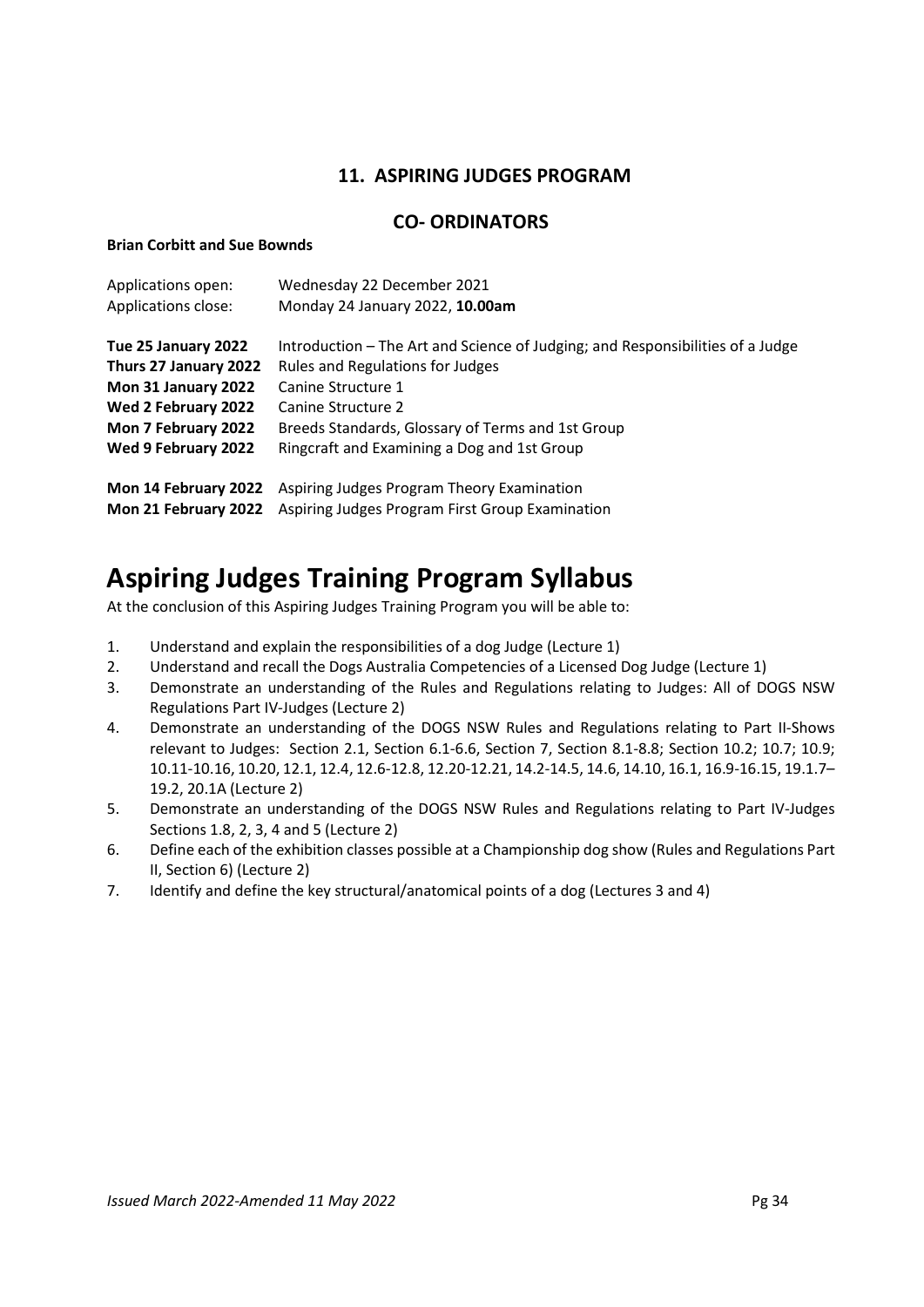

8. Identify and define the key skeletal anatomical points of a dog (Lectures 3 and 4)



9. Explain the structure of a dogs front and rear and describe the function of each in a dog's movement (Lectures 3 and 4)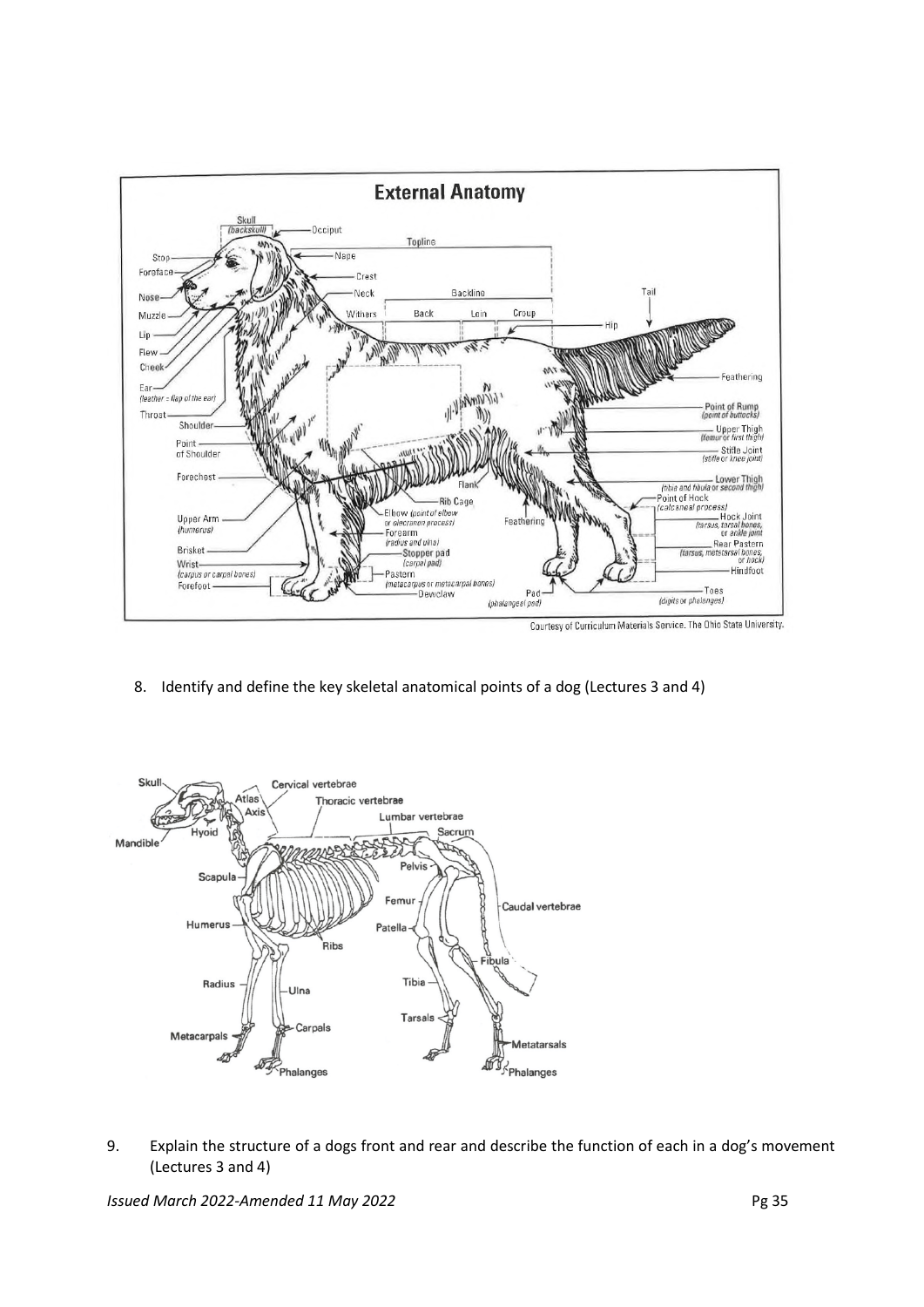- 10. Define and identify the three (3) structural forms of a dog's head: brachycephalic, dolicocephalic and mesocephalic (Lectures 3 and 4)
- 11. Identify and describe the various types of eyelid shape in dogs (Lectures 3 and 4)
- 12. Identify and describe the various shapes and sets of dogs ears (Lectures 3 and 4)
- 13. Describe the structure of a dogs mouth, its dentition and the various bites found in dog breeds (Lectures 3 and 4)
- 14. Explain the adage and define the terms: type, balance, soundness and forgiveness (Lectures 3 and 4)
- 15. Define and Differentiate between Type and Style (Lectures 3 and 4 and 5)
- 16. Define the purpose of a Breed Standard (Lectures 3 and 4 and 5)
- 17. Define the key Terms listed in the Dogs Australia Glossary of Terms that are raised under 6,7,8,9,10,11,12,13,and 14 above (Lectures 3 and 4 and 5 and 6)
- 18. Know how to examine a dog in the judging ring using your eye, and hands (Lectures 5 and 6)
- 19. Know how to differentiate how you judge breeds, eg, Toy breeds, or Brachicephalic dogs, or Sighthounds, or coated breeds (Lectures 5 and 6)
- 20. Know how to correctly mouth a dog. (Lectures 5 and 6)
- 21. List all of the breeds in your 1st Group (Lectures 5 and 6)
- 22. Explain the purpose of each breed in your 1st Group (Lectures 5 and 6)
- 23. Recall and explain 3-5 characteristics of each breed in your 1st Group. (Lectures 5 and 6)
- 24. Understand the purpose of a critique and be able to write a critique (Lectures 5 and 6)

# **LECTURE/SEMINAR PROGRAM**

# **Start Time 7.30PM for about 2 hours on Zoom**

The sessions will be a mixture of lecture/exercises/tests and discussion.

| Tue 25 January 2022   | Introduction and Responsibilities of a Judge |
|-----------------------|----------------------------------------------|
| Thurs 27 January 2022 | <b>Rules and Regulations</b>                 |
| Mon 31 January 2022   | Canine Structure 1                           |
| Wed 2 February 2022   | Canine Structure 2                           |
| Mon 7 February 2022   | Breeds Standards and 1st Group               |

- Wed 9 February 2022 Ringcraft and Examining a Dog
- Mon 21 February 2022 Aspiring Judges Program Theory Examination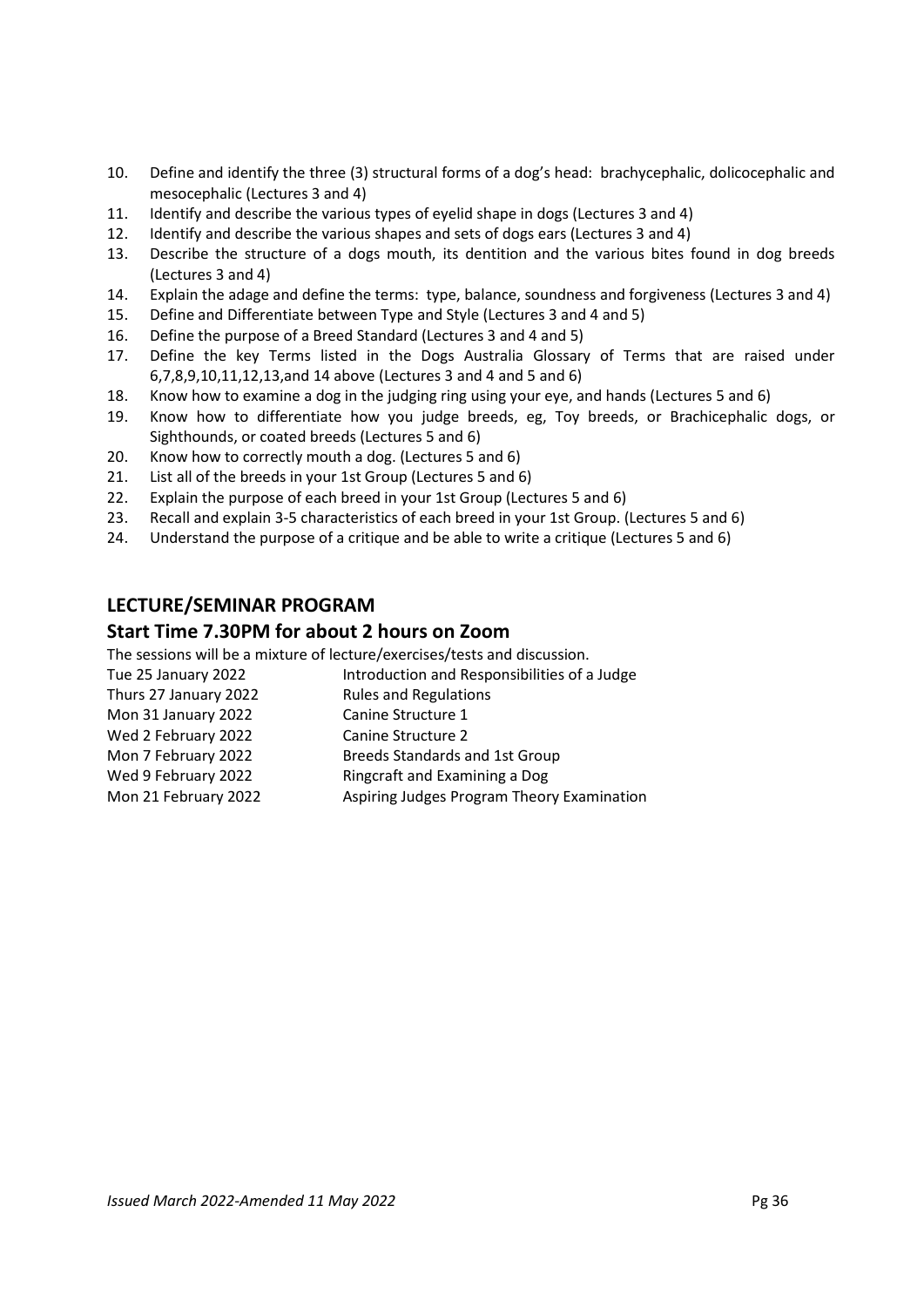# **DOGS NSW Aspiring Judges Training Program GETTING STARTED - BE PREPARED**

# **Starting to learn to be a Judge: getting ready to study.**

- 1. This is a good starting point: It is an Introduction to everything a Judge has to consider: https://Dogs Australia.org.au/media/1030/22517judging\_dogs\_in\_australia\_oct11.pdf
- 2. Anatomy and Structure: This power-point covers the key concepts you need to know. About how a dog is built and how it works. https://www.dogsnsw.org.au/media/1541/anatomy\_of\_the\_dog.pdf
- 3. Anatomy and Structure/Type and Style: This expands on the details in 2. https://kusa.co.za/images/Gallery/structural%20.pdf
- 4. Glossary of Canine Terms: These are the important terms you will learn over time but they give specific definitions for the terms used in 2 and 3 above. https://Dogs Australia.org.au/media/1031/103052glossary\_of\_canine\_terms.pdf
- 5. These are the Key Rules and Regulations about Judges which you will need to know Just read Sections 2 and 6 at this stage: https://www.dogsnsw.org.au/media/3761/part-04-judges-march-2021.pdf
- 6. Finally: make a list of all the Breeds in your 1st Group and try and find three to four things about each breed that make it what it is, eg, an Old English Sheepdog is large, profusely double coated, grey grizzle or blue in colour, and squarely shaped; eg, a Papillion is small and dainty, silky single coat, large fringed ears.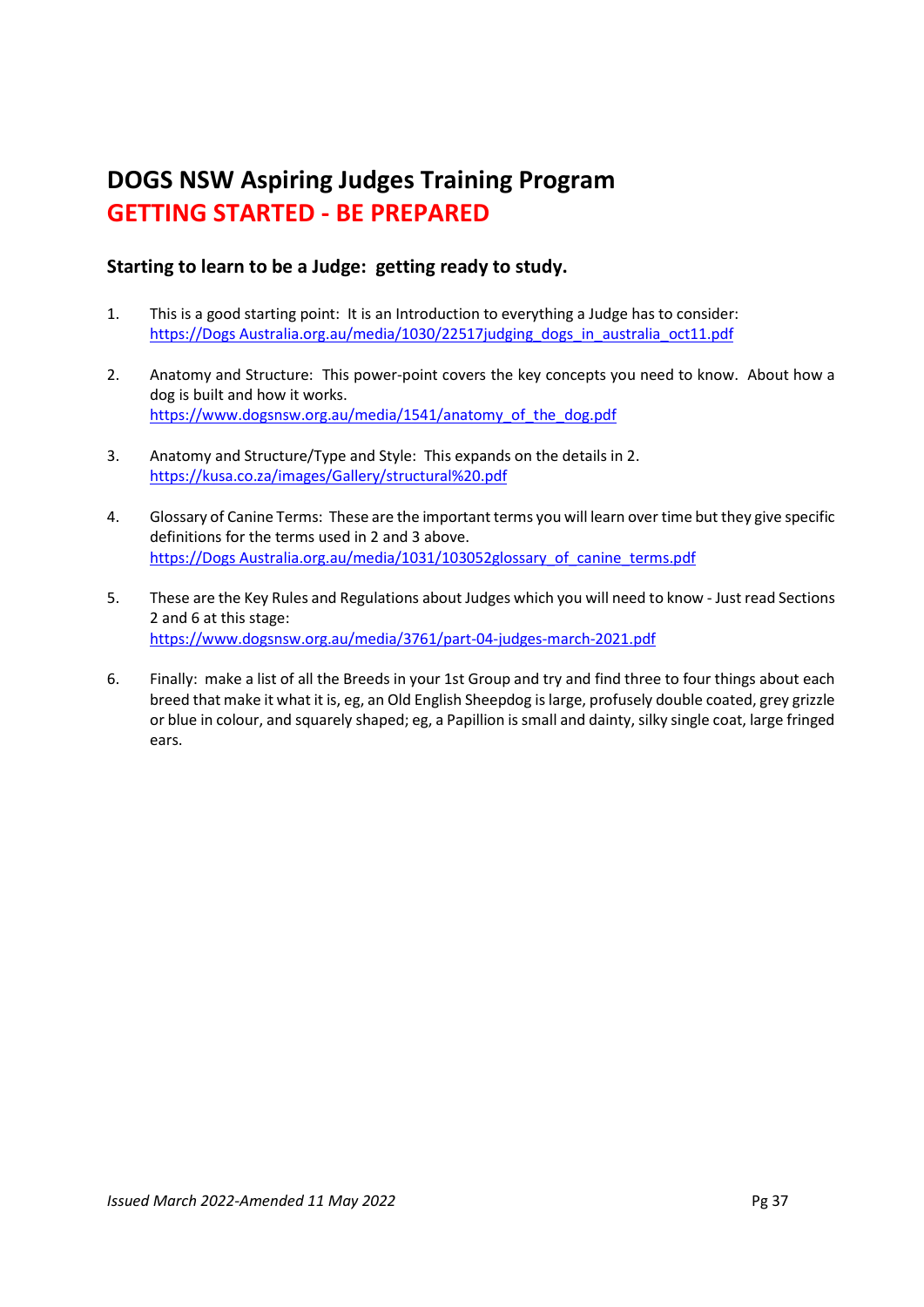| <b>GROUP COORDINATOR</b>  | <b>ASSISTANT COORDINATOR</b> |
|---------------------------|------------------------------|
| <b>Peter Cutler</b>       | <b>Rosemary Duffy</b>        |
| PH: 0407 789 359          | 0411 222 889                 |
| petcetera@optusnet.com.au | rosemaryduffy54@gmail.com    |

All lectures may be held at DOGS NSW grounds or simultaneously by Zoom. All Trainees must, when on Zoom, participate and be able to be viewed by the Group Co-ordinators to be accredited with attendance. Field Event dates are guides only and will be finalised by the Coordinator.

## **TOY GROUP - SUBGROUP 1 - MONDAYS**

| 2022 | 17 March   | Subgroup 1 applications open                                       |
|------|------------|--------------------------------------------------------------------|
|      | 17 March   | Practical Examination Applications open (Continuing Trainees only) |
|      | 28 March   | Subgroup 1 applications close                                      |
|      | 4 April    | Overview of Course Requirements & Introduction to Toy Group        |
|      | 11 April   | Bolognese                                                          |
|      | 18 April   | <b>SYDNEY ROYAL</b>                                                |
|      | 25 April   | ANZAC DAY - no lecture                                             |
|      | 2 May      | Coton De Tulear / Bichon Frise                                     |
|      | 9 May      | Havanese                                                           |
|      | 16 May     | Lowchen                                                            |
|      | 23 May     | Maltese                                                            |
|      | 30 May     | Revision                                                           |
|      | 6 June     | Revision/ Subgroup Field Event                                     |
|      | 13 June    | Subgroup Field Event                                               |
|      | 20-23 June | <b>Subgroup 1 Theory Examination</b>                               |

## **TOY GROUP - SUBGROUP 2 - MONDAYS**

| 2022 | 13 June         | Subgroup 2 applications open                                  |
|------|-----------------|---------------------------------------------------------------|
|      | 23 June         | Subgroup 2 applications close                                 |
|      | 27 June         | <b>Cavalier King Charles Spaniel</b>                          |
|      | 4 July          | Chihuahua Long/ Smooth Coat                                   |
|      | 11 July         | Italian Greyhound                                             |
|      | 18 July         | <b>Chinese Crested</b>                                        |
|      | 25 July         | Papillon                                                      |
|      | 1 August        | Pomeranian                                                    |
|      | 8 August        | <b>BRISBANE ROYAL</b>                                         |
|      | 15 August       | King Charles Spaniel                                          |
|      | 22 August       | Revision                                                      |
|      | 29 August       | Subgroup Field Event                                          |
|      | 5 September     | Subgroup Field Event                                          |
|      | 12-15 September | <b>Subgroup 2 Theory Examination</b>                          |
|      | 12 September    | Practical Examination applications close (Continuing Trainees |
|      |                 | only)                                                         |
|      | 10-24 October   | <b>Practical Examinations (Continuing Trainees only)</b>      |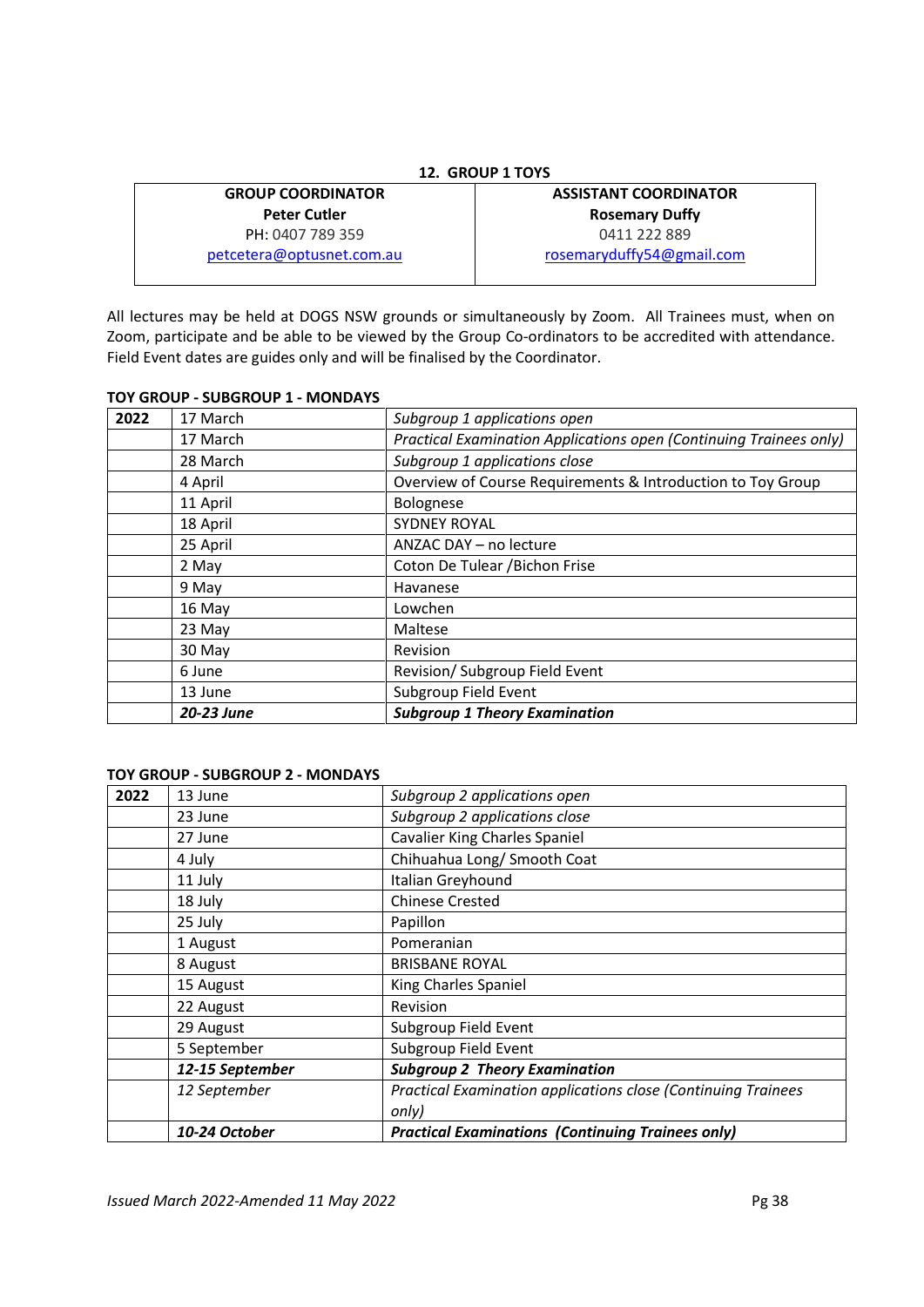## **TOY GROUP - SUBGROUP 3 - MONDAYS**

| 2023 | 20 February   | Subgroup 3 applications open                                        |
|------|---------------|---------------------------------------------------------------------|
|      | 20 February   | <b>Practical Examination Applications open (Continuing Trainees</b> |
|      |               | only)                                                               |
|      | 2 March       | Subgroup 3 applications close                                       |
|      | 6 March       | Australian Silky Terrier                                            |
|      | 13 March      | Yorkshire Terrier / Biewer Terrier                                  |
|      | 20 March      | <b>English Toy Terrier</b>                                          |
|      | 27 March      | Miniature Pinscher                                                  |
|      | 3 April       | <b>SYDNEY ROYAL</b>                                                 |
|      | 10 April      | EASTER MONDAY SYDNEY ROYAL                                          |
|      | 17 April      | Russian Toy (Long & Smooth)                                         |
|      | 24 April      | Prague Ratter                                                       |
|      | 1 May         | Subgroup Field Event                                                |
|      | 8 May         | Subgroup Field Event                                                |
|      | 15 May        | Subgroup Field Event                                                |
|      | 29 May-1 June | <b>Subgroup 3 Theory Examination</b>                                |

## **TOY GROUP - SUBGROUP 4 – MONDAYS**

| 2023 | 29 May                | Subgroup 4 applications open                               |
|------|-----------------------|------------------------------------------------------------|
|      | 8 June                | Subgroup 4 applications close                              |
|      | 12 June               | Free                                                       |
|      | 19 June               | Affenpinscher                                              |
|      | 26 June               | <b>Griffon Bruxellois</b>                                  |
|      | 3 July                | Japanese Chin                                              |
|      | 10 July               | Pug                                                        |
|      | 17 July               | Pekingese                                                  |
|      | 24 July               | <b>Tibetan Spaniel</b>                                     |
|      | 31 July               | Revision                                                   |
|      | 7 August              | Subgroup Field Event                                       |
|      | 14 August             | Subgroup Field Event                                       |
|      | $21 - 24$ August      | <b>Subgroup 4 Theory Examination</b>                       |
|      | 29 August             | Practical Examination applications open (current Trainees) |
|      | 11 September          | All Practical Examination applications close               |
|      | October/November 2023 | 2022/2023 Practical Examinations                           |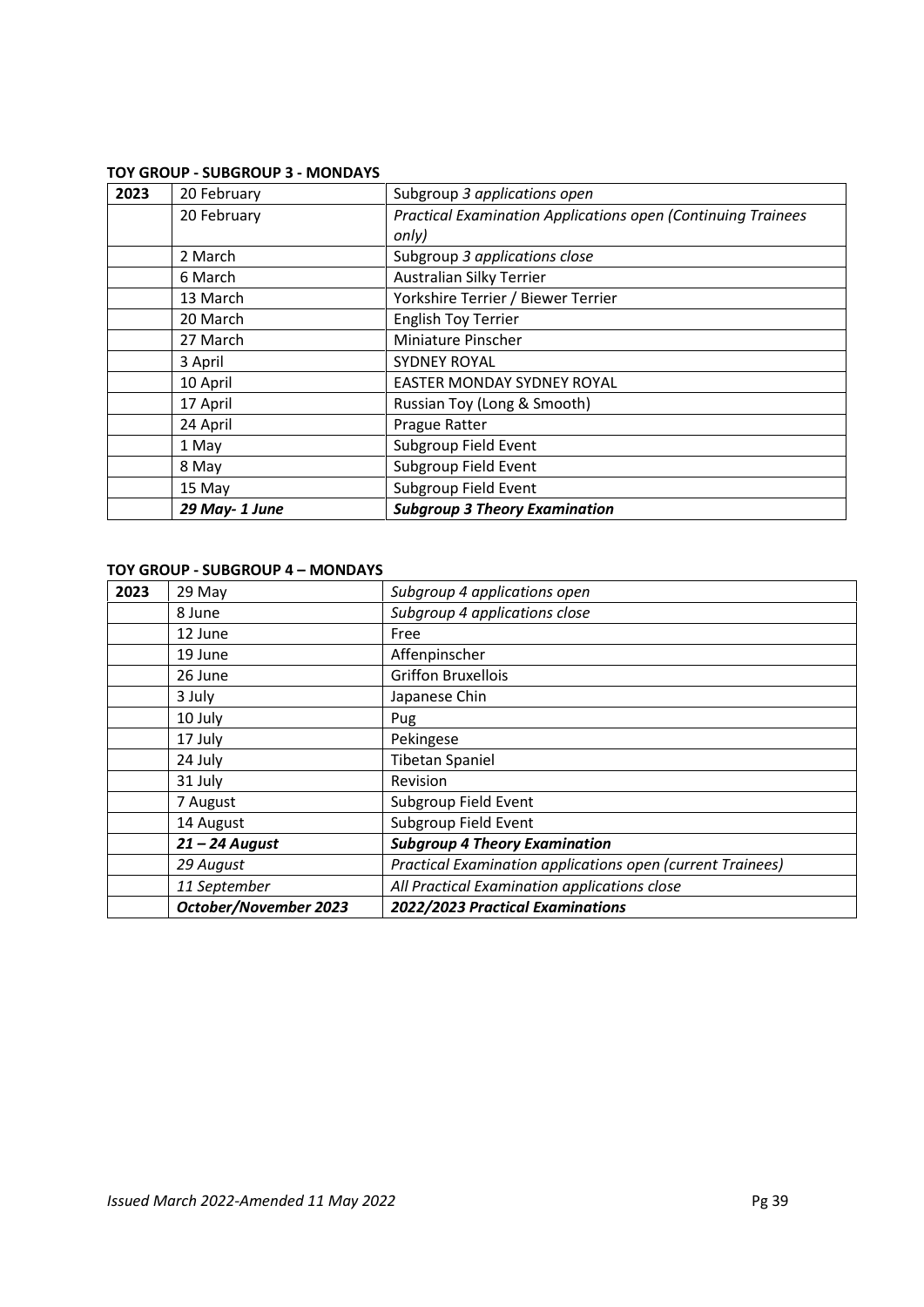# **13. GROUP 2 TERRIERS**

# **GROUP COORDINATOR**

**Sandra McMahon** 

PH: 0414 442 055

sandbock@bigpond.com

# **ASSISTANT COORDINATOR Warren Goldsworthy**

PH: 0411 727 272 warren@aberdeenscotties.com.au

All lectures may be held at DOGS NSW grounds or simultaneously by Zoom. All Trainees must, when on Zoom, participate and be able to be viewed by the Group Co-ordinators to be accredited with attendance. Field Event dates are guides only and will be finalised by the Coordinator.

## **TERRIER GROUP - SUBGROUP 1 – TUESDAYS**

| 2022 | 17 March   | Subgroup 1 applications open                                       |
|------|------------|--------------------------------------------------------------------|
|      | 17 March   | Practical Examination Applications open (Continuing Trainees only) |
|      | 28 March   | Subgroup 1 applications close                                      |
|      | 5 April    | Overview of Course Requirements & Introduction to Terriers         |
|      | 12 April   | Fox Terriers (Smooth & Wire)                                       |
|      | 19 April   | <b>Tenterfield Terrier</b>                                         |
|      | 26 April   | <b>German Hunting Terriers</b>                                     |
|      | 3 May      | Glen of Imaal Terrier                                              |
|      | 10 May     | <b>Lakeland Terrier</b>                                            |
|      | 17 May     | <b>Welsh Terrier</b>                                               |
|      | 24 May     | Irish Terrier                                                      |
|      | 31 May     | American Hairless Terrier                                          |
|      | 7 June     | <b>Revision</b>                                                    |
|      | TBA        | Subgroup Field Event                                               |
|      | 20-23 June | <b>Subgroup 1 Theory Examination</b>                               |

## **TERRIER GROUP - SUBGROUP 2 – TUESDAYS**

| 2022 | 13 June         | Subgroup 2 applications open                                        |
|------|-----------------|---------------------------------------------------------------------|
|      | 23 June         | Subgroup 2 applications close                                       |
|      | 28 June         | <b>Border Terrier</b>                                               |
|      | 5 July          | <b>Jack Russell Terrier</b>                                         |
|      | 12 July         | Parson Russell Terrier                                              |
|      | 19 July         | Airedale Terrier                                                    |
|      | 26 July         | Kerry Blue Terrier                                                  |
|      | 2 August        | Soft Coated Wheaten Terrier                                         |
|      | 9 August        | Skye Terrier                                                        |
|      | 16 August       | No lecture                                                          |
|      | 23 August       | <b>Revision</b>                                                     |
|      | TBA             | Subgroup Field Event                                                |
|      | <b>TBA</b>      | Subgroup Field Event                                                |
|      | 12-15 September | <b>Subgroup 2 Theory Examination</b>                                |
|      | 12 September    | Practical Examination applications close (Continuing Trainees only) |
|      | 10-24 October   | <b>Practical Examination (Continuing Trainees only)</b>             |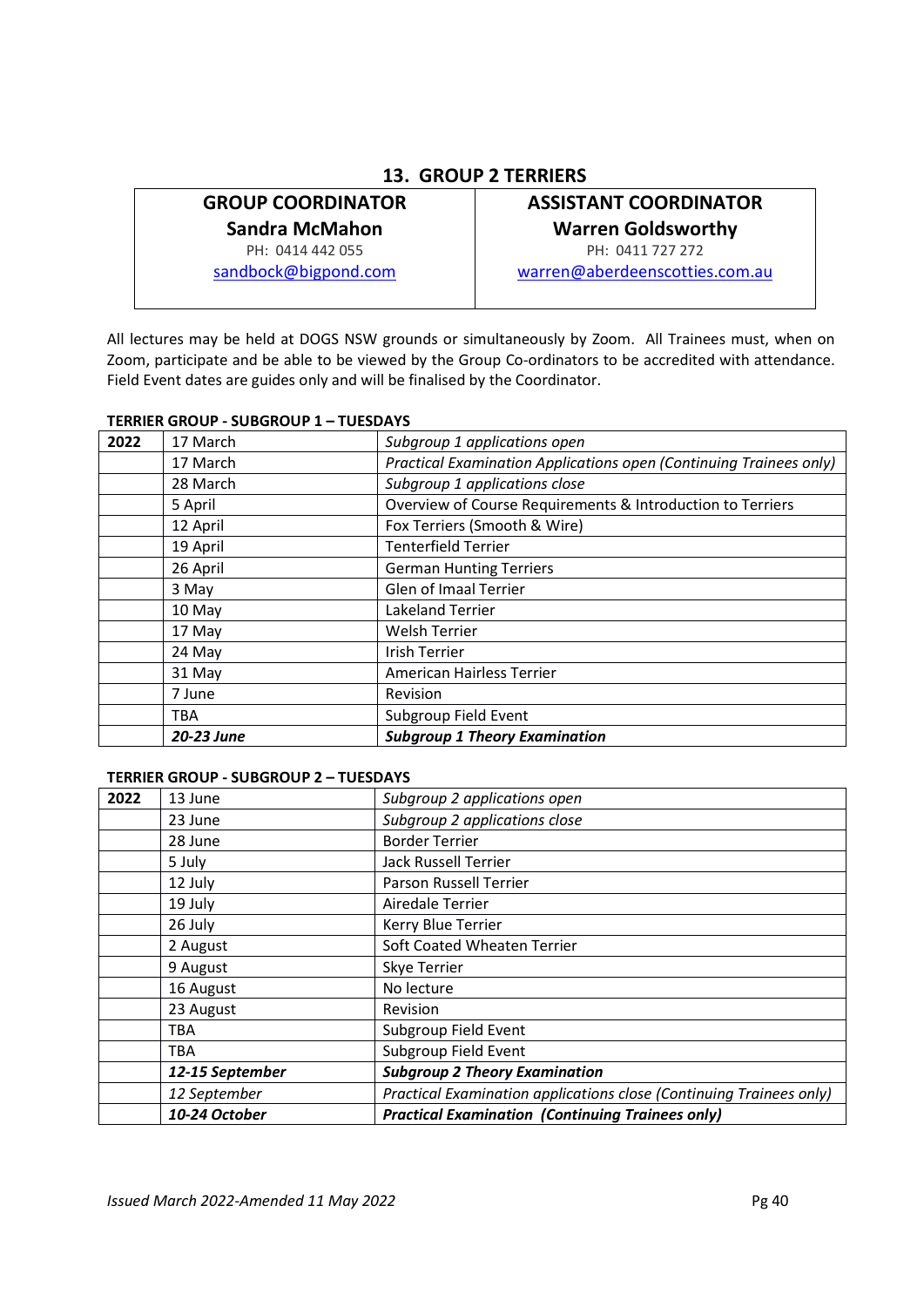## **TERRIER GROUP - SUBGROUP 3 – TUESDAYS**

| 2023 | 20 February   | Subgroup 3 applications open                                       |
|------|---------------|--------------------------------------------------------------------|
|      | 20 February   | Practical Examination Applications open (Continuing Trainees only. |
|      |               | Subgroup 3 application open)                                       |
|      | 2 March       | Subgroup 3 applications close                                      |
|      | 7 March       | American Staffordshire Terrier                                     |
|      | 14 March      | Staffordshire Bull Terrier                                         |
|      | 21 March      | Bull Terrier / Bull Terrier Miniature                              |
|      | 28 March      | <b>Bedlington Terrier</b>                                          |
|      | 4 April       | Sydney Royal                                                       |
|      | 11 April      | Dandie Dinmont Terrier                                             |
|      | 18 April      | <b>Manchester Terrier</b>                                          |
|      | 25 April      | ANZAC DAY No lecture                                               |
|      | 2 May         | Cesky Terrier                                                      |
|      | 9 May         | <b>Revision</b>                                                    |
|      | 16 May        | <b>Critique Writing/Handling Night</b>                             |
|      | 23 May        | Subgroup Field Event                                               |
|      | 29 May-1 June | <b>Subgroup 3 Theory Examination</b>                               |

# **TERRIER GROUP - SUBGROUP 4 – TUESDAYS**

| 2023 | 29 May                | Subgroup 4 applications open                               |
|------|-----------------------|------------------------------------------------------------|
|      | 8 June                | Subgroup 4 applications close                              |
|      | 13 June               | <b>Australian Terrier</b>                                  |
|      | 20 June               | Cairn Terrier                                              |
|      | 27 June               | Scottish Terrier                                           |
|      | 4 July                | West Highland Terrier                                      |
|      | 11 July               | Norfolk / Norwich Terriers                                 |
|      | 18 July               | Sealyham Terrier                                           |
|      | 25 July               | Revision                                                   |
|      | 1 Aug                 | Subgroup Field Event                                       |
|      | 15 Aug                | Subgroup Field Event                                       |
|      | $21 - 24$ August      | <b>Subgroup 4 Theory Examination</b>                       |
|      | 29 August             | Practical Examination applications open (current Trainees) |
|      | 11 September          | All Practical Examination applications close               |
|      | October/November 2023 | 2022/2023 Practical Examinations                           |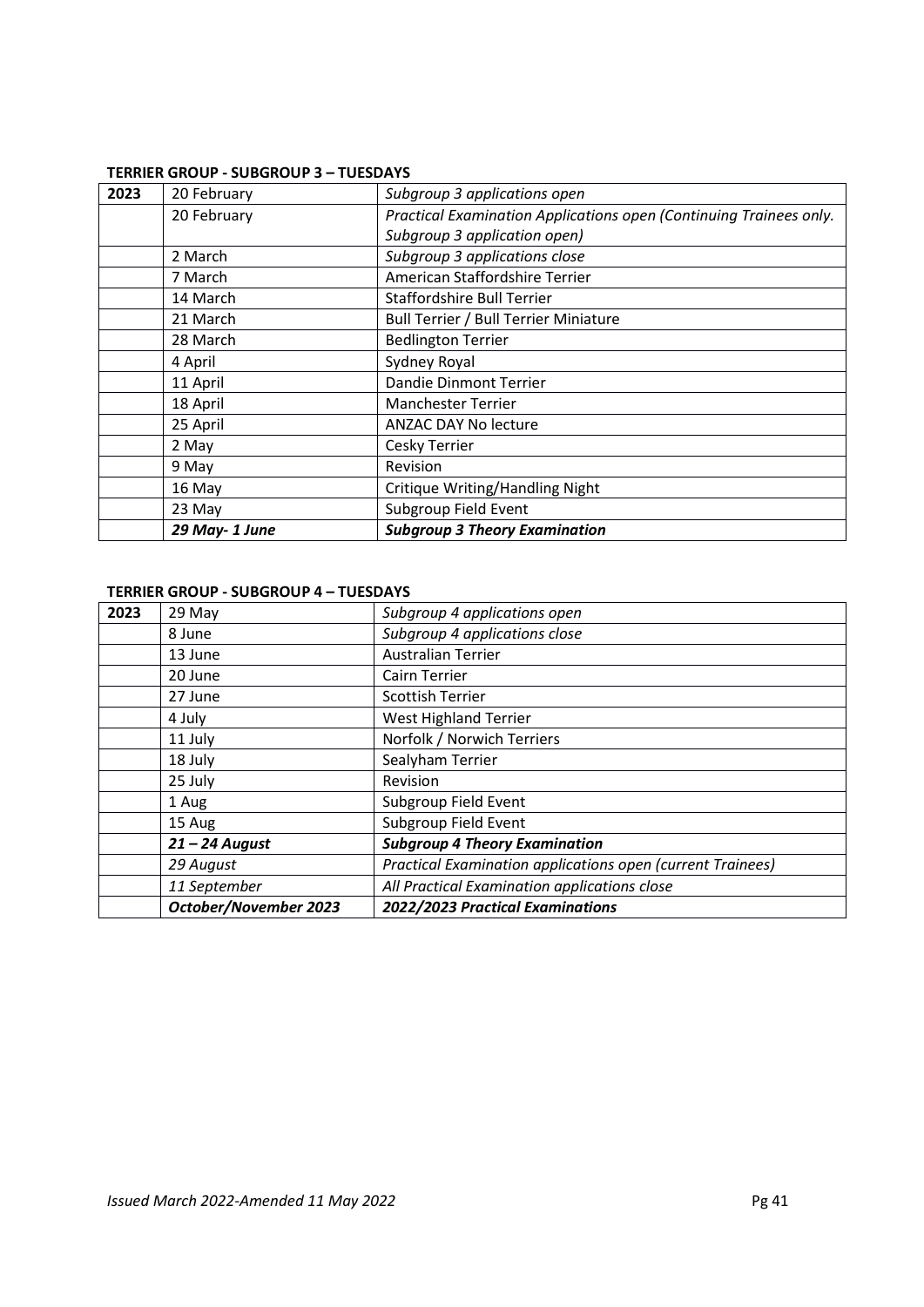# **14. GROUP 3 GUNDOGS**

# **GROUP COORDINATOR**

**Guy Spagnolo** 

PH: 0405 106 279

guy@driftwaylabs.com

# **ASSISTANT COORDINATOR Robyn Williams**  0412 213 993

leanr54@gmail.com

All lectures may be held at DOGS NSW grounds or simultaneously by Zoom. All Trainees must, when on Zoom, participate and be able to be viewed by the Group Co-ordinators to be accredited with attendance. Field Event dates are guides only and will be finalised by the Coordinator.

# **GUNDOG GROUP - SUBGROUP 1 – TUESDAYS**

| 2022 | 17 March   | Subgroup 1 applications open                                       |
|------|------------|--------------------------------------------------------------------|
|      | 17 March   | Practical Examination Applications open (Continuing Trainees only) |
|      | 28 March   | Subgroup 1 applications close                                      |
|      | 5 April    | Overview of Course Requirements & Introduction to Gundog           |
|      |            | Group & Subgroup 1 - Spaniels                                      |
|      | 12 April   | SYDNEY ROYAL                                                       |
|      | 19 April   | Cocker Spaniel                                                     |
|      | 26 April   | Cocker Spaniel American                                            |
|      | 3 May      | English Springer Spaniel                                           |
|      | 10 May     | Welsh Springer Spaniel/Field Spaniel                               |
|      | 17 May     | Clumber Spaniel/Irish Water Spaniel                                |
|      | 24 May     | <b>Sussex Spaniel</b>                                              |
|      | 31 May     | <b>Revision</b>                                                    |
|      | TBA        | Subgroup Field Event                                               |
|      | TBA        | Subgroup Field Event                                               |
|      | 20-23 June | <b>Subroup 1 Theory Examination</b>                                |

## **GUNDOG GROUP - SUBGROUP 2 – TUESDAYS**

| 2022 | 13 June         | Subgroup 2 applications open                                        |
|------|-----------------|---------------------------------------------------------------------|
|      | 23 June         | Subgroup 2 applications close                                       |
|      | 28 June         | Intro to Subgroup 2 - Setter/Pointer/Water Dogs                     |
|      | 5 July          | <b>English Setter</b>                                               |
|      | 12 July         | Irish Setter & Irish Red / White Setter                             |
|      | 19 July         | Gordon Setter                                                       |
|      | 26 July         | Pointer/Brittany                                                    |
|      | 2 August        | Lagotto/Spanish Water Dog                                           |
|      | 9 August        | Bracco Italiano                                                     |
|      | 16 August       | <b>Revision</b>                                                     |
|      | <b>TBA</b>      | Subgroup Field Event                                                |
|      | TBA             | Subgroup Field Event                                                |
|      | TBA             | Subgroup Field Event                                                |
|      | 12-15 September | <b>Subgroup 2 Theory Examination</b>                                |
|      | 12 September    | Practical Examination applications close (Continuing Trainees only) |
|      | 10-24 October   | <b>Practical Examinations (Continuing Trainees only)</b>            |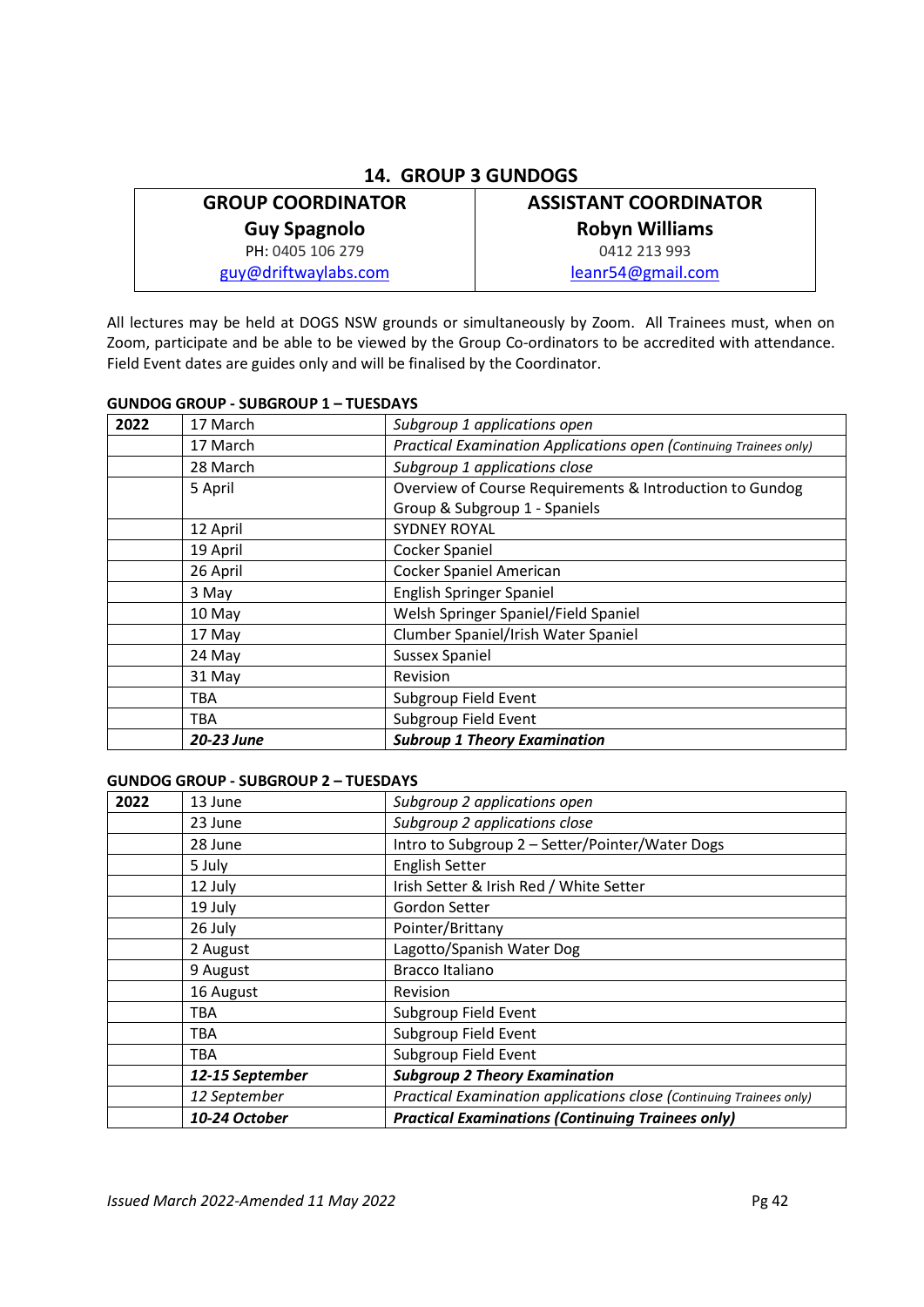## **GUNDOG GROUP - SUBGROUP 3 – TUESDAYS**

| 2023 | 20 February   | Subgroup 3 applications open                                        |
|------|---------------|---------------------------------------------------------------------|
|      | 20 February   | <b>Practical Examination Applications open (Continuing Trainees</b> |
|      |               | only)                                                               |
|      | 2 March       | Subgroup 3 applications close                                       |
|      | 7 March       | Intro to Subgroup 3 - Retrievers                                    |
|      | 14 March      | Nova Scotia Duck Tolling Retriever                                  |
|      | 21 March      | Chesapeake Bay Retriever/Curly Coated Retriever                     |
|      | 28 March      | Murray River Retriever                                              |
|      | 10 April      | Easter Monday SYDNEY ROYAL                                          |
|      | 11 April      | Labrador Retriever                                                  |
|      | 18 April      | Golden Retriever                                                    |
|      | 25 April      | ANZAC DAY No lecture                                                |
|      | 2 May         | <b>Flat Coat Retriever</b>                                          |
|      | 9 May         | <b>Revision</b>                                                     |
|      | TBA           | Subgroup Field Event                                                |
|      | TBA           | Subgroup Field Event                                                |
|      | 29 May-1 June | <b>Subgroup 3 Theory Examination</b>                                |

# **GUNDOG GROUP - SUBGROUP 4 – TUESDAYS**

| 2023 | 29 May                | Subgroup 4 applications open                               |
|------|-----------------------|------------------------------------------------------------|
|      | 8 June                | Subgroup 4 applications close                              |
|      | 13 June               | Subgroup 4 Introduction- Hunting Pointing Retrievers       |
|      | 20 June               | Weimaraner / Weimaraner Long Coat                          |
|      | 27 June               | Wirehaired Slovakian Pointer                               |
|      | 4 July                | Hungarian Viszla / Hungarian Wirehaired Viszla             |
|      | 11 July               | German Shorthaired Pointer/German Wirehaired Pointer       |
|      | 18 July               | Italian Spinone                                            |
|      | 25 July               | Large Munsterlander                                        |
|      | 1 August              | Revision                                                   |
|      | TBA                   | Subgroup Field Event                                       |
|      | TBA                   | Subgroup Field Event                                       |
|      | $21 - 24$ August      | <b>Subgroup 4 Theory Examination</b>                       |
|      | 29 August             | Practical Examination applications open (current Trainees) |
|      | 11 September          | All Practical Examination applications close               |
|      | October/November 2023 | 2022/2023 Practical Examinations                           |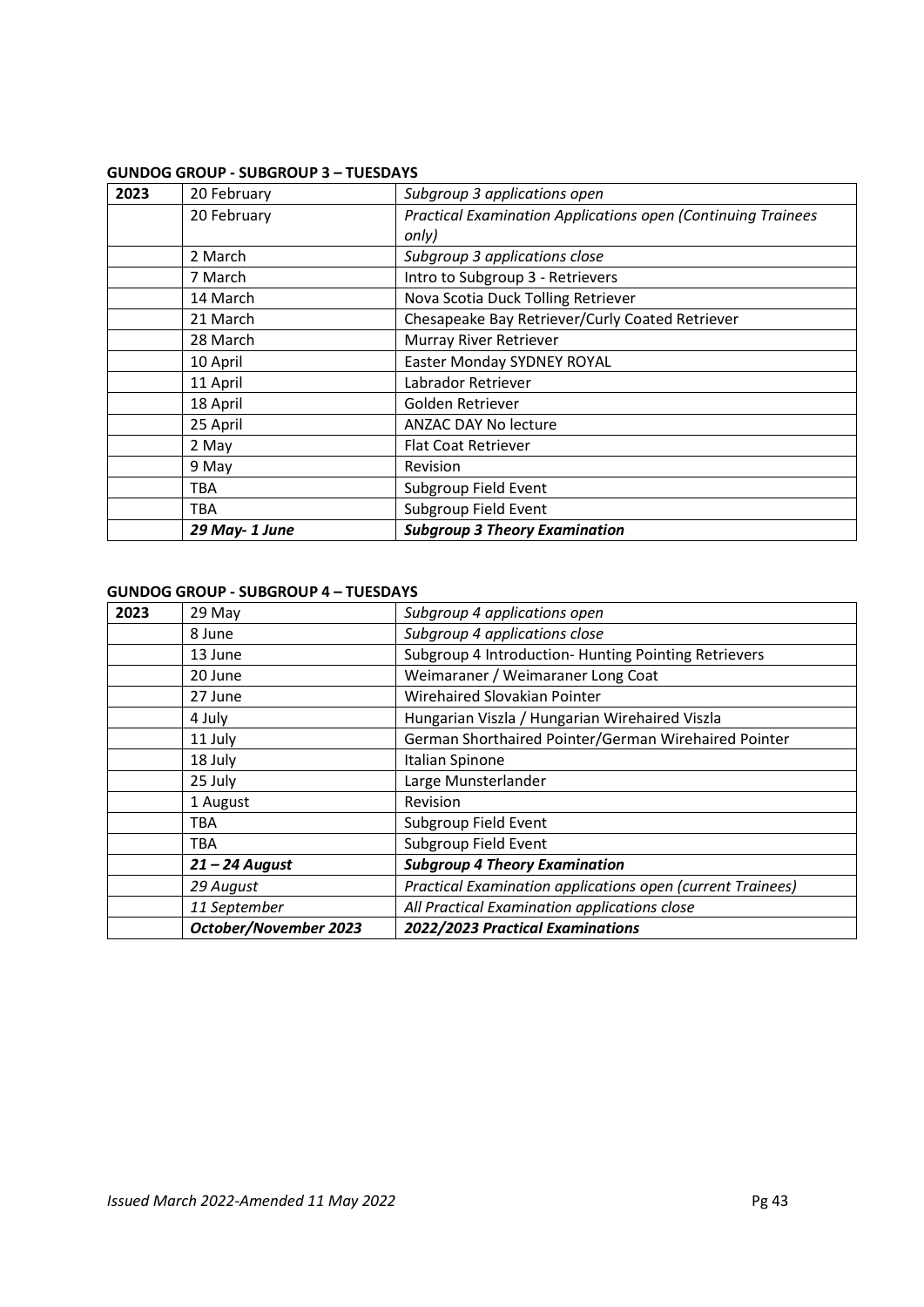| <b>15. GROUP 4 HOUNDS</b> |                              |  |
|---------------------------|------------------------------|--|
| <b>GROUP COORDINATOR</b>  | <b>ASSISTANT COORDINATOR</b> |  |
| <b>Toni Comerford</b>     | <b>Grant Gibson</b>          |  |
| PH: 0431 220 815          | 0414 184 744                 |  |
| hounds@dogsnsw.org.au     | grant.gibson@kone.com        |  |

All lectures may be held at DOGS NSW grounds or simultaneously by Zoom. All Trainees must, when on Zoom, participate and be able to be viewed by the Group Co-ordinators to be accredited with attendance. Field Event dates are guides only and will be finalised by the Coordinator.

## **HOUND GROUP - SUBGROUP 1 – WEDNESDAYS**

| 2022 | 17 March   | Subgroup 1 applications open                                       |
|------|------------|--------------------------------------------------------------------|
|      | 17 March   | Practical Examination Applications open (Continuing Trainees only) |
|      | 28 March   | Subgroup 1 applications close                                      |
|      | 6 April    | Overview of Course Requirements & Intro to Hound Group             |
|      | 13 April   | Sydney Royal - No lecture                                          |
|      | 20 April   | Borzoi                                                             |
|      | 27 April   | Afghan Hound                                                       |
|      | 4 May      | Saluki                                                             |
|      | 11 May     | Azawakh / Sloughi                                                  |
|      | 18 May     | Pharaoh Hound                                                      |
|      | 25 May     | <b>Critique Writing/Handling Dogs</b>                              |
|      | 1 June     | Cirneco Dell Etna                                                  |
|      | 8 June     | Subgroup Field Event                                               |
|      | 15 June    | Subgroup Field Event                                               |
|      | 20-23 June | <b>Subgroup 1 Theory Examination</b>                               |

## **HOUND GROUP - SUBGROUP 2 – WEDNESDAYS**

| 2022 | 13 June         | Subgroup 2 applications open                                        |
|------|-----------------|---------------------------------------------------------------------|
|      | 23 June         | Subgroup 2 applications close                                       |
|      | 29 June         | Irish Wolfhound / Deerhound                                         |
|      | 6 July          | Greyhound                                                           |
|      | 13 July         | Whippet                                                             |
|      | 20 July         | Portuguese Podengo (all sizes)                                      |
|      | 27 July         | Ibizan Hound                                                        |
|      | 3 August        | Rhodesian Ridgeback                                                 |
|      | 10 August       | Revision                                                            |
|      | 17 August       | Revision                                                            |
|      | 24 August       | Subgroup Field Event                                                |
|      | 31 August       | Subgroup Field Event                                                |
|      | 12-15 September | <b>Subgroup 2 Theory Examination</b>                                |
|      | 12 September    | Practical Examination applications close (Continuing Trainees only) |
|      | 10-24 October   | <b>Practical Examinations (Continuing Trainees only)</b>            |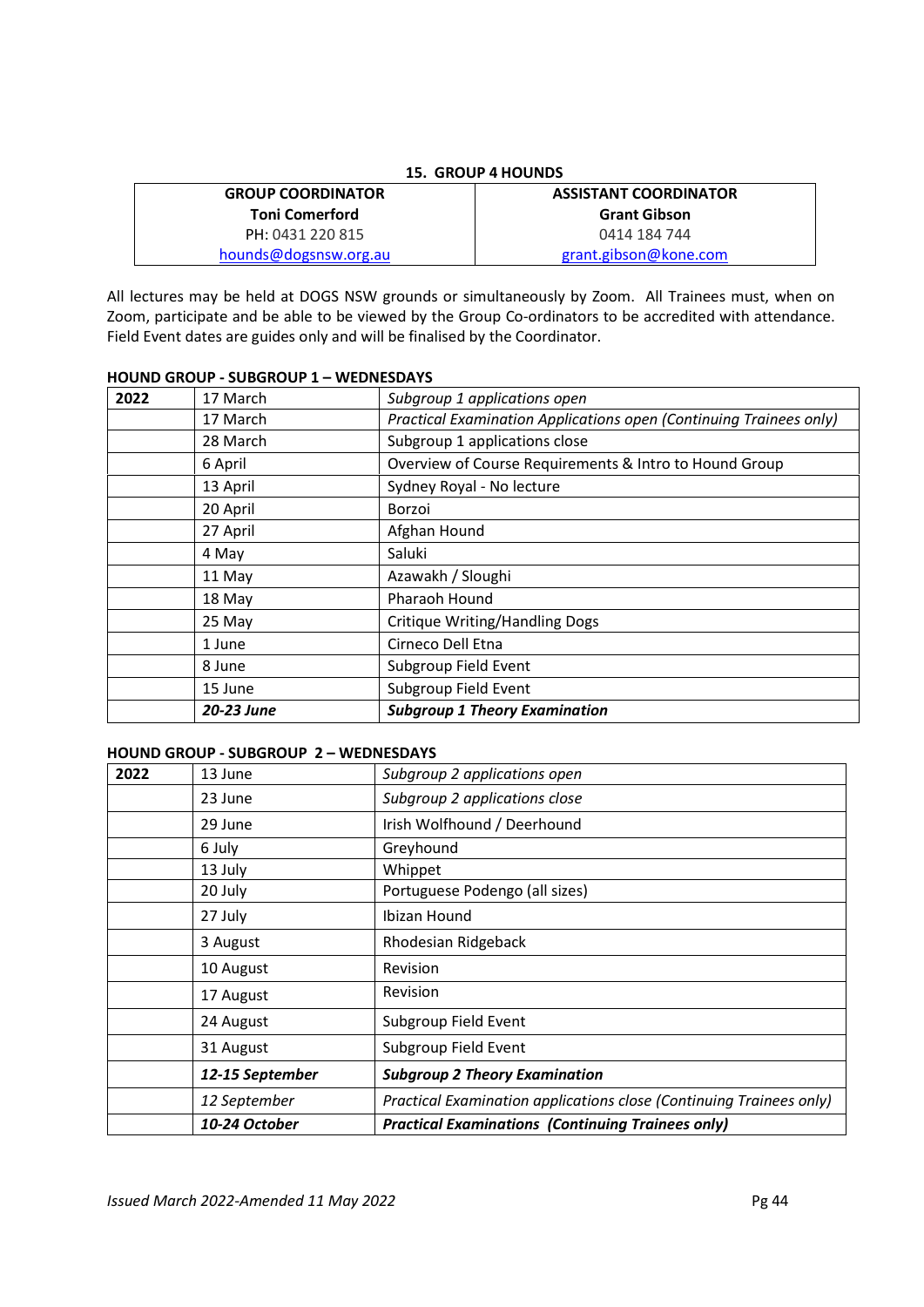| 2023 | 20 February   | Subgroup 3 applications open                                        |
|------|---------------|---------------------------------------------------------------------|
|      | 20 February   | Practical Examination applications close (Continuing Trainees only) |
|      | 2 March       | Subgroup 3 applications close                                       |
|      | 8 March       | Dachshunds (all varieties)                                          |
|      | 15 March      | Dachshund - Rabbit Dog (all varieties)                              |
|      | 22 March      | Basenji                                                             |
|      | 29 March      | Norwegian Elkhound / Finnish Spitz                                  |
|      | 5 April       | <b>SYDNEY ROYAL</b>                                                 |
|      | 10 April      | Easter Monday SYDNEY ROYAL                                          |
|      | 19 April      | Bluetick Coonhound / Black & Tan Coonhound                          |
|      | 26 April      | Bloodhound & Otterhound                                             |
|      | 3 May         | Revision                                                            |
|      | 10 May        | Subgroup Field Event                                                |
|      | 17 May        | Subgroup Field Event                                                |
|      | 24 May        | Subgroup Field Event                                                |
|      | 29 May-1 June | <b>Subgroup 3 Theory Examination</b>                                |

## **HOUND GROUP - SUBGROUP 3 – WEDNESDAYS**

## **HOUND GROUP - SUBGROUP 4 – WEDNESDAYS**

| 2023 | 29 May                       | Subgroup 4 applications open                               |
|------|------------------------------|------------------------------------------------------------|
|      | 8 June                       | Subgroup 4 applications close                              |
|      | 14 June                      | Beagle & Foxhound                                          |
|      | 21 June                      | Hamiltonstovare & Harrier                                  |
|      | 28 June                      | <b>Basset Hound</b>                                        |
|      | 5 July                       | PBGV & GBGV / Basset Fauve de Bretagne                     |
|      | 12 July                      | <b>TBA</b>                                                 |
|      | 19 July                      | <b>TBA</b>                                                 |
|      | 26 July                      | Subgroup Field Event                                       |
|      | 13 August                    | Subgroup Field Event                                       |
|      | $21 - 24$ August             | <b>Subgroup 4 Theory Examination</b>                       |
|      | 29 August                    | Practical Examination applications open (current Trainees) |
|      | 11 September                 | All Practical Examination applications close               |
|      | <b>October/November 2023</b> | 2022/2023 Practical Examinations                           |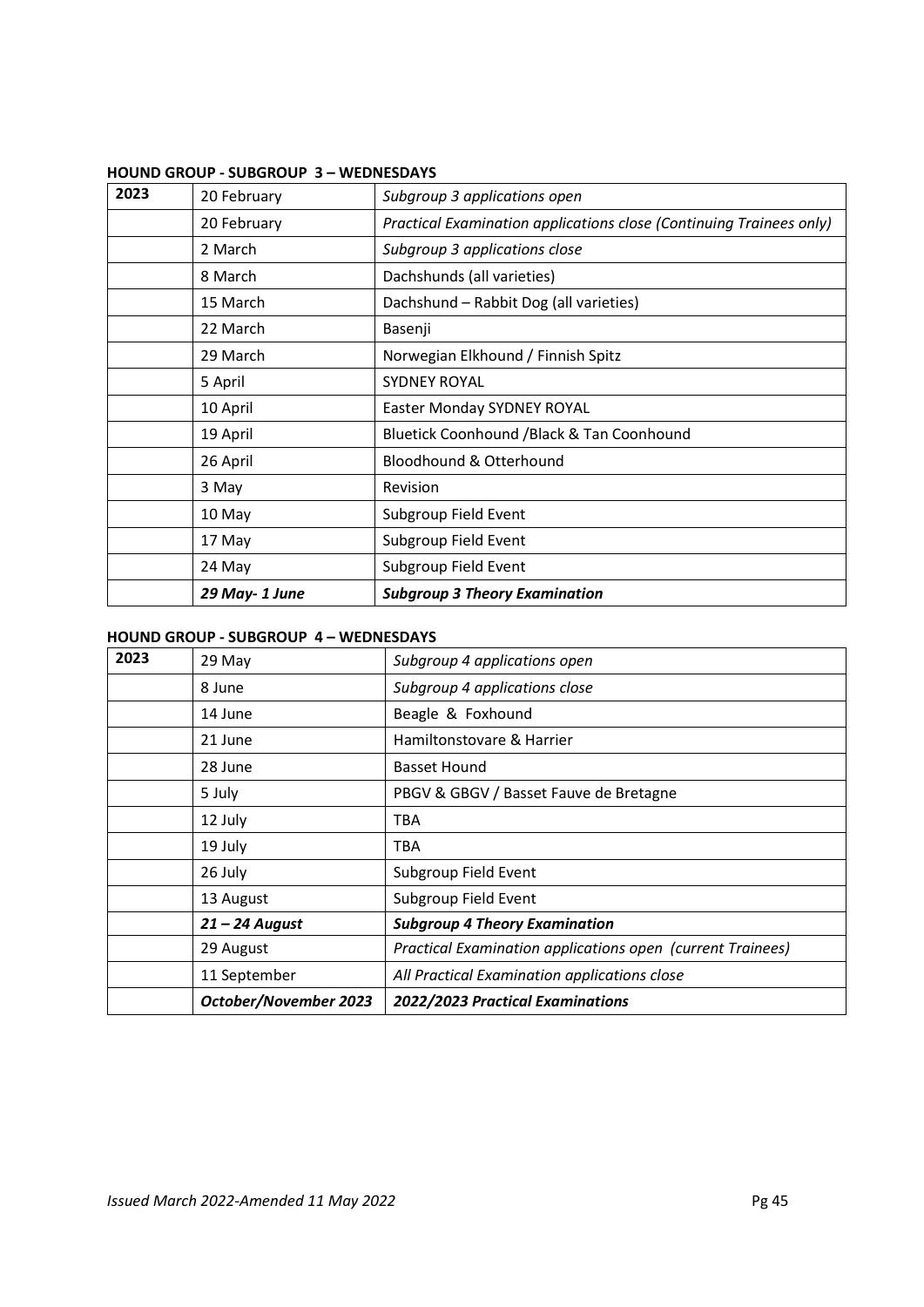## **16. GROUP 5 WORKING DOGS**

# **GROUP COORDINATOR Edward (Ted) Pickering**  PH: 0411 144 081

lavender09@bigpond.com

# **ASSISTANT COORDINATOR Lynda Brandt**  0408 414 361 keiramyst@optusnet.com.au

All lectures may be held at DOGS NSW grounds or simultaneously by Zoom. All Trainees must, when on Zoom, participate and be able to be viewed by the Group Co-ordinators to be accredited with attendance. Field Event dates are guides only and will be finalised by the Coordinator.

## **WORKING DOG GROUP - SUBGROUP 1 - MONDAYS**

| 2022 | 17 March   | Subgroup 1 applications open                                       |
|------|------------|--------------------------------------------------------------------|
|      | 17 March   | Practical Examination Applications open (Continuing Trainees only) |
|      | 28 March   | Subgroup 1 applications close                                      |
|      | 4 April    | Overview of Course Requirements & Introduction to Working          |
|      |            | Dog Group                                                          |
|      | 11 April   | <b>SYDNEY ROYAL</b>                                                |
|      | 18 April   | Easter Monday SYDNEY ROYAL                                         |
|      | 25 April   | ANZAC DAY (no lecture)                                             |
|      | 2 May      | Australian Kelpie                                                  |
|      | 9 May      | <b>Border Collie</b>                                               |
|      | 16 May     | Australian Shepherd                                                |
|      | 23 May     | <b>Australian Cattle Dog</b>                                       |
|      | 30 May     | Australian Stumpy Tail Cattle Dog                                  |
|      | 6 June     | Subgroup Field Event                                               |
|      | 13 June    | Working Dog Club of NSW Champ Show - Field Event                   |
|      | 20-23 June | <b>Subgroup 1 Theory Examination</b>                               |

## **WORKING DOG GROUP - SUBGROUP 2 - MONDAYS**

| 2022 | 13 June                                | Subgroup 2 applications open                                   |  |
|------|----------------------------------------|----------------------------------------------------------------|--|
|      | 23 June                                | Subgroup 2 applications close                                  |  |
|      | 27 June                                | Welsh Corgi Cardigan & Pembroke                                |  |
|      | 4 July                                 | Finnish Lapphund / Swedish Lapphund                            |  |
|      | 11 July                                | Swedish Vallhund / Norwegian Buhund                            |  |
|      | 18 July                                | Maremma Sheepdog                                               |  |
|      | Kuvasz / Icelandic Sheepdog<br>25 July |                                                                |  |
|      | 1 August                               | Puli & Pumi                                                    |  |
|      | 8 August                               | <b>Revision</b>                                                |  |
|      | 15 August                              | Subgroup Field Event                                           |  |
|      | 22 August                              | Subgroup Field Event                                           |  |
|      | Subgroup Field Event<br>29 August      |                                                                |  |
|      | 5 September                            | Subgroup Field Event                                           |  |
|      | 12-15 September                        | <b>Subgroup 2 Theory Examination</b>                           |  |
|      | 12 September                           | Practical Examination applications close (Continuing Trainees) |  |
|      | 3 October                              | Working Dog Club Of NSW Champ Show - Field Event               |  |
|      | 10-24 October                          | <b>Practical Examinations (Continuing Trainees only)</b>       |  |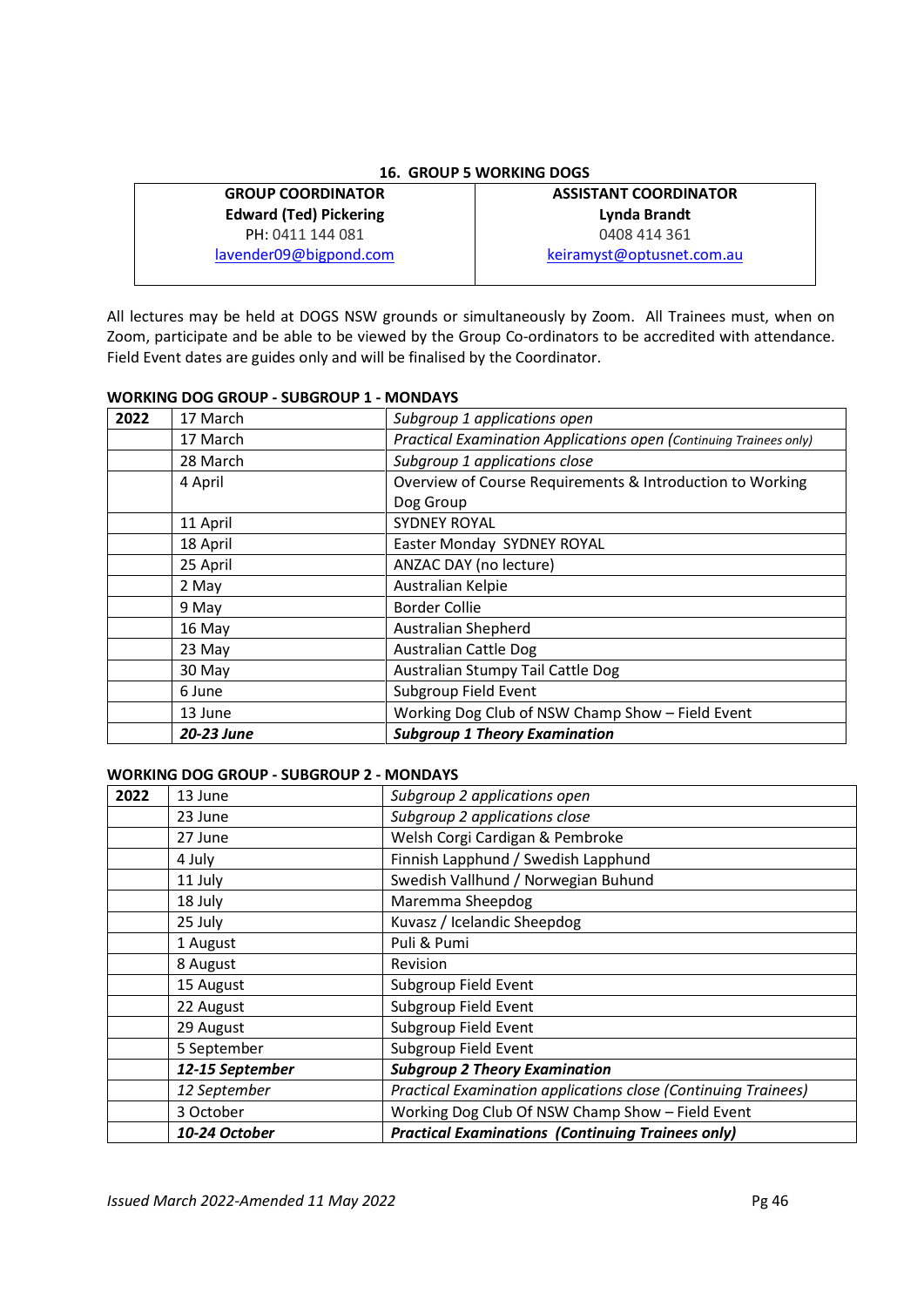| 2023 | 20 February   | Subgroup 3 applications open                                 |
|------|---------------|--------------------------------------------------------------|
|      | 20 February   | Practical Examination Applications open (Continuing Trainees |
|      |               | only)                                                        |
|      | 2 March       | Subgroup 3 applications close                                |
|      | 6 March       | Belgian Shepherd (all varieties)                             |
|      | 13 March      | Beauceron / Bergamasco Sheepdog                              |
|      | 20 March      | Dutch Shepherd                                               |
|      | 27 March      | German Shepherd Dog (SC & LSC)                               |
|      | 3 April       | <b>SYDNEY ROYAL</b>                                          |
|      | 10 April      | Easter Monday SYDNEY ROYAL                                   |
|      | 17 April      | Tatra Shepherd Dog & Komondor                                |
|      | 24 April      | White Swiss Shepherd Dog                                     |
|      | 1 May         | Revision                                                     |
|      | 8 May         | Subgroup Field Event                                         |
|      | 15 May        | Subgroup Field Event                                         |
|      | 22 May        | Review                                                       |
|      | 29 May-1 June | <b>Subgroup 3 Theory Examination</b>                         |

## **WORKING DOG GROUP - SUBGROUP 3 – MONDAYS**

## **WORKING DOG GROUP - SUBGROUP 4 - MONDAYS**

| 2023 | 29 May                       | Subgroup 4 applications open                               |
|------|------------------------------|------------------------------------------------------------|
|      | 8 June                       | Subgroup 4 applications close                              |
|      | 12 June                      | Working Dog Club of NSW Champ Show - Field Event           |
|      | 19 June                      | <b>Shetland Sheepdog</b>                                   |
|      | 26 June                      | Collie Rough / Collie Smooth                               |
|      | 3 July                       | Old English Sheepdog                                       |
|      | 10 July                      | Polish Lowland Sheepdog / Pyrenean Sheepdog (Longhair)     |
|      | 17 July                      | <b>Bearded Collie</b>                                      |
|      | 24 July                      | <b>Briard &amp; Bouvier Des Flanders</b>                   |
|      | 31 July                      | Revision                                                   |
|      | 7 August                     | Subgoup Field Event                                        |
|      | 14 August                    | Subgroup Field Event                                       |
|      | $21 - 24$ August             | <b>Subgroup 4 Theory Examination</b>                       |
|      | 29 August                    | Practical Examination applications open (current Trainees) |
|      | 11 September                 | All Practical Examination applications close               |
|      | 2 October                    | Working Dog Club of NSW Champ Show - Field Event           |
|      | <b>October/November 2023</b> | 2022/2023 Practical Examinations                           |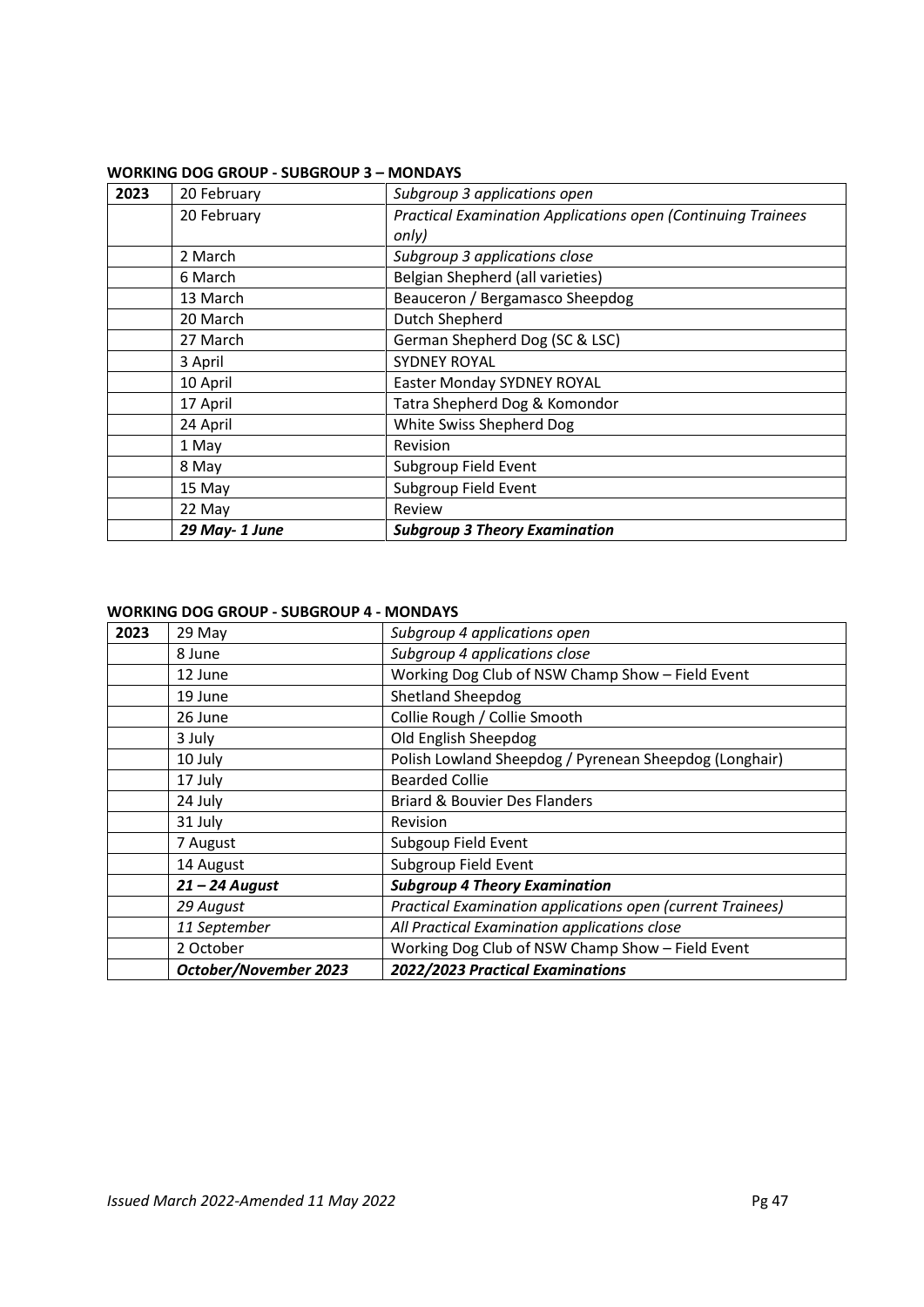## **17. GROUP 6 UTILITY GROUP**

**GROUP COORDINATOR Annette Bowe**  0428 184 408 firezan2502@gmail.com

# **ASSISTANT COORDINATOR Diana Fenton**  0428 532 196 diana.fenton@bigpond.com

All lectures may be held at DOGS NSW grounds or simultaneously by Zoom. All Trainees must, when on Zoom, participate and be able to be viewed by the Group Co-ordinators to be accredited with attendance. Field Event dates are guides only and will be finalised by the Coordinator.

## **UTILITY GROUP - SUBGROUP 1 - THURSDAYS**

| 2022 | 17 March   | Subgroup 1 applications open                                        |
|------|------------|---------------------------------------------------------------------|
|      | 17 March   | <b>Practical Examination Applications open (Continuing Trainees</b> |
|      |            | only)                                                               |
|      | 28 March   | Subgroup 1 applications close                                       |
|      | 7 April    | Overview of Course Requirements & Introduction to Utility           |
|      |            | Group                                                               |
|      | 14 April   | <b>SYDNEY ROYAL</b>                                                 |
|      | 21 April   | Shikoku & Shiba Inu                                                 |
|      | 28 April   | Siberian Husky                                                      |
|      | 5 May      | Canadian Eskimo Dog & Yakutian Laika                                |
|      | 12 May     | Samoyed                                                             |
|      | 19 May     | Akita / Japanese Akita                                              |
|      | 26 May     | Alaskan Malamute                                                    |
|      | 2 June     | Revision                                                            |
|      | TBA        | Subgroup Field Event                                                |
|      | 20-23 June | <b>Subgroup 1 Theory Examination</b>                                |

## **UTILITY GROUP - SUBGROUP 2 - THURSDAYS**

| 2022 | 13 June         | Subgroup 2 applications open                                  |
|------|-----------------|---------------------------------------------------------------|
|      | 23 June         | Subgroup 2 applications close                                 |
|      | 30 June         | Mastiff                                                       |
|      | 7 July          | Estrela Mountain Dog & Caucasian Shepherd Dog                 |
|      | 14 July         | <b>Bullmastiff</b>                                            |
|      | 21 July         | Dogue de Bordeaux                                             |
|      | 28 July         | Neapolitan Mastiff / Spanish Mastiff                          |
|      | 4 August        | Anatolian Shepherd Dog 1 Kangal Shepherd Dog                  |
|      | 11 August       | Central Asian Shepherd Dog & & Cane Corso                     |
|      | 18 August       | Revision                                                      |
|      | TBA             | Subgroup Field Event                                          |
|      | 12-15 September | <b>Subgroup 2 Theory Examination</b>                          |
|      | 12 September    | Practical Examination applications close (Continuing Trainees |
|      |                 | only)                                                         |
|      | 10-24 October   | <b>Practical Examinations</b>                                 |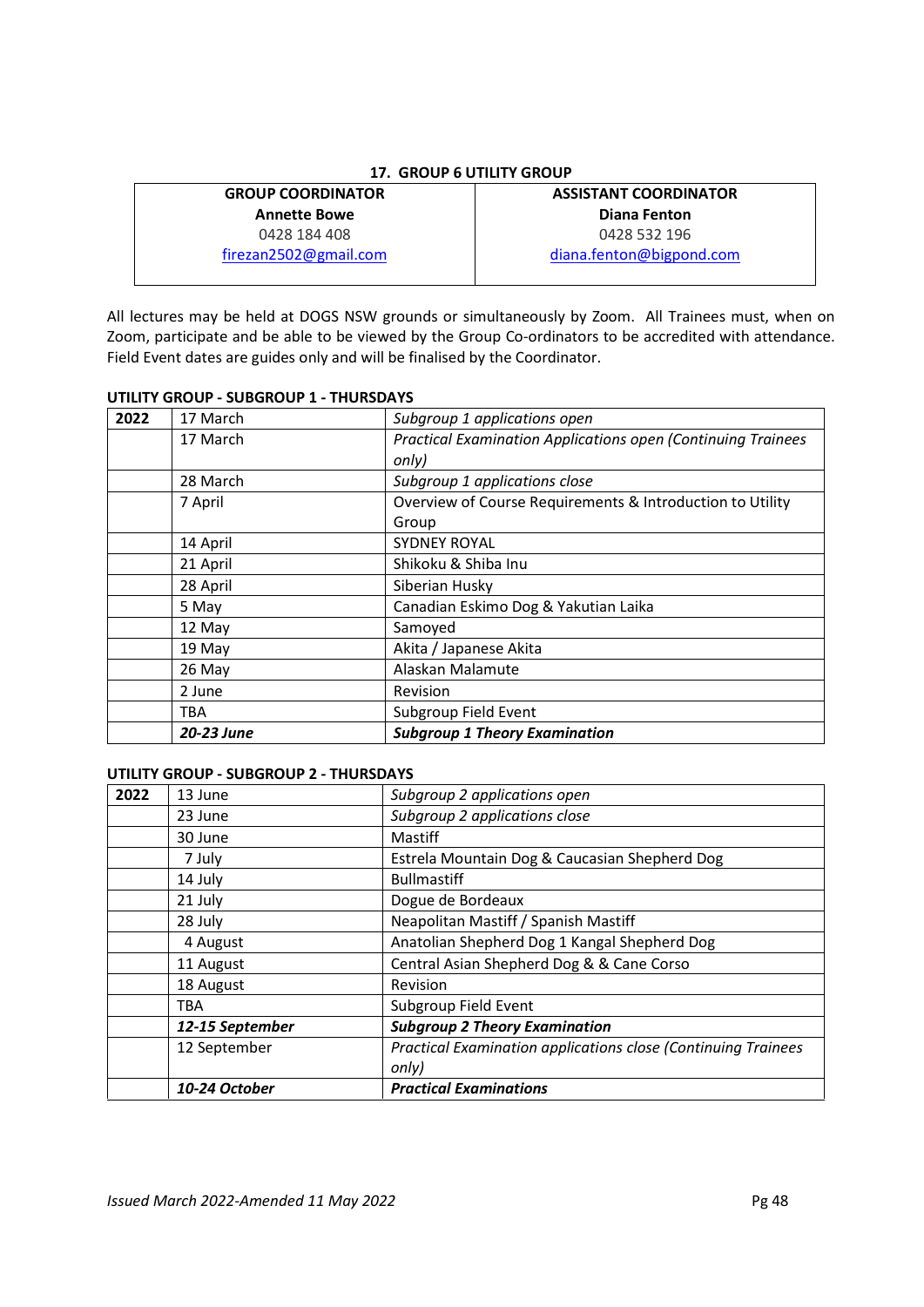## **UTILITY GROUP - SUBGROUP 3 - THURSDAYS**

| 2023 | 20 February   | Subgroup 3 applications open                                         |
|------|---------------|----------------------------------------------------------------------|
|      | 20 February   | <b>Practical Examination Applications open (Continuing Trainees)</b> |
|      |               | only)                                                                |
|      | 2 March       | Subgroup 3 applications close                                        |
|      | 9 March       | <b>Bernese Mountain Dog</b>                                          |
|      | 16 March      | Pyrenean Mountain Dog / Tibetan Mastiff                              |
|      | 23 March      | Leonberger                                                           |
|      | 30 March      | Pyrenean Mastiff / Greater Swiss Mountain Dog                        |
|      | 6 April       | <b>SYDNEY ROYAL</b>                                                  |
|      | 13 April      | Newfoundland & Landseer ECT                                          |
|      | 20 April      | Tornjak                                                              |
|      | 27 April      | St Bernard                                                           |
|      | 4 May         | Revision                                                             |
|      | <b>TBA</b>    | Subgroup Field Event                                                 |
|      | 29 May-1 June | <b>Subgroup 3 Theory Examination</b>                                 |

## **UTILITY GROUP - SUBGROUP 4 - THURSDAYS**

| 2023 | 29 May                       | Subgroup 4 applications open                               |  |
|------|------------------------------|------------------------------------------------------------|--|
|      | 8 June                       | Subgroup 4 applications close                              |  |
|      | 15 June                      | Boxer                                                      |  |
|      | 22 June                      | Dobermann                                                  |  |
|      | 29 June                      | Rottweiler                                                 |  |
|      | 6 July                       | Russian Black terrier / German Pinscher                    |  |
|      | 13 July                      | Portuguese Water Dog                                       |  |
|      | 20 July                      | Schnauzer/ Schnauzer Giant                                 |  |
|      | 27 July                      | <b>Schnauzer Miniature</b>                                 |  |
|      | 3 August                     | <b>Revision</b>                                            |  |
|      | TBA                          | Subgroup Field Event                                       |  |
|      | $21 - 24$ August             | <b>Subgroup 4 Theory Examination</b>                       |  |
|      | 29 August                    | Practical Examination applications open (current Trainees) |  |
|      | 11 September                 | All Practical Examination applications close               |  |
|      | <b>October/November 2023</b> | 2022/2023 Practical Examinations                           |  |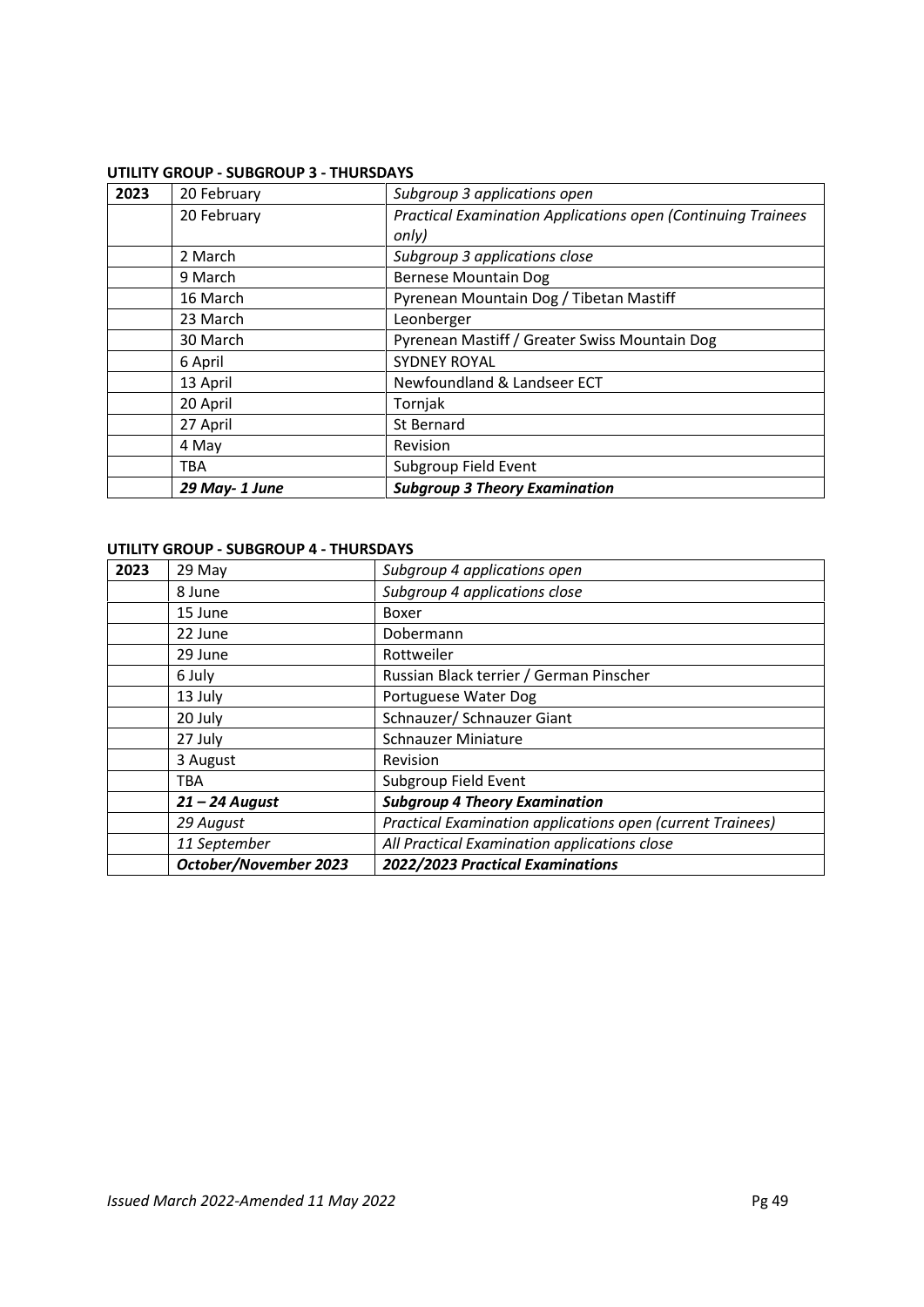## **18. GROUP 7 NON-SPORTING**

## **GROUP COORDINATOR Brad Santas** 0423 295 036 calivale@bigpond.com

# **ASSISTANT COORDINATOR Amanda Huggins**  0420 341 550 amandajaynehug@hotmail.com

All lectures may be held at DOGS NSW grounds or simultaneously by Zoom. All Trainees must, when on Zoom, participate and be able to be viewed by the Group Co-ordinators to be accredited with attendance. Field Event dates are guides only and will be finalised by the Coordinator.

## **NON-SPORTING GROUP - SUBGROUP 1 – THURSDAY**

| 2022 | 17 March   | Subgroup 1 applications open                               |
|------|------------|------------------------------------------------------------|
|      | 17 March   | <b>Practical Examination Applications open (Continuing</b> |
|      |            | Trainees only)                                             |
|      | 28 March   | Subgroup 1 applications close                              |
|      | 7 April    | Overview of Course Requirements & Introduction             |
|      |            | to Non-Sporting Group                                      |
|      | 14 April   | Canaan / Eurasier                                          |
|      | 18 April   | Easter Monday SYDNEY ROYAL                                 |
|      | 21 April   | Peruvian Hairless (all varieties)                          |
|      | 28 April   | Xoloitzcuintle (all varieties)                             |
|      | 5 May      | Dalmatian                                                  |
|      | 12 May     | <b>Great Dane</b>                                          |
|      | 19 May     | Revision                                                   |
|      | 26 May     | Subgroup Field Event                                       |
|      | 2 June     | Subgroup Field Event                                       |
|      | 9 June     | Subgroup Field Event                                       |
|      | 20-23 June | <b>Subgroup 1 Theory Examination</b>                       |

## **NON-SPORTING GROUP - SUBGROUP 2 – THURSDAY**

| 2022 | 13 June         | Subgroup 2 applications open                             |
|------|-----------------|----------------------------------------------------------|
|      | 23 June         | Subgroup 2 applications close                            |
|      | 30 June         | <b>Australasian Bosdog</b>                               |
|      | 7 July          | <b>Boston Terrier</b>                                    |
|      | 14 July         | <b>British Bulldog</b>                                   |
|      | 21 July         | French Bulldog                                           |
|      | 28 July         | Sharpei                                                  |
|      | 4 August        | Revision                                                 |
|      | 11 August       | Subgroup Field Event                                     |
|      | 18 August       | Subgroup Field Event/Brisbane Royal                      |
|      | 25 August       | Subgroup Field Event                                     |
|      | 12-15 September | <b>Subgroup 2 Theory Examination</b>                     |
|      | 12 September    | Practical Examination applications close                 |
|      |                 | (Continuing Trainees only)                               |
|      | 10-24 October   | <b>Practical Examinations (Continuing Trainees only)</b> |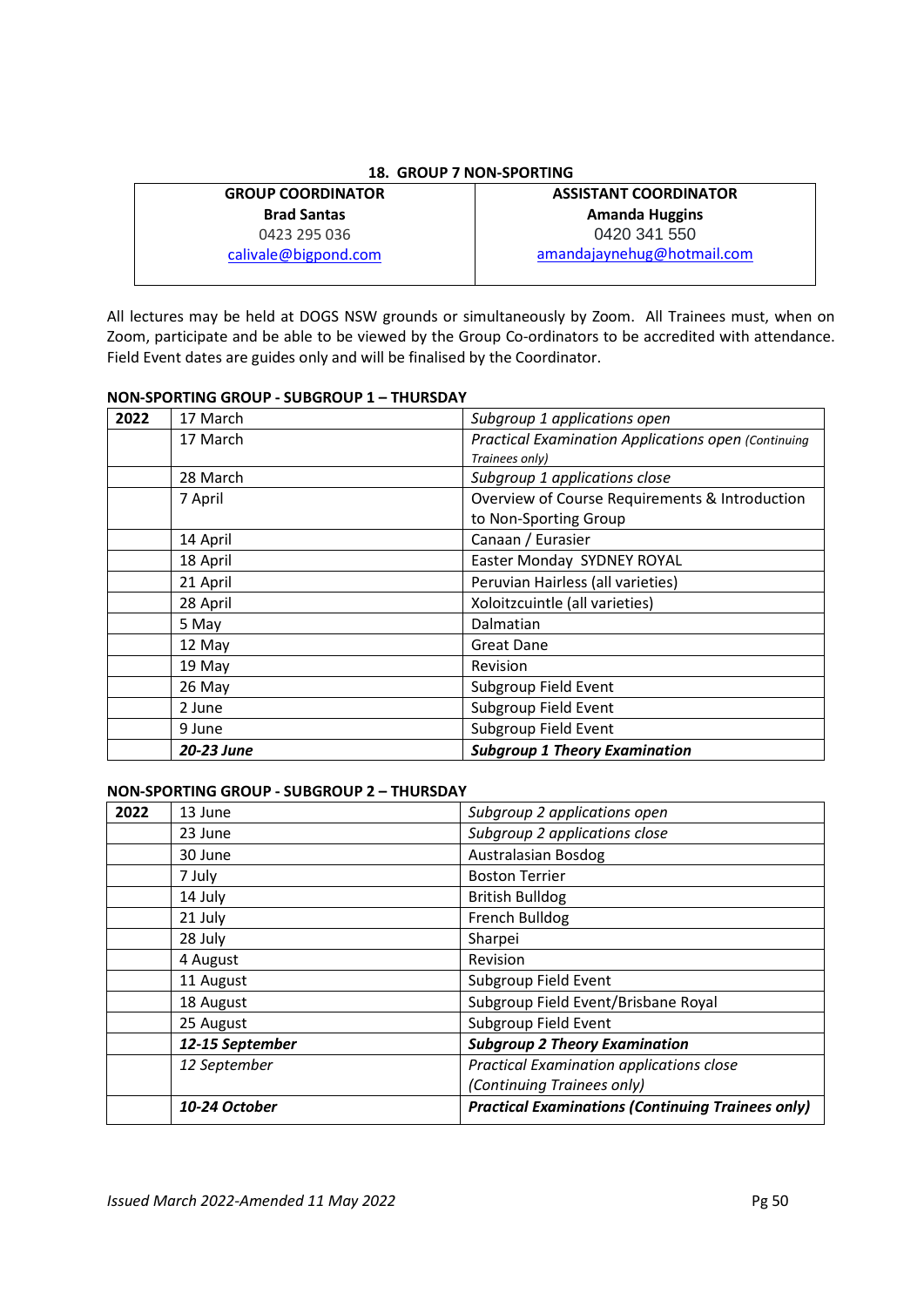## **NON-SPORTING GROUP - SUBGROUP 3 – THURSDAY**

| 2023 | 20 February   | Subgroup 3 applications open                               |
|------|---------------|------------------------------------------------------------|
|      | 20 February   | <b>Practical Examination Applications open (Continuing</b> |
|      |               | Trainees only)                                             |
|      | 2 March       | Subgroup 3 applications close                              |
|      | 9 March       | Chow Chow                                                  |
|      | 16 March      | German Spitz (Klein & Mittel)                              |
|      | 23 March      | Japanese Spitz                                             |
|      | 30 March      | Karelian Bear Dog                                          |
|      | 6 April       | Keeshond                                                   |
|      | 10 April      | Easter Monday SYDNEY ROYAL                                 |
|      | 20 April      | Schipperke                                                 |
|      | 27 April      | Revision                                                   |
|      | 4 May         | Subgroup Field Event                                       |
|      | 11 May        | Subgroup Field Event                                       |
|      | 18 May        | Subgroup Field Event                                       |
|      | 25 May        | Subgroup Field Event                                       |
|      | 29 May-1 June | <b>Subgroup 3 Theory Examination</b>                       |

# **NON-SPORTING GROUP - SUBGROUP 4 – THURSDAY**

| 2023 | 29 May                | Subgroup 4 applications open                     |
|------|-----------------------|--------------------------------------------------|
|      | 8 June                | Subgroup 4 applications close                    |
|      | 15 June               | Lhasa Apso                                       |
|      | 22 June               | Poodle (all varieties)                           |
|      | 29 June               | Shih Tzu                                         |
|      | 6 July                | <b>Tibetan Terrier</b>                           |
|      | 13 July               | Revision                                         |
|      | 20 July               | Subgroup Field Event                             |
|      | 27 July               | Subgroup Field Event                             |
|      | 3 August              | Subgroup Field Event                             |
|      | 7 August              | Subgroup Field Event                             |
|      | 10 August             | <b>TBA</b>                                       |
|      | 17 August             | <b>TBA</b>                                       |
|      | 21-24 August          | <b>Subgroup 4 Theory Examination</b>             |
|      |                       | Practical Examination applications open (current |
|      | 29 August             | Trainees)                                        |
|      | 11 September          | All Practical Examination applications close     |
|      | October/November 2023 | <b>Practical Examinations</b>                    |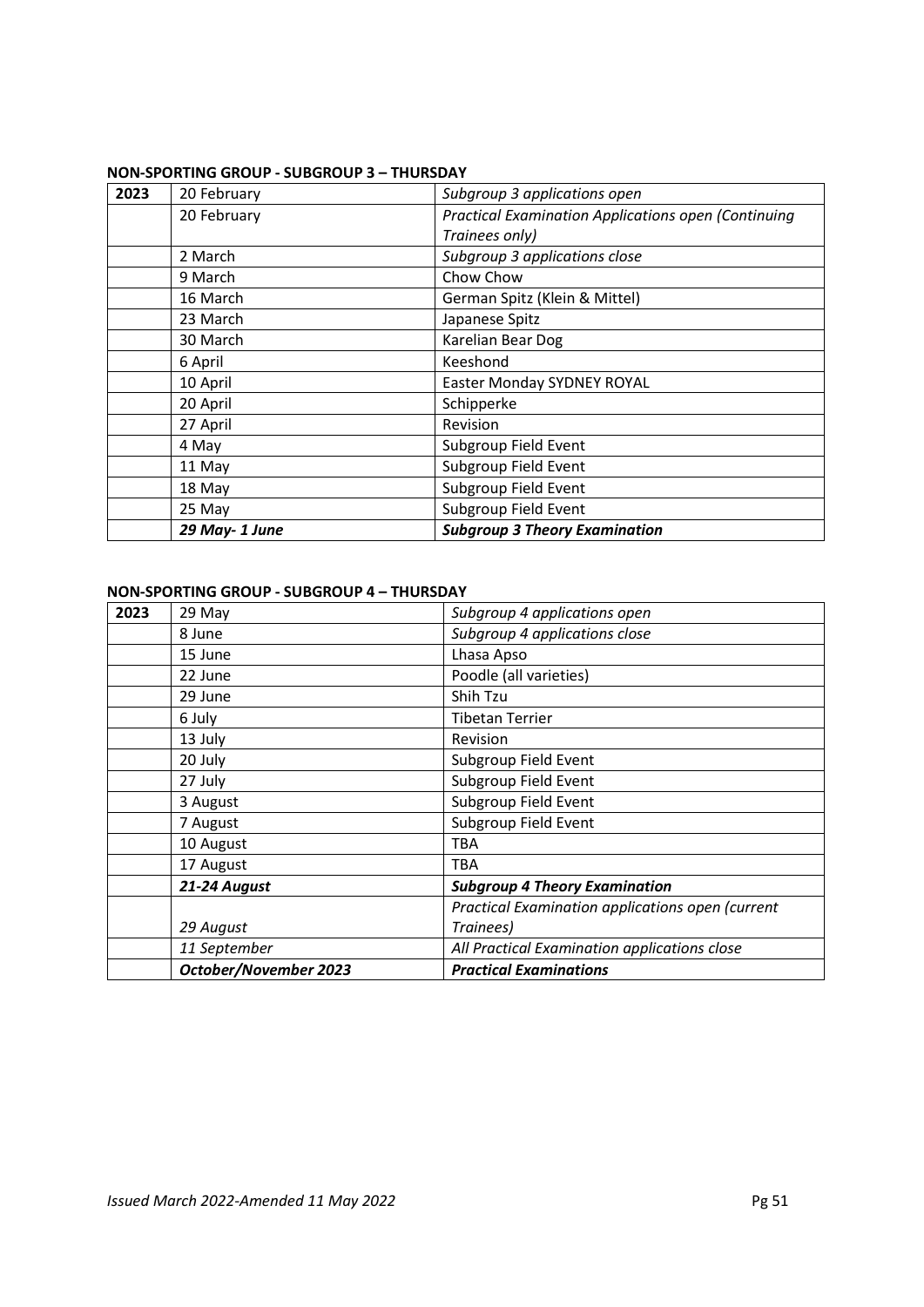## **2022/2023 CJTS – Conformation Judges Training Scheme Timetable**

| 17 March 2022         | Subgroup 1 Applications open                                        |  |
|-----------------------|---------------------------------------------------------------------|--|
| 17 March 2022         | Practical Examination Applications open (Continuing Trainees only)  |  |
| 28 March 2022         | Subgroup 1 applications close                                       |  |
| 4-7 April 2022        | First lecture in Subgroup 1                                         |  |
| 20-23 June 2022       | <b>Subgroup 1 Theory Examination</b>                                |  |
|                       |                                                                     |  |
| 13 June 2022          | Subgroup 2 applications open                                        |  |
| 23 June 2022          | Subgroup 2 applications close                                       |  |
| 27-30 June 2022       | First lecture in Subgroup 2                                         |  |
| 12-15 September 2022  | <b>Subgroup 2 Theory Examination</b>                                |  |
| 12 September 2022     | Practical Examination applications close (Continuing Trainees only) |  |
|                       |                                                                     |  |
| 10-24 October 2022    | <b>Practical Examinations (Continuing Trainees only)</b>            |  |
|                       |                                                                     |  |
| 20 February 2023      | Subgroup 3 applications open                                        |  |
| 20 February 2023      | Practical Examination Applications open (Continuing Trainees only)  |  |
| 2 March 2023          | Subgroup 3 applications close                                       |  |
| 6-9 March 2023        | First lecture in Subgroup 3                                         |  |
| 29 May- 1 June 2023   | <b>Subgroup 3 Theory Examination</b>                                |  |
|                       |                                                                     |  |
| 29 May 2023           | Subgroup 4 applications open                                        |  |
| 8 June 2023           | Subgroup 4 applications close                                       |  |
| 12-15 June 2023       | First lecture in Subgroup 4                                         |  |
| 21-24 August 2023     | <b>Subgroup 4 Theory Examination</b>                                |  |
|                       |                                                                     |  |
| 29 August 2023        | Practical Examination applications open (current Trainees)          |  |
| 11 September 2023     | All Practical Examination applications close                        |  |
|                       |                                                                     |  |
| October/November 2023 | 2022/2023 Practical Examinations                                    |  |
|                       |                                                                     |  |

# **TRAINEE APPLICATIONS MUST BE CHECKED BY YOUR GROUP CO-ORDINATOR BEFORE APPLYING FOR A PRACTICAL EXAM**

# **2022-2023 Royal Show dates**

| 11-18 April 2022             | Sydney Royal Dog Show          |
|------------------------------|--------------------------------|
| 6-14 August 2022             | <b>Brisbane Royal Dog Show</b> |
| 3-11 September 2022          | Adelaide Royal Dog Show        |
| 22 September- 2 October 2022 | Melbourne Royal Dog Show       |
|                              |                                |
| 1-10 April 2023              | Sydney Royal Dog Show          |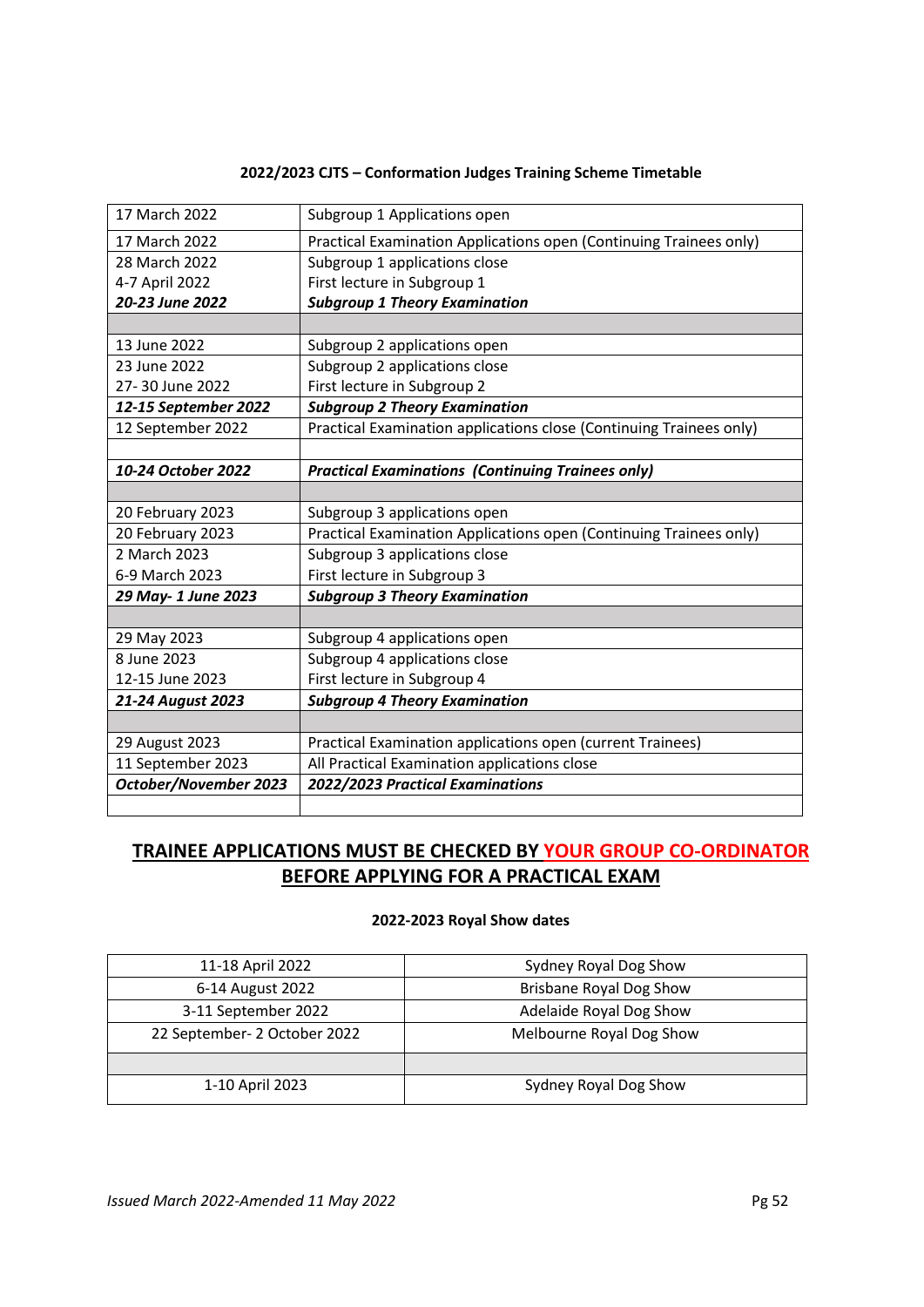| 2022-23 OPEN BOOK BREEDS         | 2022-23 MAJOR BREEDS              |
|----------------------------------|-----------------------------------|
| <b>TOY GROUP</b>                 | <b>TOY GROUP</b>                  |
| <b>Biewer Terrier</b>            | Cavalier King Charles Spaniel     |
| Bolognese                        | Chihuahua (Long & Smooth)         |
| Prague Ratter                    | Havanese                          |
|                                  | Pomeranian                        |
| <b>TERRIER GROUP</b>             | Pug                               |
| American Hairless Terrier        |                                   |
| Cesky Terrier                    | <b>TERRIER GROUP</b>              |
| Glen of Imaal                    | American Staffordshire Terrier    |
| <b>German Hunting Terrier</b>    | <b>Bull Terrier Miniature</b>     |
| Sealyham                         | <b>Jack Russell Terrier</b>       |
|                                  | <b>Scottish Terrier</b>           |
| <b>GUNDOG GROUP</b>              | <b>Staffordshire Bull Terrier</b> |
| Irish Red & White Setter         |                                   |
| Large Munsterlander              | <b>GUNDOG GROUP</b>               |
| Wirehaired Slovakian Pointer     | Cocker Spaniel                    |
|                                  | Cocker Spaniel American           |
| <b>HOUND GROUP</b>               | <b>English Springer Spaniel</b>   |
| <b>Black &amp; Tan Coonhound</b> |                                   |
| Cirnecco Dell Etna               | Golden Retriever                  |
| Hamiltonstovare                  | Labrador Retriever                |
| Ibizan Hound                     |                                   |
| Dachshund Rabbit Dog             | <b>HOUND GROUP</b>                |
| Otterhound                       | Basenji                           |
| Sloughi                          | <b>Beagle</b>                     |
|                                  | Dachshund Mini (Smooth & Long)    |
| <b>WORKING DOG</b>               | Rhodesian Ridgeback               |
| <b>Beauceron</b>                 | Whippet                           |
| <b>Icelandic Sheepdog</b>        |                                   |
| Komondor                         | <b>WORKING DOG</b>                |
| Kuvasz                           | <b>Australian Cattle Dog</b>      |
| <b>Tatra Shepherd Dog</b>        | Australian Shepherd               |
| Pumi                             | <b>Border Collie</b>              |
| Pyreanean Sheepdog Longhair      | German Shepherd Dogs (SC & LSC)   |
| Swedish Lapphund                 | <b>Shetland Sheepdog</b>          |
|                                  |                                   |
| <b>UTILITY GROUP</b>             | <b>UTILITY GROUP</b>              |
| Canadian Eskimo Dog              | Boxer                             |
| Caucasian Shepherd Dog           | Dobermann                         |
| Central Asian Shepherd Dog       | Miniature Schnauzer               |
| Estrela Mountain Dog             | Rottweiler                        |
| <b>Great Swiss Mountain Dog</b>  | Samoyed                           |
| Landseer ECT                     |                                   |
| Pyrenean Mastiff                 | <b>NON SPORTING</b>               |
| Shikoku                          | Chow Chow                         |
| Spanish Mastiff                  | Dalmatian                         |
|                                  | French Bulldog                    |
| <b>NON SPORTING</b>              | Lhasa Apso                        |
| Canaan Dog                       | Poodle Toy                        |
| Eurasier                         |                                   |
|                                  |                                   |

| <u>ZUZZ-ZJ IVIMJUN DNLLDJ</u>             |
|-------------------------------------------|
| <b>TOY GROUP</b>                          |
| Cavalier King Charles Spaniel             |
| Chihuahua (Long & Smooth)                 |
| Havanese                                  |
| Pomeranian                                |
| Pug                                       |
|                                           |
| <b>TERRIER GROUP</b>                      |
| American Staffordshire Terrier            |
| <b>Bull Terrier Miniature</b>             |
| <b>Jack Russell Terrier</b>               |
| <b>Scottish Terrier</b>                   |
| Staffordshire Bull Terrier                |
|                                           |
| <b>GUNDOG GROUP</b>                       |
| Cocker Spaniel                            |
| Cocker Spaniel American                   |
| English Springer Spaniel                  |
|                                           |
| Golden Retriever                          |
| Labrador Retriever                        |
|                                           |
| <b>HOUND GROUP</b>                        |
| Basenji                                   |
| Beagle                                    |
| Dachshund Mini (Smooth & Long)            |
| Rhodesian Ridgeback                       |
| Whippet                                   |
|                                           |
| <b>WORKING DOG</b>                        |
| <b>Australian Cattle Dog</b>              |
| Australian Shepherd                       |
| <b>Border Collie</b>                      |
| <b>German Shepherd Dogs</b><br>(SC & LSC) |
| Shetland Sheepdog                         |
|                                           |
| <b>UTILITY GROUP</b>                      |
| Boxer                                     |
| Dobermann                                 |
| Miniature Schnauzer                       |
| Rottweiler                                |
| Samoyed                                   |
|                                           |
| <b>NON SPORTING</b>                       |
| Chow Chow                                 |
| Dalmatian                                 |
| French Bulldog                            |
| Lhasa Apso                                |
| Poodle Toy                                |
|                                           |
|                                           |

*Issued March 2022-Amended 11 May 2022* Pg 53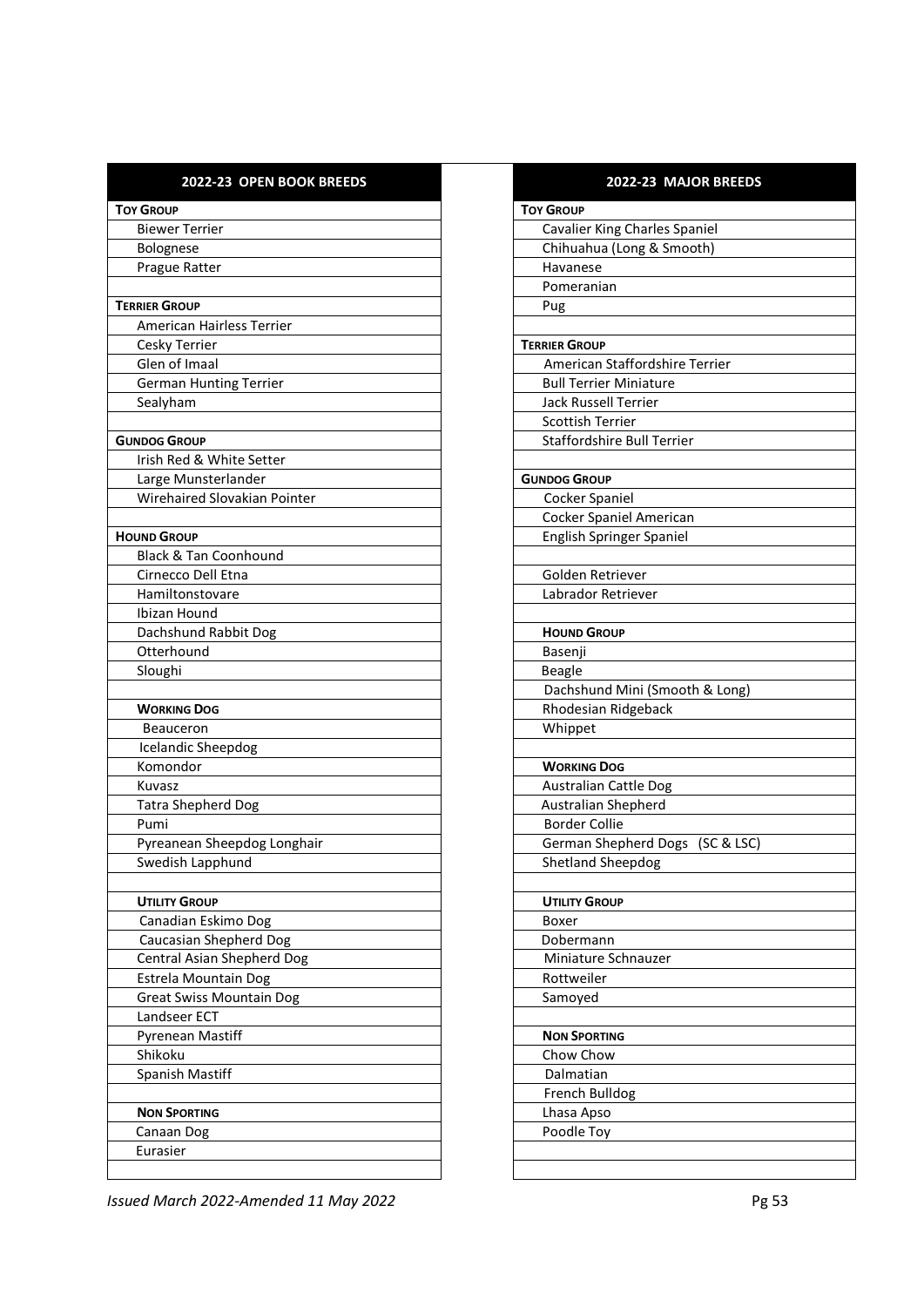# **19. FREQUENTLY ASKED QUESTIONS**

## **Where do I find a list of lecture dates and updates?**

 There is a list of Lecture Dates in the DOGS NSW Conformation Judges Training Manual 2022 and updates/alterations are available on the DOGS NSW website Trainee Info Page. https://www.dogsnsw.org.au/members/committees-working-parties/conformation-judges-trainingcommittee/

## **Can I study two (2) Groups at the same time?**

 Yes two (2) Subgroups each from different Groups can be studied simultaneously after you have passed all elements of your 1<sup>st</sup> Group. Note, however, that the Regulations state that only one Group Practical Examination can be sat in one calendar year.

## **Where do I get the Critique Forms?**

 These are available to download fr**om:** https://www.dogsnsw.org.au/media/1367/critique\_form-1.pdf

## **Where do I find the Theory/Practical Examination Application forms?**

- These are available to download and Print from **www.dogsnsw.org.au**
- Practical Examination Form (Continuing Candidates only) https://www.dogsnsw.org.au/media/4451/2022cjep-practical-exam-application-continuing-candidate.pdf
- 2022 CJTC Subgroup Application https://www.dogsnsw.org.au/media/4452/cjtc-subgroup-application-2022.pdf

## **Where do I find the Theory / Practical Examination Application Closing Dates?**

 You will find a complete list of Program Dates in the DOGS NSW Conformation Judges Training Manual 2022 and on the DOGS NSW website.

## **Where do I find current Breed Standards?**

 These are available to download and print on the Dogs Australia website: https://Dogs Australia.org.au/Breed/Index

## **Can I count dogs I examine at Breed Lectures on my Judging Record?**

 **NO**. You can only count dogs that you judge: Dogs Australia Reg. 6.1.2 Module 2. Practical Experience: Judging may be in the form of hands-on experience by placing dogs at Open Shows, Sweepstakes, Members Competitions, or Field Events, but not at breed lectures.

## **Can I critique dogs at Breed Lectures?**

 **NO.** Critiques are a training tool and need time for full discussion with a Licensed Judge to read your critique and have a full discussion on said dog.

## **Can I sit outside the ring and write critiques and then, without mentoring or discussion on each and every dog, ask the Judge to sign them?**

 **NO.** The Regulations state that the dogs must be **EXAMINED**. The critiques need to be read and discussed with the Dogs Australia Licensed Judge before signing **ON THE DAY**.

## **Do I have to use the official critique forms?**

**YES**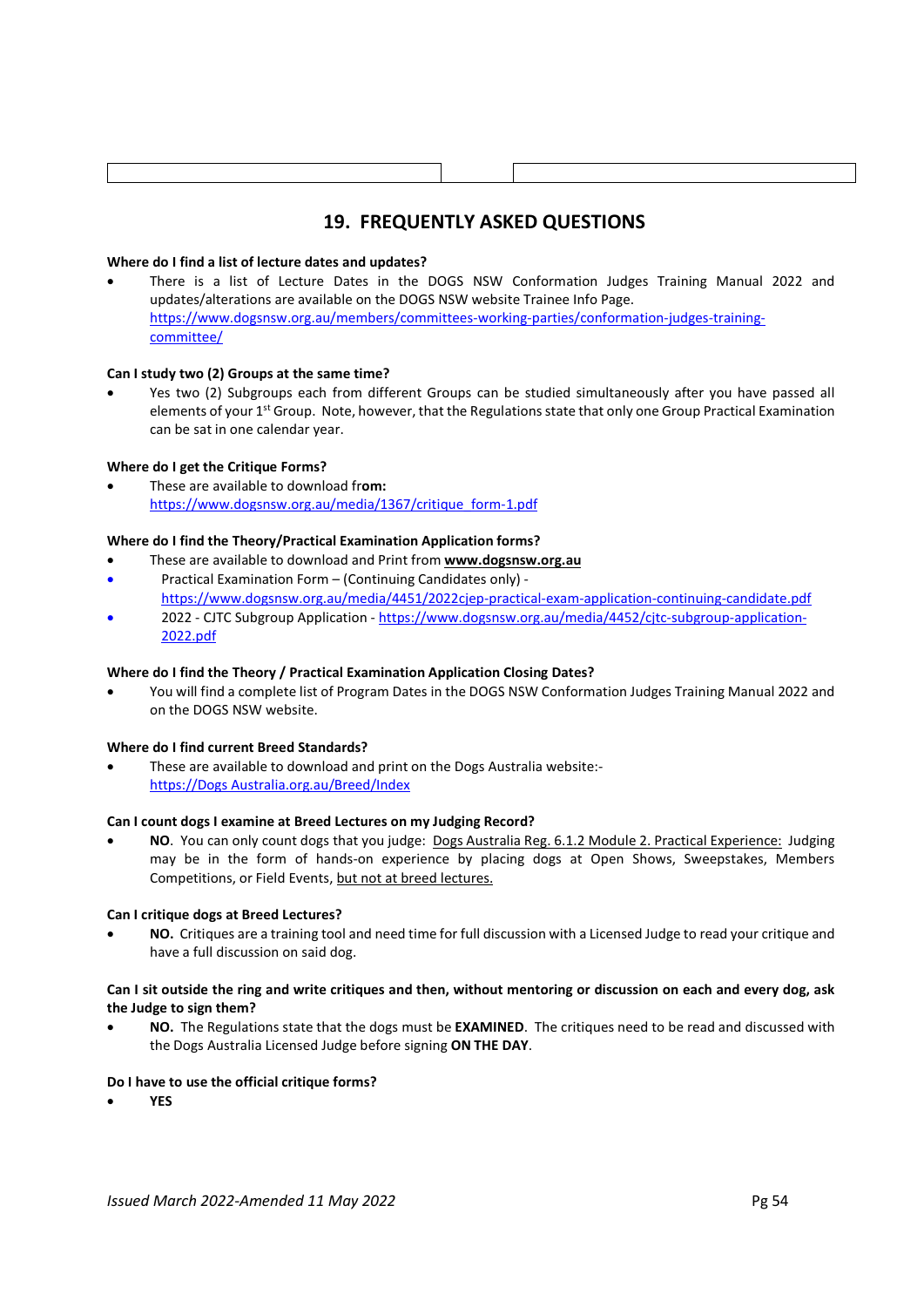## **If I judge a Trainee Class at a show can I ask the Show Secretary to sign the 'critiques form?**

**NO.** The form **MUST** be signed by the Mentor/Dogs Australia Licensed Judge

## **Do I have to maintain my personal Trainee Zoom Attendance form?**

 **YES**. It is necessary for both Trainee and Group Co-ordinator to have Attendance Records to crosscheck the information should there be a dispute.

## **What do I do with Specialty Critiques?**

 A written critique on five (5) dogs examined at each event (Speciality Shows) is to be submitted **within fourteen (14) days** of the event to the Group Co-ordinator.

## **Are the Specialty Critiques included in the fifty (50) Critiques?**

**NO.** They are a different Module and are in addition to the fifty (50) Critiques

## **What do I do with essays?**

 Trainees must send three (3) copies of essays **within fourteen (14) days** to the Group Co-ordinator for checking

## **If I'm sitting a re-test and don't want to attend lectures, do I have to pay the Training Fees?**

 **YES.** If you wish to participate in the Conformation Judges Education Program you **MUST** complete and lodge the Trainee Application form and pay the fees.

## **Can I critique dogs at Field Days or Nights or Events?**

**YES**. Dogs can be critiqued at field events.

## **Can a Trainee who is currently enrolled in the Conformation Judges Education Program and is licenced for the Group/breed I am training for sign off on my critiques?**

 **YES**. All critiques MUST be countersigned on the day by a Licensed Judge for that **breed**, and they, themselves, MUST have examined the dogs critiqued on the day.

## **Can Trainees do critiques on any of the breeds they are training for?**

- **YES**. The breeds covered must be from as wide a range as possible, but will include **at least five (5) critiques from each of the five (5) Major Breeds** as determined by the Member Body CJTC. (Dogs Australia Reg 6.1.2) Ask your Group Co-ordinator what the 'major breeds' for your Group are!
- **Breed Varieties:** Trainees to check with their Group Co-ordinator which breeds they can mix the varieties when critiquing at Specialty shows.

## **Can I critique baby puppies?**

**NO.** A Trainee cannot critique baby puppies.

## **How many critiques can an Accredited Assessor or Licensed Judge, not in the Dogs Australia Judges Training Scheme, endorse per Trainee?**

 **A maximum of ten (10) critiques per trainee** can be endorsed by a single Accredited Assessor or a Licensed Judge (See Reg 6.1.2.4)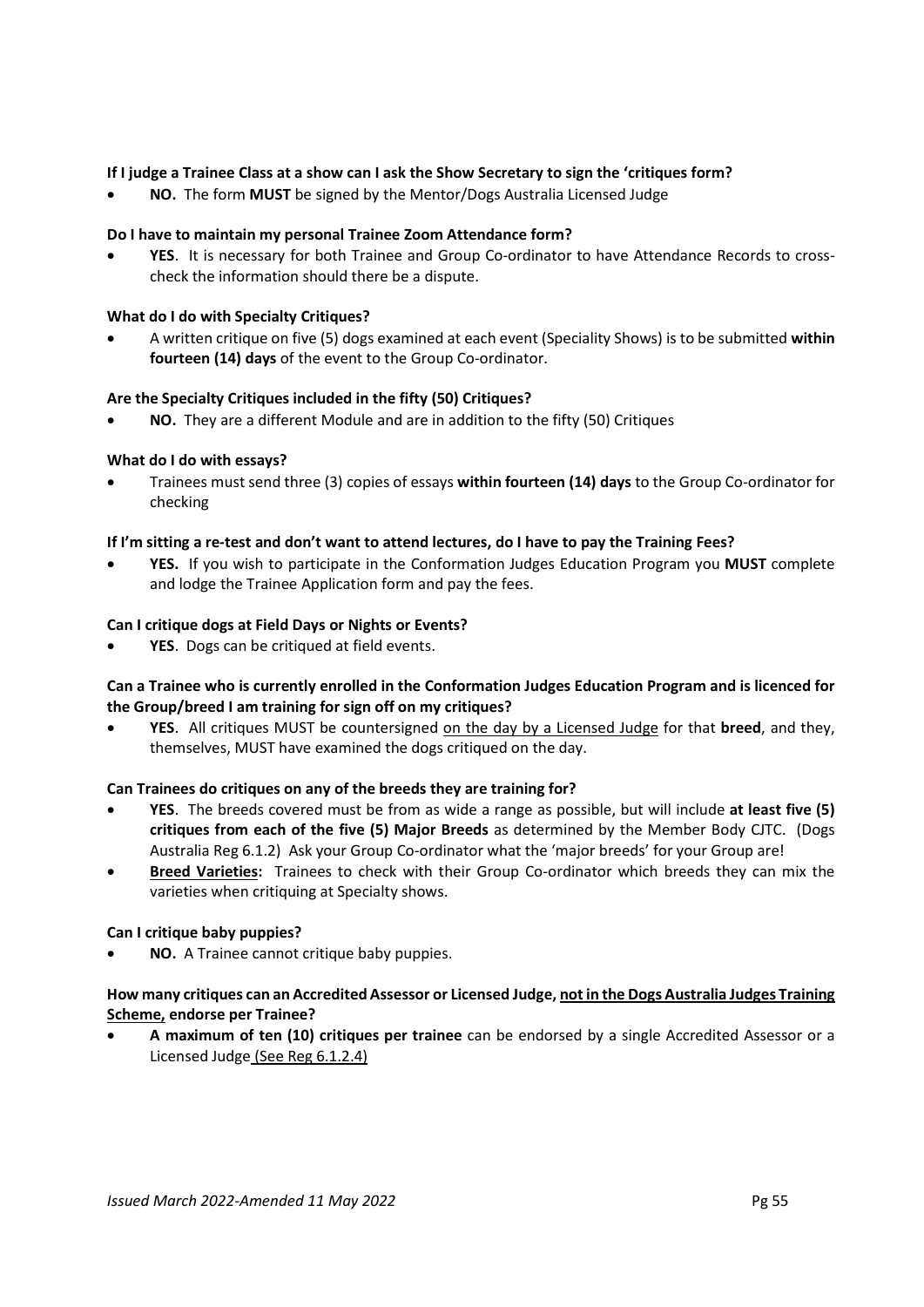# **20. EXTENDING YOUR KNOWLEDGE**

# **BOOKS**

**These books are a starting point. If you are an Aspiring or Trainee Judge and you are serious about learning, reading these books is essential. There are many more breed specific books which offer any Trainee Judge a great deal of knowledge.** 

Berndt**,** R *'The Science and Techniques of Judging Dogs'*

Cole, R.W., 2004. "*An Eye for a Dog: Illustrated Guide to Judging Purebred Dogs'*. Dogwise Publishing

Derr, Mark (2011). '*How the Dog Became the Dog: From Wolves to Our Best Friends'. Penguin Group. ISBN 978-1468302691.* 

*Brown, C. 'Dog Locomotion and Gait Analysis'*

Elliot Rachel Page: '*Dogsteps:* Illustrated Gait at a Glance'. New York, Howell Book House, 1973

Elliot Rachel Page '*The New Dogsteps: A Better Understanding of Dog Gait Through Cineradiography (Moving X-Rays)* 1983'

Edward Gilbert and Thelma Brown '*K9 Structure and Terminology'* 

Horner, T '*Take Them Round* , Please '

Kane, F '*Judging the Gundog Breeds'* Published by Ibex Web Solutions (2009), ISBN 10: 0956413501/ISBN 13:9780956413505

Martin, D and Lilie, K '*Dogs in Motion'*

Nicholas, A.K., 1970.' *The Nicholas Guide to Dog Judging'*. Howell Book House.

*Pierotti, R.; Fogg, B. (2017).'The First Domestication: How Wolves and Humans Coevolved'Yale University Press.ISBN 978-0-300-22616-4.* 

Smythe RH: '*The Conformation of the Dog'*. London, Popular Dogs, 1957

Smythe RH. '*The Anatomy of Dog Breedin'g*. London Popular Dogs, 1962

Smythe RH: '*Dog Structure and Movement'*. London, Popular Dogs, 1970

Shipman, P. (2015).*'The Invaders: How humans and their dogs drove Neanderthals to extinction'.*Harvard University Press

Spira, H 2002 '*Canine Terminolog'y,* Dogwise Pub.